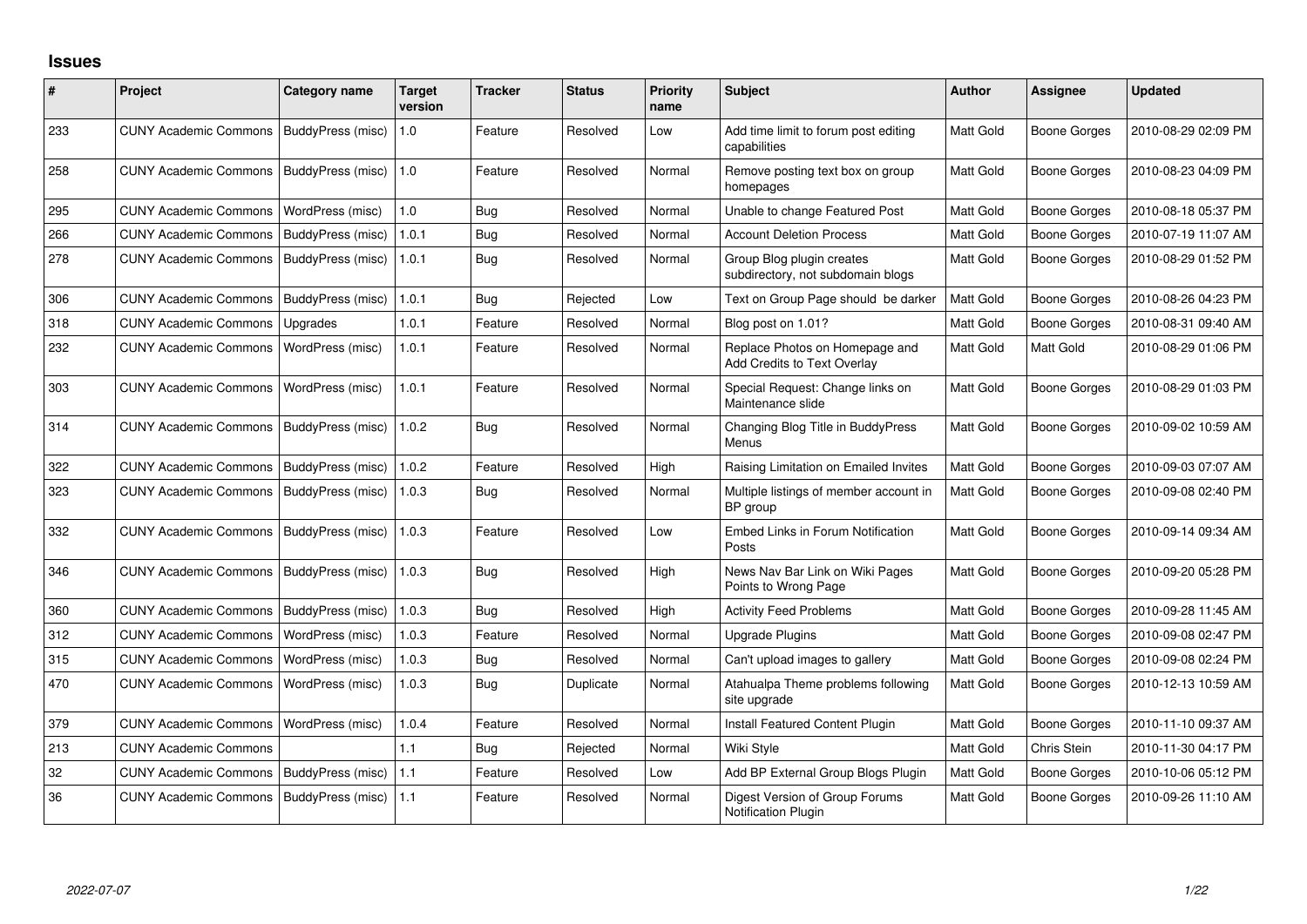| #   | Project                                   | <b>Category name</b> | <b>Target</b><br>version | Tracker    | <b>Status</b> | <b>Priority</b><br>name | <b>Subject</b>                                                                                    | Author           | Assignee            | Updated             |
|-----|-------------------------------------------|----------------------|--------------------------|------------|---------------|-------------------------|---------------------------------------------------------------------------------------------------|------------------|---------------------|---------------------|
| 193 | CUNY Academic Commons   BuddyPress (misc) |                      | 1.1                      | Feature    | Rejected      | Low                     | Replace "Kick and Ban" terminology on<br>group member admin page with kinder,<br>gentler language | Matt Gold        | <b>Boone Gorges</b> | 2010-07-22 02:38 PM |
| 257 | <b>CUNY Academic Commons</b>              | BuddyPress (misc)    | 1.1                      | Feature    | Resolved      | Normal                  | Add avatar dimensions to the Change<br>Avatar page.                                               | Matt Gold        | Chris Stein         | 2010-11-16 03:58 PM |
| 279 | <b>CUNY Academic Commons</b>              | BuddyPress (misc)    | 1.1                      | Bug        | Rejected      | Normal                  | Members Report Problems with<br>Notifications                                                     | Matt Gold        | Boone Gorges        | 2010-11-16 04:37 PM |
| 281 | <b>CUNY Academic Commons</b>              | BuddyPress (misc)    | 1.1                      | Feature    | Resolved      | Low                     | Change "Kick and Ban" terminology in<br>Group Interface                                           | Matt Gold        | <b>Boone Gorges</b> | 2010-09-08 06:14 PM |
| 282 | <b>CUNY Academic Commons</b>              | BuddyPress (misc)    | 1.1                      | Feature    | Resolved      | Normal                  | Alter "Kick and Ban" Group<br>Functionality                                                       | <b>Matt Gold</b> | <b>Boone Gorges</b> | 2010-09-08 06:14 PM |
| 307 | <b>CUNY Academic Commons</b>              | BuddyPress (misc)    | 1.1                      | Feature    | Resolved      | Low                     | Possible to Change in Group Slug?                                                                 | <b>Matt Gold</b> | <b>Boone Gorges</b> | 2010-11-20 09:12 AM |
| 340 | <b>CUNY Academic Commons</b>              | BuddyPress (misc)    | 1.1                      | <b>Bug</b> | Resolved      | High                    | BP Admin Bar Menu Mouseover Areas<br><b>Too Sensitive</b>                                         | Matt Gold        | Boone Gorges        | 2010-12-01 09:48 AM |
| 352 | <b>CUNY Academic Commons</b>              | BuddyPress (misc)    | 1.1                      | <b>Bug</b> | Resolved      | Normal                  | Member reports problems with avatar<br>cropping                                                   | Matt Gold        | <b>Boone Gorges</b> | 2010-11-16 05:07 PM |
| 361 | <b>CUNY Academic Commons</b>              | BuddyPress (misc)    | 1.1                      | Feature    | Resolved      | Normal                  | Change Wording of Options on Friend<br><b>Request Responses</b>                                   | Matt Gold        | Chris Stein         | 2010-11-24 01:42 PM |
| 387 | <b>CUNY Academic Commons</b>              | BuddyPress (misc)    | 1.1                      | <b>Bug</b> | Resolved      | Normal                  | Disable activity replies for group<br>announcements                                               | Matt Gold        | Boone Gorges        | 2010-11-16 04:20 PM |
| 236 | <b>CUNY Academic Commons</b>              | WordPress (misc)     | 1.1                      | Feature    | Resolved      | Normal                  | Add WooThemes to Site                                                                             | Matt Gold        | Matt Gold           | 2010-12-03 08:00 AM |
| 286 | <b>CUNY Academic Commons</b>              | WordPress (misc)     | 1.1                      | Feature    | Resolved      | Normal                  | Edit content of account activation email                                                          | Matt Gold        | <b>Boone Gorges</b> | 2010-12-06 02:03 PM |
| 296 | <b>CUNY Academic Commons</b>              | WordPress (misc)     | 1.1                      | Feature    | Resolved      | Normal                  | Selective plugin activation                                                                       | Matt Gold        | <b>Boone Gorges</b> | 2010-12-02 04:17 PM |
| 313 | <b>CUNY Academic Commons</b>              | WordPress (misc)     | 1.1                      | Feature    | Resolved      | Normal                  | Create Plugin/Widget for Hero Image<br>Space on Commons Homepage                                  | Matt Gold        | Ron Rennick         | 2010-10-06 12:41 PM |
| 319 | <b>CUNY Academic Commons</b>              | WordPress (misc)     | 1.1                      | Feature    | Resolved      | Normal                  | Remove "Forums" from Nav Bar                                                                      | Matt Gold        | <b>Boone Gorges</b> | 2010-09-15 10:44 AM |
| 331 | <b>CUNY Academic Commons</b>              | WordPress (misc)     | 1.1                      | Feature    | Resolved      | Normal                  | Edit confirmation page after user sign<br>up.                                                     | Matt Gold        | Chris Stein         | 2010-11-03 11:50 AM |
| 345 | <b>CUNY Academic Commons</b>              | WordPress (misc)     | 1.1                      | <b>Bug</b> | Resolved      | Low                     | Order of Comments in Carrington<br>Theme                                                          | Matt Gold        | Boone Gorges        | 2010-11-16 04:31 PM |
| 376 | <b>CUNY Academic Commons</b>              | WordPress (misc)     | 1.1                      | <b>Bug</b> | Resolved      | Normal                  | Errant Subscribe2 Global Posts<br>Notification                                                    | <b>Matt Gold</b> | Boone Gorges        | 2010-11-16 04:59 PM |
| 380 | CUNY Academic Commons   WordPress (misc)  |                      | 1.1                      | Feature    | Resolved      | Normal                  | Add New Themes to Site                                                                            | Matt Gold        | Matt Gold           | 2010-12-03 02:13 AM |
| 381 | <b>CUNY Academic Commons</b>              | WordPress (misc)     | $1.1$                    | Bug        | Resolved      | Normal                  | Cull old themes from site                                                                         | Matt Gold        | Matt Gold           | 2010-12-03 02:06 AM |
| 382 | <b>CUNY Academic Commons</b>              | WordPress (misc)     | 1.1                      | Feature    | Resolved      | Normal                  | Install Category Page plugin on site                                                              | <b>Matt Gold</b> | Matt Gold           | 2010-12-02 02:21 PM |
| 393 | CUNY Academic Commons                     | WordPress (misc)     | $1.1$                    | Feature    | Resolved      | Normal                  | Install Category Exlude plugin                                                                    | Matt Gold        | Chris Stein         | 2010-11-16 04:52 PM |
| 399 | <b>CUNY Academic Commons</b>              | WordPress (misc)     | 1.1                      | Feature    | Resolved      | Normal                  | Add Widgetize Google Plugin                                                                       | Matt Gold        | <b>Boone Gorges</b> | 2010-11-23 05:40 PM |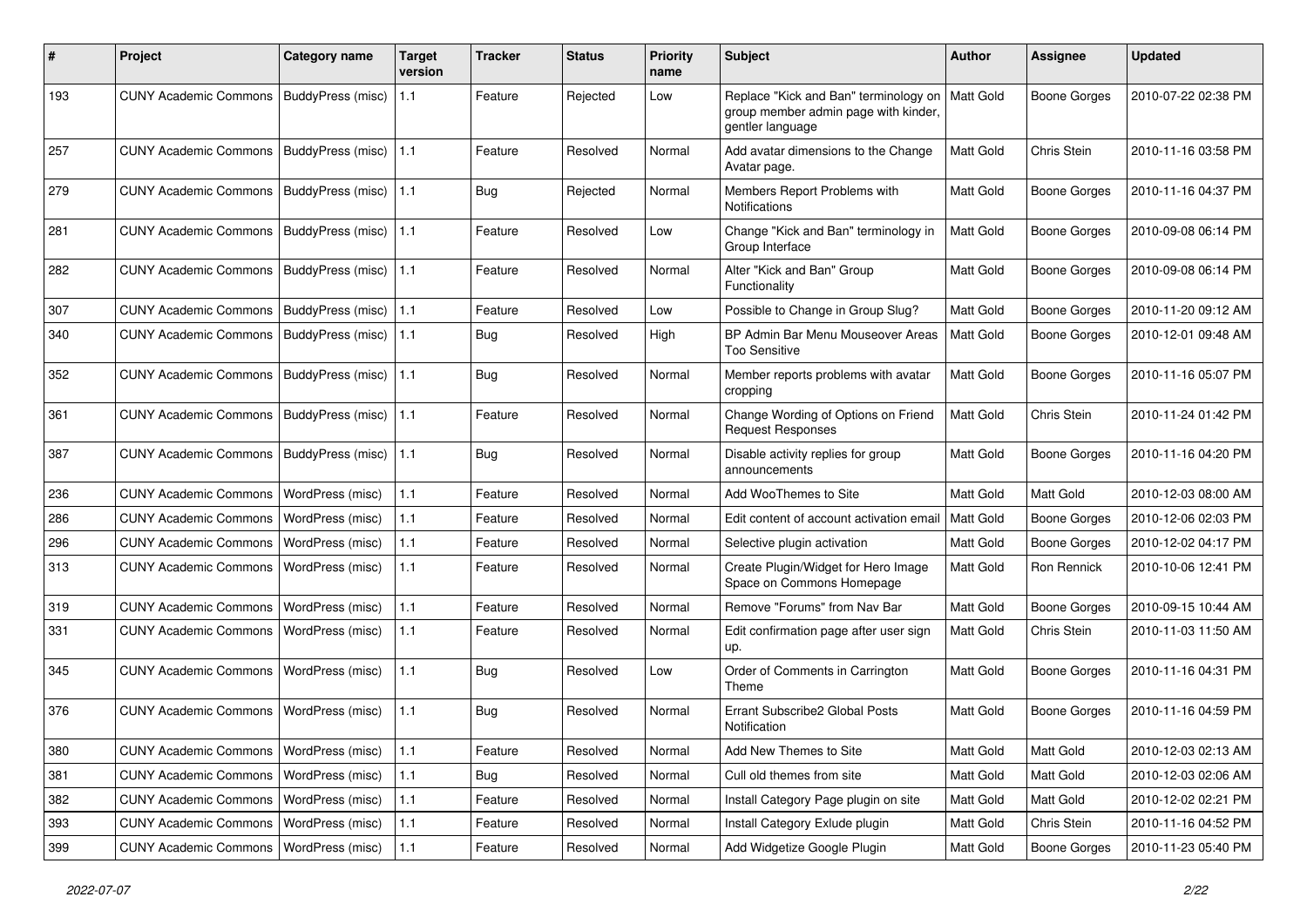| #   | Project                                   | Category name           | <b>Target</b><br>version | <b>Tracker</b> | <b>Status</b> | <b>Priority</b><br>name | <b>Subject</b>                                                            | <b>Author</b>    | Assignee            | <b>Updated</b>      |
|-----|-------------------------------------------|-------------------------|--------------------------|----------------|---------------|-------------------------|---------------------------------------------------------------------------|------------------|---------------------|---------------------|
| 410 | <b>CUNY Academic Commons</b>              | WordPress (misc)        | 1.1                      | Support        | Resolved      | Normal                  | Problems embedding audio file                                             | Matt Gold        | <b>Boone Gorges</b> | 2010-11-23 02:01 PM |
| 415 | <b>CUNY Academic Commons</b>              | WordPress (misc)        | 1.1                      | Feature        | Resolved      | Normal                  | Add text sizer plugin to Commons                                          | Matt Gold        | <b>Boone Gorges</b> | 2010-12-02 03:58 PM |
| 420 | <b>CUNY Academic Commons</b>              | WordPress (misc)        | 1.1                      | Feature        | Resolved      | Normal                  | WP 3.0.2 Update                                                           | Matt Gold        | <b>Boone Gorges</b> | 2010-12-02 02:04 PM |
| 423 | <b>CUNY Academic Commons</b>              | WordPress (misc)        | 1.1                      | Feature        | Resolved      | Normal                  | Remove Unfiltered-MU from Commons<br>Plugins                              | <b>Matt Gold</b> | <b>Boone Gorges</b> | 2010-12-02 04:24 PM |
| 424 | <b>CUNY Academic Commons</b>              | WordPress (misc)        | 1.1                      | Feature        | Resolved      | Normal                  | Merge Newthemes branch with Master<br>branch on Git                       | Matt Gold        | <b>Boone Gorges</b> | 2010-12-03 07:27 AM |
| 436 | <b>CUNY Academic Commons</b>              | BuddyPress (misc)       | 1.1.1                    | Bug            | Resolved      | Normal                  | Who's Online Widget                                                       | Matt Gold        | <b>Boone Gorges</b> | 2010-12-07 08:14 AM |
| 419 | <b>CUNY Academic Commons</b>              | <b>WordPress (misc)</b> | 1.1.1                    | Bug            | Resolved      | Normal                  | <b>Blog/Blog Post Featured Content</b><br><b>Widget Errors</b>            | Matt Gold        | <b>CIC Michael</b>  | 2010-12-07 08:14 AM |
| 440 | <b>CUNY Academic Commons</b>              | WordPress (misc)        | 1.1.1                    | Bug            | Resolved      | Normal                  | Conflict between Image Uploader and<br><b>CAC Featured Content Plugin</b> | Matt Gold        | <b>CIC Michael</b>  | 2010-12-08 02:25 PM |
| 444 | <b>CUNY Academic Commons</b>              | WordPress (misc)        | 1.1.1                    | Bug            | Resolved      | High                    | Hero Slides Not Showing Up in Firefox                                     | Matt Gold        | <b>Boone Gorges</b> | 2010-12-08 08:41 AM |
| 457 | <b>CUNY Academic Commons</b>              | BuddyPress (misc)       | 1.1.2                    | Bug            | Resolved      | High                    | Unable to Upload Documents as<br>Forum Attachments                        | Matt Gold        | <b>Boone Gorges</b> | 2010-12-10 06:56 PM |
| 458 | <b>CUNY Academic Commons</b>              | BuddyPress (misc)       | 1.1.3                    | Bug            | Resolved      | Normal                  | Notifications Not Received for Own<br>Messages                            | Matt Gold        | <b>Boone Gorges</b> | 2010-12-13 08:28 PM |
| 476 | <b>CUNY Academic Commons</b>              | WordPress (misc)        | 1.1.3                    | Bug            | Resolved      | High                    | <b>Limited Email Domains List Empty</b><br>After Site Upgrade             | Matt Gold        | <b>Boone Gorges</b> | 2010-12-13 07:02 PM |
| 486 | <b>CUNY Academic Commons</b>              | BuddyPress (misc)       | 1.1.4                    | Feature        | Resolved      | Normal                  | Add "Post Topic" to Group Forum<br>pages                                  | Matt Gold        | <b>Boone Gorges</b> | 2010-12-16 11:13 AM |
| 449 | <b>CUNY Academic Commons</b>              | WordPress (misc)        | 1.1.4                    | Bug            | Rejected      | Normal                  | WooThemes displaying category list in<br>nav                              | Matt Gold        | Chris Stein         | 2010-12-16 02:03 PM |
| 453 | <b>CUNY Academic Commons</b>              | WordPress (misc)        | 1.1.4                    | Bug            | Rejected      | Normal                  | Error with Sidebar Manager of "The<br>Station" WooTheme                   | Matt Gold        | <b>Boone Gorges</b> | 2010-12-18 04:51 PM |
| 475 | <b>CUNY Academic Commons</b>              | WordPress (misc)        | 1.1.4                    | Feature        | Rejected      | Normal                  | Move Critical Plugins to mu-plugins                                       | Matt Gold        | <b>Boone Gorges</b> | 2010-12-18 08:56 PM |
| 482 | <b>CUNY Academic Commons</b>              | WordPress (misc)        | 1.1.4                    | <b>Bug</b>     | Resolved      | Normal                  | BP Admin Bar Display Error                                                | Matt Gold        | <b>Boone Gorges</b> | 2010-12-16 08:45 AM |
| 489 | <b>CUNY Academic Commons</b>              | WordPress (misc)        | 1.1.4                    | Feature        | Resolved      | Normal                  | Drag and Drop Ordering on Gallery<br>Post Plugin                          | Matt Gold        | Ron Rennick         | 2010-12-18 08:13 PM |
| 276 | <b>CUNY Academic Commons</b>              | Wiki                    | 1.1.5                    | Feature        | Resolved      | Normal                  | Install PDF_Book extension for<br>MediaWiki                               | Matt Gold        | <b>Boone Gorges</b> | 2010-12-20 10:59 AM |
| 496 | CUNY Academic Commons   WordPress (misc)  |                         | 1.1.5                    | Feature        | Resolved      | Normal                  | Add wp-resume Plugin to Site                                              | Matt Gold        | <b>Boone Gorges</b> | 2010-12-20 10:09 AM |
| 507 | CUNY Academic Commons   BuddyPress (misc) |                         | 1.1.6                    | Bug            | Resolved      | High                    | Invite Anyone Rejects CUNY Email<br>Addresses                             | Matt Gold        | <b>Boone Gorges</b> | 2010-12-21 11:26 AM |
| 499 | CUNY Academic Commons   WordPress (misc)  |                         | 1.1.6                    | <b>Bug</b>     | Resolved      | Normal                  | Help with Atahualpa Issues                                                | Matt Gold        | scott voth          | 2010-12-21 07:30 PM |
| 503 | CUNY Academic Commons   WordPress (misc)  |                         | 1.1.6                    | <b>Bug</b>     | Resolved      | Normal                  | <b>Explore and Possibly Remove</b><br><b>WP-Cron Reminder</b>             | Matt Gold        | Boone Gorges        | 2010-12-21 11:55 AM |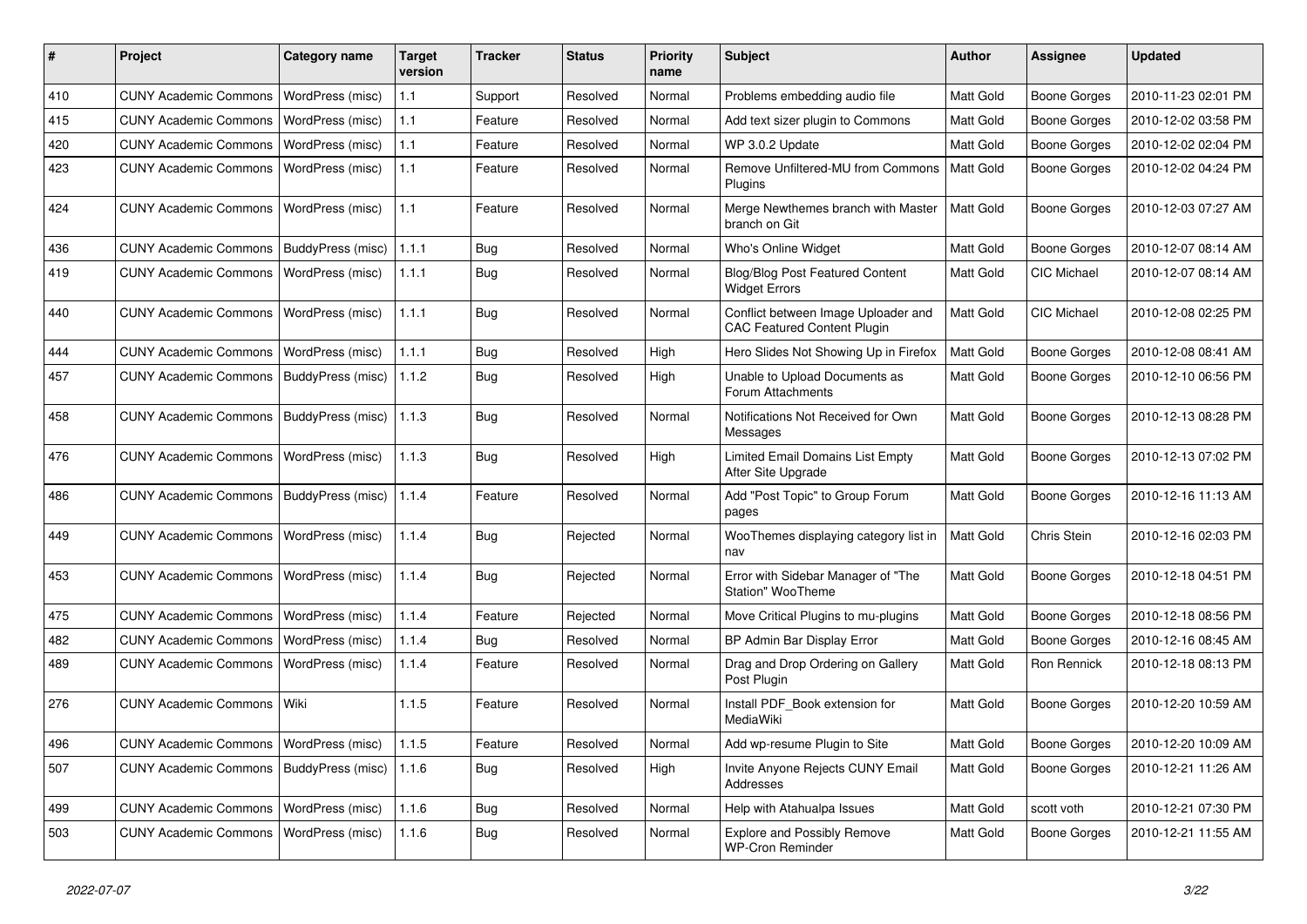| #   | Project                                            | <b>Category name</b>     | <b>Target</b><br>version | <b>Tracker</b> | <b>Status</b> | <b>Priority</b><br>name | Subject                                                                                         | Author    | <b>Assignee</b>     | <b>Updated</b>      |
|-----|----------------------------------------------------|--------------------------|--------------------------|----------------|---------------|-------------------------|-------------------------------------------------------------------------------------------------|-----------|---------------------|---------------------|
| 527 | CUNY Academic Commons   BuddyPress (misc)          |                          | 1.1.7                    | Bug            | Resolved      | Low                     | BP Admin Bar Doesn't Show up on<br>Cityscape Theme                                              | Matt Gold | <b>Boone Gorges</b> | 2011-01-04 03:39 PM |
| 531 | CUNY Academic Commons   BuddyPress (misc)          |                          | 1.1.7                    | Bug            | Resolved      | Low                     | Member reports problems with avatar<br>cropping                                                 | Matt Gold | <b>Boone Gorges</b> | 2011-01-04 05:10 PM |
| 509 | <b>CUNY Academic Commons</b>                       | WordPress (misc)         | 1.1.7                    | <b>Bug</b>     | Resolved      | Low                     | User reports problem with Google<br>Calendar widget                                             | Matt Gold | Boone Gorges        | 2011-01-04 06:17 PM |
| 513 | <b>CUNY Academic Commons</b>                       | WordPress (misc)         | 1.1.7                    | Feature        | Resolved      | Low                     | Plugin Request: Install meebo me                                                                | Matt Gold | <b>Boone Gorges</b> | 2011-01-04 05:56 PM |
| 533 | <b>CUNY Academic Commons</b>                       | BuddyPress (misc)        | 1.1.8                    | Bug            | Resolved      | Normal                  | Minor CSS issue on group page                                                                   | Matt Gold | <b>Boone Gorges</b> | 2011-02-02 09:44 AM |
| 538 | CUNY Academic Commons   BuddyPress (misc)          |                          | 1.1.8                    | Bug            | Resolved      | Normal                  | News feed assigns incorrect trackback<br>origins                                                | Matt Gold | Boone Gorges        | 2011-02-02 11:22 AM |
| 540 | <b>CUNY Academic Commons</b>                       | BuddyPress (misc)        | 1.1.8                    | Bug            | Resolved      | Normal                  | Long BP Group Doc Names Hide<br>Edit/Delete Options                                             | Matt Gold | Boone Gorges        | 2011-02-02 10:58 AM |
| 546 | <b>CUNY Academic Commons</b>                       | <b>BuddyPress (misc)</b> | 1.1.8                    | Bug            | Resolved      | Normal                  | Add Group/Group Blog Author Syncing<br>on an Automated Basis to the Group<br><b>Blog Plugin</b> | Matt Gold | Boone Gorges        | 2011-02-03 08:44 AM |
| 544 | <b>CUNY Academic Commons</b>                       | WordPress (misc)         | 1.1.8                    | Feature        | Resolved      | Normal                  | Add Elegant Themes themepack to<br>site                                                         | Matt Gold | Matt Gold           | 2011-01-25 01:40 AM |
| 545 | <b>CUNY Academic Commons</b>                       | WordPress (misc)         | 1.1.8                    | Bug            | Resolved      | Normal                  | <b>Test Elegant Themes</b>                                                                      | Matt Gold | Matt Gold           | 2011-01-25 01:41 AM |
| 547 | <b>CUNY Academic Commons</b>                       | WordPress (misc)         | 1.1.8                    | Feature        | Resolved      | Normal                  | Add new themes                                                                                  | Matt Gold | Matt Gold           | 2011-01-27 01:52 PM |
| 568 | <b>CUNY Academic Commons</b>                       | BuddyPress (misc)        | 1.1.10                   | Bug            | Resolved      | High                    | Member reports trouble uploading<br>documents to groups                                         | Matt Gold | Boone Gorges        | 2011-02-10 02:33 PM |
| 574 | <b>CUNY Academic Commons</b>                       | BuddyPress (misc)        | 1.1.10                   | Bug            | Resolved      | High                    | Members unable to read documents<br>posted to groups                                            | Matt Gold | <b>Boone Gorges</b> | 2011-02-10 03:01 PM |
| 605 | <b>CUNY Academic Commons</b>                       | BuddyPress (misc)        | 1.1.10                   | Bug            | Rejected      | Normal                  | Member search on Group Invite Page<br>Not Working                                               | Matt Gold | Boone Gorges        | 2011-02-24 11:41 PM |
| 606 | CUNY Academic Commons   BuddyPress (misc)          |                          | 1.1.10                   | Bug            | Rejected      | Low                     | Avatars don't show up in list of<br>members on group invite tool                                | Matt Gold | <b>Boone Gorges</b> | 2011-02-24 11:47 PM |
| 612 | CUNY Academic Commons   BuddyPress (misc)          |                          | 1.1.10                   | <b>Bug</b>     | Resolved      | Normal                  | Member reports trouble uploading<br>documents to groups                                         | Matt Gold | Boone Gorges        | 2011-03-07 10:12 PM |
| 613 | CUNY Academic Commons   BuddyPress (misc)          |                          | 1.1.10                   | Bug            | Resolved      | Normal                  | Member reports group blog / group<br>member syncing                                             | Matt Gold | Boone Gorges        | 2011-03-03 09:26 AM |
| 614 | CUNY Academic Commons   BuddyPress (misc)   1.1.10 |                          |                          | Bug            | Rejected      | Low                     | Log out button on BP Admin bar<br>covers logo                                                   | Matt Gold | Boone Gorges        | 2011-03-04 05:58 PM |
| 534 | CUNY Academic Commons   WordPress (misc)           |                          | 1.1.10                   | Feature        | Resolved      | Normal                  | Add an apple-touch-icon.pgn of the<br>CUNY Favicon.ico to the root directory<br>at 114x114      | Matt Gold | Matt Gold           | 2011-03-08 07:34 AM |
| 553 | <b>CUNY Academic Commons</b>                       | WordPress (misc)         | 1.1.10                   | Bug            | Rejected      | Normal                  | Wonky Hero Slide Overlays                                                                       | Matt Gold | <b>Boone Gorges</b> | 2011-02-28 05:44 PM |
| 564 | <b>CUNY Academic Commons</b>                       | WordPress (misc)         | 1.1.10                   | Feature        | Rejected      | Normal                  | Email Subscription Plugin for<br>WordPress blogs                                                | Matt Gold | <b>Boone Gorges</b> | 2011-02-18 12:04 AM |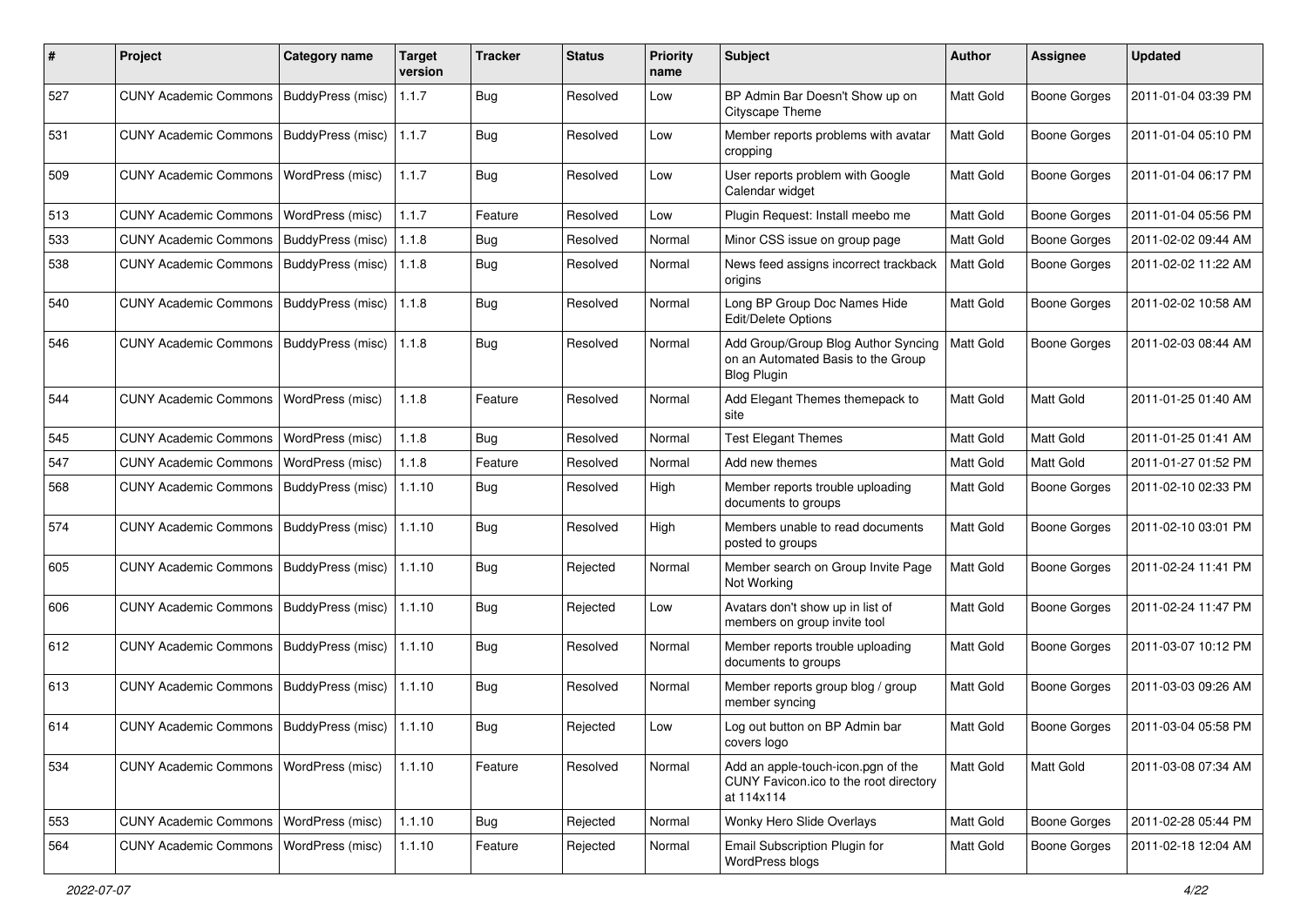| #   | Project                                   | <b>Category name</b> | <b>Target</b><br>version | <b>Tracker</b> | <b>Status</b> | <b>Priority</b><br>name | <b>Subject</b>                                                                                     | <b>Author</b>    | <b>Assignee</b>     | <b>Updated</b>      |
|-----|-------------------------------------------|----------------------|--------------------------|----------------|---------------|-------------------------|----------------------------------------------------------------------------------------------------|------------------|---------------------|---------------------|
| 566 | <b>CUNY Academic Commons</b>              | WordPress (misc)     | 1.1.10                   | Feature        | Resolved      | Normal                  | Add The Morning After Theme                                                                        | Matt Gold        | Matt Gold           | 2011-02-06 11:40 PM |
| 567 | <b>CUNY Academic Commons</b>              | WordPress (misc)     | 1.1.10                   | Feature        | Resolved      | Normal                  | Add WPFolio and Bibliotype Themes                                                                  | Matt Gold        | Matt Gold           | 2011-02-21 04:16 PM |
| 638 | <b>CUNY Academic Commons</b>              | BuddyPress (misc)    | 1.1.11                   | Bug            | Resolved      | Normal                  | Email Notifications Include Odd<br>Characters                                                      | Matt Gold        | <b>Boone Gorges</b> | 2011-03-16 11:06 AM |
| 639 | <b>CUNY Academic Commons</b>              | WordPress (misc)     | 1.1.11                   | Feature        | Resolved      | Low                     | Consider WP Comment Remix Plugin                                                                   | Matt Gold        | <b>Boone Gorges</b> | 2011-03-17 05:43 PM |
| 348 | <b>CUNY Academic Commons</b>              | BuddyPress (misc)    | 1.2                      | Feature        | Resolved      | Normal                  | Create status marker to show which<br>invited group members have already<br>received group invites | Matt Gold        | <b>Boone Gorges</b> | 2011-03-08 09:08 PM |
| 349 | CUNY Academic Commons   BuddyPress (misc) |                      | 1.2                      | Feature        | Resolved      | Normal                  | Add explanatory note to Group Send<br><b>Invites Page</b>                                          | <b>Matt Gold</b> | <b>Boone Gorges</b> | 2011-03-08 08:44 PM |
| 350 | <b>CUNY Academic Commons</b>              | BuddyPress (misc)    | 1.2                      | Feature        | Resolved      | Normal                  | Move "Send Invites" Button                                                                         | Matt Gold        | <b>Boone Gorges</b> | 2010-12-20 11:29 AM |
| 362 | <b>CUNY Academic Commons</b>              | BuddyPress (misc)    | $\vert$ 1.2              | Feature        | Resolved      | Low                     | Require Confirmation on Leaving a<br>Group                                                         | Matt Gold        | Boone Gorges        | 2011-02-21 02:51 PM |
| 428 | <b>CUNY Academic Commons</b>              | BuddyPress (misc)    | $\vert$ 1.2              | Feature        | Resolved      | Normal                  | Consider adding Log Out button to BP<br>Admin Bar                                                  | Matt Gold        | Boone Gorges        | 2010-12-22 12:12 PM |
| 510 | <b>CUNY Academic Commons</b>              | BuddyPress (misc)    | $\vert$ 1.2              | Feature        | Resolved      | Normal                  | Change group slug placement on<br>group admin menu                                                 | Matt Gold        | Boone Gorges        | 2011-02-21 04:51 PM |
| 539 | CUNY Academic Commons   BuddyPress (misc) |                      | 1.2                      | Feature        | Rejected      | Normal                  | Allow document category names to be<br>edited                                                      | Matt Gold        | Boone Gorges        | 2011-01-24 12:52 PM |
| 623 | CUNY Academic Commons   BuddyPress (misc) |                      | 1.2                      | Feature        | Resolved      | Normal                  | <b>BuddyPress Docs: Move</b><br>Paste-from-Word Icon Into Top Row of<br>Tiny-MCE icons             | Matt Gold        | Boone Gorges        | 2011-02-28 06:33 PM |
| 627 | <b>CUNY Academic Commons</b>              | BuddyPress (misc)    | 1.2                      | Feature        | Resolved      | Normal                  | Add LaTeX support for BP Group<br>Forums                                                           | Matt Gold        | Boone Gorges        | 2011-05-09 05:21 PM |
| 629 | <b>CUNY Academic Commons</b>              | BuddyPress (misc)    | $1.2$                    | Feature        | Resolved      | Normal                  | Create Required Profile Field to Define<br><b>User Status</b>                                      | Matt Gold        | Matt Gold           | 2011-03-17 06:34 PM |
| 646 | <b>CUNY Academic Commons</b>              | BuddyPress (misc)    | $\vert$ 1.2              | <b>Bug</b>     | Resolved      | Low                     | Change Error Message Non Logged-In<br>Users See When Authorized Page is<br>Requested Without Login | Matt Gold        | Boone Gorges        | 2011-03-22 10:28 AM |
| 656 | <b>CUNY Academic Commons</b>              | BuddyPress (misc)    | 1.2                      | <b>Bug</b>     | Resolved      | Low                     | <b>Conflicting Email Subscription</b><br>Messages                                                  | Matt Gold        | Boone Gorges        | 2011-04-10 10:10 PM |
| 660 | CUNY Academic Commons   BuddyPress (misc) |                      | $\vert$ 1.2              | <b>Bug</b>     | Resolved      | Low                     | HTML Markup appears in activity<br>comment                                                         | Matt Gold        | Boone Gorges        | 2011-04-04 02:39 PM |
| 661 | CUNY Academic Commons   BuddyPress (misc) |                      | 1.2                      | Bug            | Resolved      | Low                     | HTML Special Characters Appear in<br><b>Email Notification Text</b>                                | Matt Gold        | Raymond Hoh         | 2011-05-04 08:55 AM |
| 595 | <b>CUNY Academic Commons</b>              | Upgrades             | 1.2                      | Feature        | Resolved      | Normal                  | Formalize Browser/OS Testing<br>procedures                                                         | Matt Gold        | Boone Gorges        | 2011-04-20 06:40 PM |
| 378 | <b>CUNY Academic Commons</b>              | WordPress (misc)     | $1.2$                    | Bug            | Duplicate     | Normal                  | New blog post notification by email for<br>private blogs                                           | Matt Gold        | Boone Gorges        | 2011-02-18 01:46 PM |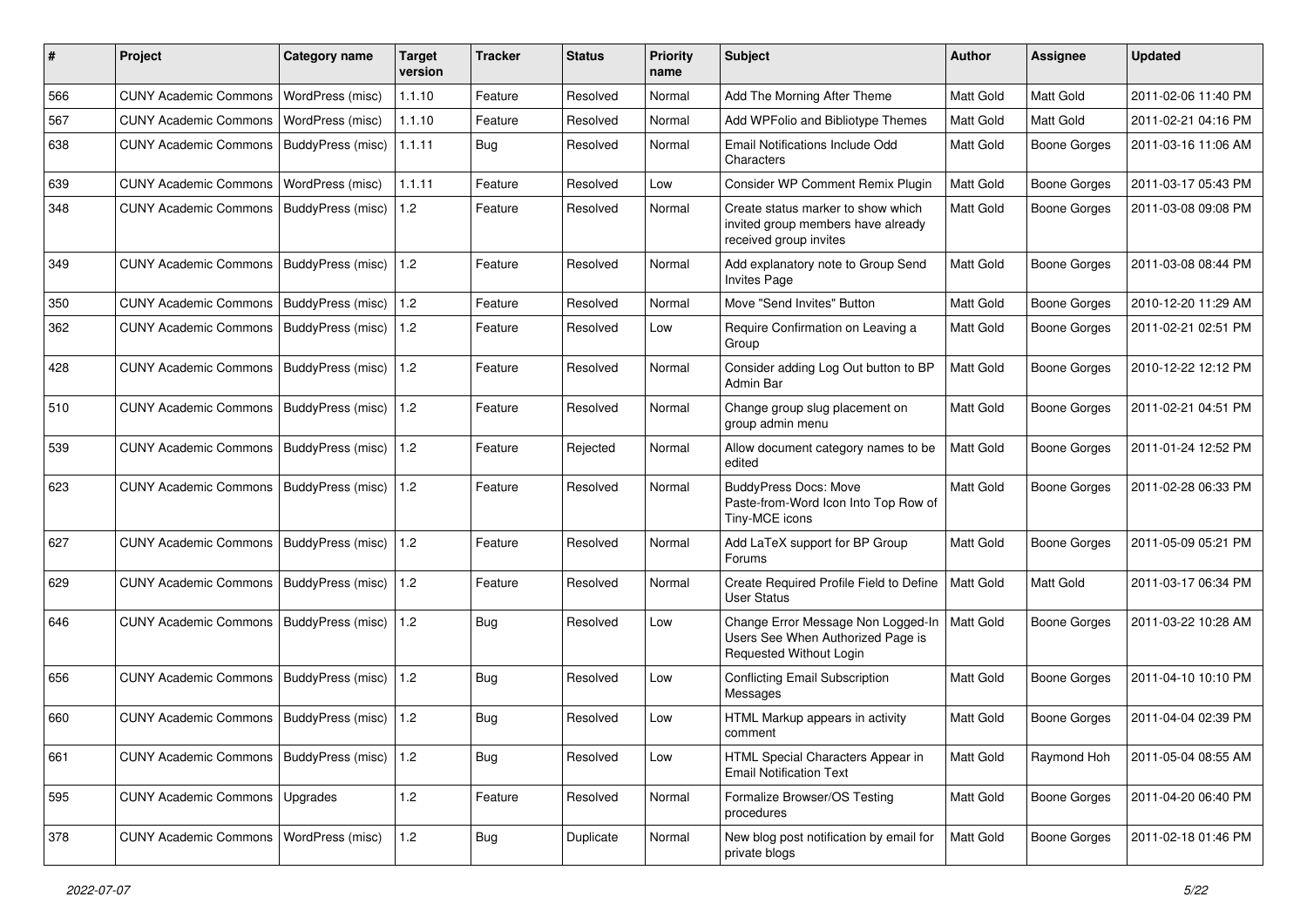| #   | Project                                   | Category name           | <b>Target</b><br>version | <b>Tracker</b> | <b>Status</b> | <b>Priority</b><br>name | Subject                                                                           | Author           | <b>Assignee</b>     | <b>Updated</b>      |
|-----|-------------------------------------------|-------------------------|--------------------------|----------------|---------------|-------------------------|-----------------------------------------------------------------------------------|------------------|---------------------|---------------------|
| 425 | <b>CUNY Academic Commons</b>              | WordPress (misc)        | 1.2                      | Feature        | Resolved      | Normal                  | Edit "Not Found" text on new blogs                                                | Matt Gold        | Raymond Hoh         | 2011-04-26 08:16 AM |
| 427 | <b>CUNY Academic Commons</b>              | WordPress (misc)        | 1.2                      | Feature        | Resolved      | Normal                  | Remove Ability to Post Status Updates<br>from Edit Profile Page                   | <b>Matt Gold</b> | <b>Boone Gorges</b> | 2010-12-22 12:16 PM |
| 492 | <b>CUNY Academic Commons</b>              | WordPress (misc)        | 1.2                      | Feature        | Resolved      | Normal                  | Upgrade CommentPress to latest<br>edition                                         | Matt Gold        | <b>Boone Gorges</b> | 2011-03-08 09:23 PM |
| 501 | <b>CUNY Academic Commons</b>              | WordPress (misc)        | 1.2                      | Feature        | Resolved      | Normal                  | Install WP Site Template Plugin                                                   | Matt Gold        | <b>Boone Gorges</b> | 2011-03-16 03:31 PM |
| 526 | <b>CUNY Academic Commons</b>              | WordPress (misc)        | 1.2                      | <b>Bug</b>     | Resolved      | Low                     | Next/Previous Links Don't Appear on<br>All Hero Slides                            | Matt Gold        | Raymond Hoh         | 2011-04-22 03:56 AM |
| 640 | <b>CUNY Academic Commons</b>              | WordPress (misc)        | 1.2                      | Feature        | Resolved      | Normal                  | Add Clean Home Theme to Site                                                      | Matt Gold        | Matt Gold           | 2011-04-20 06:55 PM |
| 647 | <b>CUNY Academic Commons</b>              | WordPress (misc)        | 1.2                      | Feature        | Resolved      | Normal                  | <b>Add Antisnews Theme</b>                                                        | Matt Gold        | <b>Boone Gorges</b> | 2011-03-26 07:58 PM |
| 699 | <b>CUNY Academic Commons</b>              | WordPress (misc)        | 1.2                      | Feature        | Resolved      | Normal                  | Add BTCNew Plugin to the Commons                                                  | Matt Gold        | Raymond Hoh         | 2011-04-24 04:15 PM |
| 724 | <b>CUNY Academic Commons</b>              | BuddyPress (misc)       | 1.2.1                    | <b>Bug</b>     | Rejected      | Normal                  | Word Limit on Email Notifications of<br>Forum Posts?                              | Matt Gold        | Boone Gorges        | 2011-05-11 12:04 PM |
| 731 | <b>CUNY Academic Commons</b>              | BuddyPress (misc)       | 1.2.1                    | <b>Bug</b>     | Resolved      | Normal                  | Member reports a problem posting to a   Matt Gold<br>private group                |                  | <b>Boone Gorges</b> | 2011-05-03 07:10 PM |
| 628 | <b>CUNY Academic Commons</b>              | Wiki                    | 1.2.1                    | <b>Bug</b>     | Resolved      | Normal                  | LaTeX support for MediaWiki                                                       | Matt Gold        | Boone Gorges        | 2011-05-11 09:50 PM |
| 657 | <b>CUNY Academic Commons</b>              | WordPress (misc)        | 1.2.1                    | <b>Bug</b>     | Resolved      | Normal                  | Problems with WordPress Wiki Plugin                                               | <b>Matt Gold</b> | Boone Gorges        | 2011-05-11 11:29 AM |
| 704 | <b>CUNY Academic Commons</b>              | WordPress (misc)        | 1.2.1                    | Feature        | Resolved      | Normal                  | Plugin Request: Widget that displays<br>randomized images and captions            | Matt Gold        | <b>Boone Gorges</b> | 2011-05-04 11:22 AM |
| 705 | <b>CUNY Academic Commons</b>              | WordPress (misc)        | 1.2.1                    | Feature        | Resolved      | Normal                  | A way to mass upload files?                                                       | Matt Gold        | <b>Boone Gorges</b> | 2011-04-27 12:04 AM |
| 706 | <b>CUNY Academic Commons</b>              | WordPress (misc)        | 1.2.1                    | Feature        | Resolved      | Normal                  | Random Header Image                                                               | Matt Gold        | <b>Boone Gorges</b> | 2011-05-04 01:26 PM |
| 707 | <b>CUNY Academic Commons</b>              | <b>WordPress (misc)</b> | 1.2.1                    | Feature        | Resolved      | Normal                  | Simple Site Visit Counter Plugin for<br><b>Blogs</b>                              | Matt Gold        | Boone Gorges        | 2011-05-04 11:13 AM |
| 709 | <b>CUNY Academic Commons</b>              | WordPress (misc)        | 1.2.1                    | Feature        | Rejected      | Low                     | Add Inspiration Theme to Site                                                     | Matt Gold        | Boone Gorges        | 2011-04-28 08:15 PM |
| 710 | <b>CUNY Academic Commons</b>              | <b>WordPress (misc)</b> | 1.2.1                    | Bug            | Resolved      | Normal                  | Flickr Photo Album Plugin Doesn't<br>Activate                                     | <b>Matt Gold</b> | Boone Gorges        | 2011-05-08 04:56 PM |
| 711 | <b>CUNY Academic Commons</b>              | WordPress (misc)        | 1.2.1                    | Feature        | Resolved      | Normal                  | Add Twitter Blackbird Pie Plugin                                                  | Matt Gold        | Boone Gorges        | 2011-05-04 10:17 AM |
| 727 | <b>CUNY Academic Commons</b>              | WordPress (misc)        | 1.2.1                    | Bug            | Resolved      | Normal                  | Add The Erudite Theme                                                             | Matt Gold        | Raymond Hoh         | 2011-05-01 05:02 AM |
| 778 | <b>CUNY Academic Commons</b>              | BuddyPress (misc)       | 1.2.2                    | <b>Bug</b>     | Resolved      | Normal                  | Private BP Docs Comment Notification<br>in RSS Feed                               | <b>Matt Gold</b> | <b>Boone Gorges</b> | 2011-06-02 09:29 AM |
| 775 | CUNY Academic Commons   WordPress (misc)  |                         | 1.2.2                    | Bug            | Rejected      | Normal                  | Hit Counter Plugin Problem                                                        | Matt Gold        | <b>Boone Gorges</b> | 2011-05-28 08:42 AM |
| 763 | CUNY Academic Commons   BuddyPress (misc) |                         | 1.2.3                    | <b>Bug</b>     | Resolved      | Low                     | Resaving BP Docs Preferences on<br>Same Setting Produces Unclear Error<br>Message | Matt Gold        | Boone Gorges        | 2011-06-02 09:19 AM |
| 782 | <b>CUNY Academic Commons</b>              | BuddyPress (misc)       | 1.2.3                    | Feature        | Resolved      | Normal                  | Add Captcha Plugin                                                                | Matt Gold        | Boone Gorges        | 2011-06-06 10:37 AM |
| 747 | CUNY Academic Commons   WordPress (misc)  |                         | 1.2.3                    | Feature        | Resolved      | Normal                  | Find rich-stats plugin for WordPress                                              | Matt Gold        | <b>Boone Gorges</b> | 2011-06-02 09:19 AM |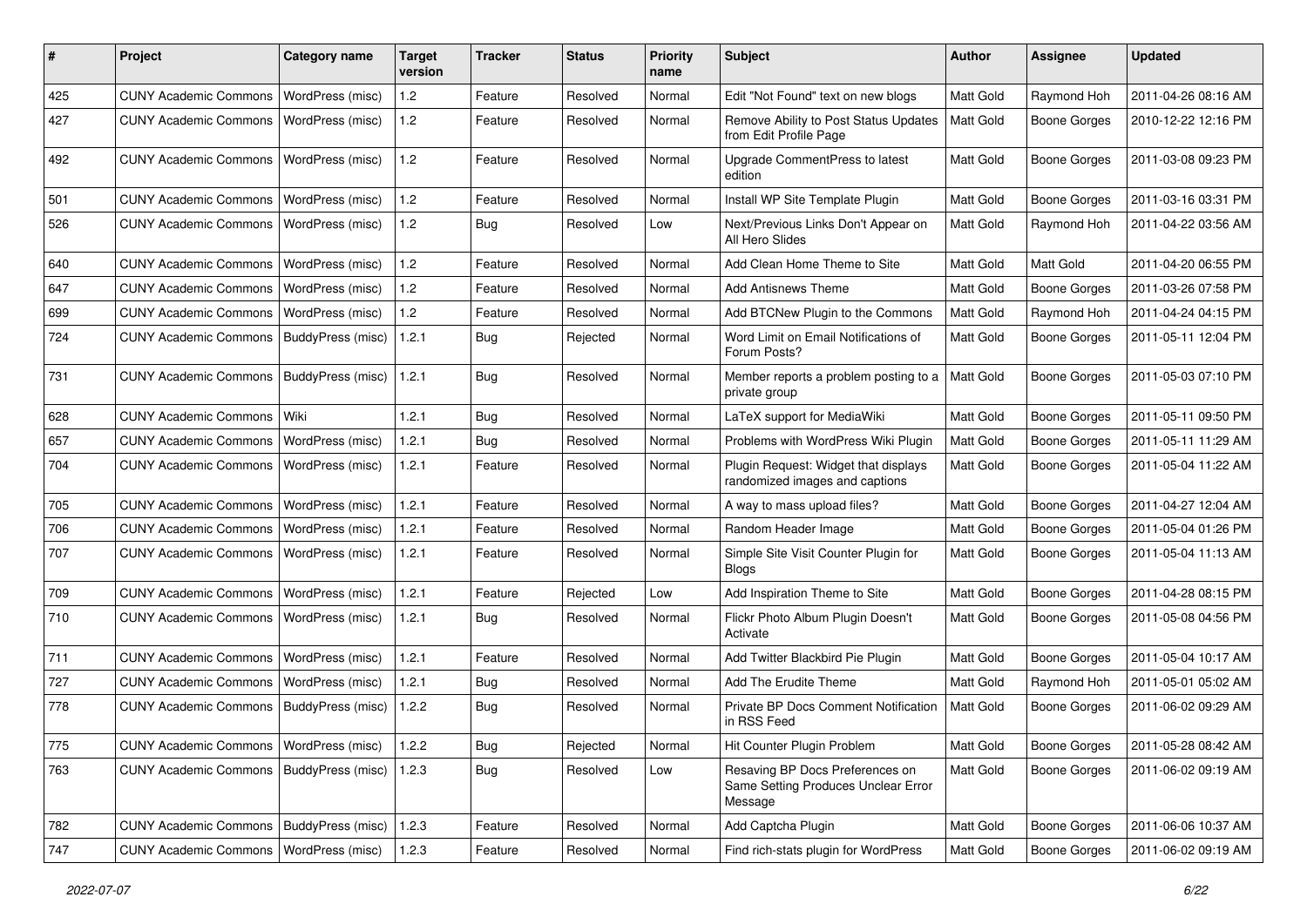| #    | Project                                   | Category name           | Target<br>version | <b>Tracker</b> | <b>Status</b> | <b>Priority</b><br>name | <b>Subject</b>                                                                    | <b>Author</b> | <b>Assignee</b>     | <b>Updated</b>      |
|------|-------------------------------------------|-------------------------|-------------------|----------------|---------------|-------------------------|-----------------------------------------------------------------------------------|---------------|---------------------|---------------------|
| 786  | <b>CUNY Academic Commons</b>              | WordPress (misc)        | 1.2.3             | Bug            | Resolved      | Normal                  | Hero Image Slider Overlay Display on<br>IE                                        | Matt Gold     | <b>Boone Gorges</b> | 2011-06-06 09:51 AM |
| 789  | <b>CUNY Academic Commons</b>              | WordPress (misc)        | 1.2.3             | Bug            | Resolved      | Normal                  | <b>Remove Sitemeter from Footer</b>                                               | Matt Gold     | <b>Boone Gorges</b> | 2011-06-06 09:41 AM |
| 783  | <b>CUNY Academic Commons</b>              | BuddyPress (misc)       | 1.2.4             | Bug            | Resolved      | Normal                  | Broken Avatar Images                                                              | Matt Gold     | Boone Gorges        | 2011-06-06 02:49 PM |
| 806  | <b>CUNY Academic Commons</b>              | BuddyPress (misc)       | 1.2.4             | Bug            | Resolved      | Normal                  | <b>BP Docs Notification Throttling Issues</b>                                     | Matt Gold     | <b>Boone Gorges</b> | 2011-06-08 12:17 PM |
| 810  | <b>CUNY Academic Commons</b>              | BuddyPress (misc)       | 1.2.4             | Bug            | Resolved      | Normal                  | Can't see all blogs in "My Blogs"                                                 | Matt Gold     | Boone Gorges        | 2011-07-12 10:51 PM |
| 856  | <b>CUNY Academic Commons</b>              | BuddyPress (misc)       | 1.2.4             | Bug            | Resolved      | Low                     | Text-alignment issue on group                                                     | Matt Gold     | Raymond Hoh         | 2011-06-22 10:02 PM |
| 905  | <b>CUNY Academic Commons</b>              | BuddyPress (misc)       | 1.2.4             | Bug            | Resolved      | Low                     | <b>BP Docs Authentication Issue</b>                                               | Matt Gold     | Boone Gorges        | 2011-07-12 01:39 PM |
| 908  | <b>CUNY Academic Commons</b>              | BuddyPress (misc)       | 1.2.4             | Bug            | Resolved      | Normal                  | Free a BP Doc from Locked Status                                                  | Matt Gold     | <b>Boone Gorges</b> | 2011-07-02 11:15 PM |
| 950  | <b>CUNY Academic Commons</b>              | BuddyPress (misc)       | 1.2.4             | Bug            | Rejected      | Normal                  | Spam/Moderation Issue                                                             | Matt Gold     | Boone Gorges        | 2011-07-11 09:15 AM |
| 796  | <b>CUNY Academic Commons</b>              | Wiki                    | 1.2.4             | Bug            | Resolved      | Normal                  | BP Admin Bar Header Margin                                                        | Matt Gold     | Raymond Hoh         | 2011-06-07 02:37 PM |
| 809  | <b>CUNY Academic Commons</b>              | WordPress (misc)        | 1.2.4             | Bug            | Resolved      | Low                     | Extra padding on bottom of footer                                                 | Matt Gold     | <b>Boone Gorges</b> | 2011-07-12 03:23 PM |
| 842  | <b>CUNY Academic Commons</b>              | WordPress (misc)        | 1.2.4             | Bug            | Resolved      | Normal                  | Problems adding a user to a blog                                                  | Matt Gold     | Boone Gorges        | 2011-07-08 01:34 PM |
| 773  | <b>CUNY Academic Commons</b>              | WordPress (misc)        | 1.2.4.2           | Feature        | Resolved      | Low                     | Adjust Featured Content Widget<br>Default Images                                  | Matt Gold     | Boone Gorges        | 2011-11-02 01:44 AM |
| 1104 | <b>CUNY Academic Commons</b>              | WordPress (misc)        | 1.2.4.2           | Bug            | Resolved      | Normal                  | Remove WordPress Counter Plugin                                                   | Matt Gold     | <b>Boone Gorges</b> | 2011-10-31 11:00 AM |
| 735  | <b>CUNY Academic Commons</b>              | BuddyPress (misc)       | 1.2.5             | Feature        | Resolved      | Normal                  | BP Docs - Include Check-Box to Avoid<br><b>Email Notifications of Minor Edits</b> | Matt Gold     | Boone Gorges        | 2011-07-24 11:34 AM |
| 992  | <b>CUNY Academic Commons</b>              | BuddyPress (misc)       | 1.2.5             | Bug            | Resolved      | Normal                  | BP Docs comments show up on WP<br>Dashboard                                       | Matt Gold     | <b>Boone Gorges</b> | 2011-07-19 02:17 PM |
| 993  | <b>CUNY Academic Commons</b>              | BuddyPress (misc)       | 1.2.5             | Bug            | Resolved      | Low                     | <b>BP Docs Notification Issue</b>                                                 | Matt Gold     | Boone Gorges        | 2011-07-20 12:10 AM |
| 1117 | <b>CUNY Academic Commons</b>              | BuddyPress (misc)       | 1.2.5             | Bug            | Resolved      | Normal                  | Character Display Error in Feed                                                   | Matt Gold     | Boone Gorges        | 2011-09-12 06:29 PM |
| 1143 | <b>CUNY Academic Commons</b>              | BuddyPress (misc)       | 1.2.5             | Bug            | Resolved      | Normal                  | Notifications of Old Posts                                                        | Matt Gold     |                     | 2011-08-30 09:56 PM |
| 1145 | <b>CUNY Academic Commons</b>              | BuddyPress (misc)       | 1.2.5             | <b>Bug</b>     | Resolved      | Low                     | Alert Box on Group Join                                                           | Matt Gold     | Boone Gorges        | 2011-09-12 05:56 PM |
| 1162 | <b>CUNY Academic Commons</b>              | BuddyPress (misc)       | 1.2.5             | Feature        | Resolved      | Normal                  | Organization of "My Blogs" Dropdown<br>on Nav Bar                                 | Matt Gold     | Boone Gorges        | 2011-09-14 01:24 AM |
| 1321 | CUNY Academic Commons   BuddyPress (misc) |                         | 1.2.5             | Bug            | Duplicate     | Normal                  | BP Doc Comment Doesn't Show Up on<br>Doc (but does appear in group stream)        | Matt Gold     | Boone Gorges        | 2011-11-04 08:04 AM |
| 991  | <b>CUNY Academic Commons</b>              | WordPress (misc)        | 1.2.5             | <b>Bug</b>     | Resolved      | Normal                  | <b>Update FeedWordPress</b>                                                       | Matt Gold     | Boone Gorges        | 2011-07-19 11:37 AM |
| 1067 | <b>CUNY Academic Commons</b>              | WordPress (misc)        | 1.2.5             | <b>Bug</b>     | Rejected      | Normal                  | Install Disable Trackbacks                                                        | Matt Gold     | <b>Boone Gorges</b> | 2011-07-22 12:05 AM |
| 1068 | <b>CUNY Academic Commons</b>              | WordPress (misc)        | 1.2.5             | Bug            | Rejected      | High                    | Notification of Update in a Private<br>Group Shows up in Public Feed              | Matt Gold     | Boone Gorges        | 2011-07-21 11:27 PM |
| 1069 | <b>CUNY Academic Commons</b>              | WordPress (misc)        | 1.2.5             | Feature        | Resolved      | Normal                  | Install ThreatToCreativity Theme                                                  | Matt Gold     | Matt Gold           | 2011-11-14 08:14 PM |
| 1073 | <b>CUNY Academic Commons</b>              | <b>WordPress (misc)</b> | 1.2.5             | Feature        | Resolved      | Normal                  | Add Google Plus One Plugin                                                        | Matt Gold     | <b>Boone Gorges</b> | 2011-09-12 06:06 PM |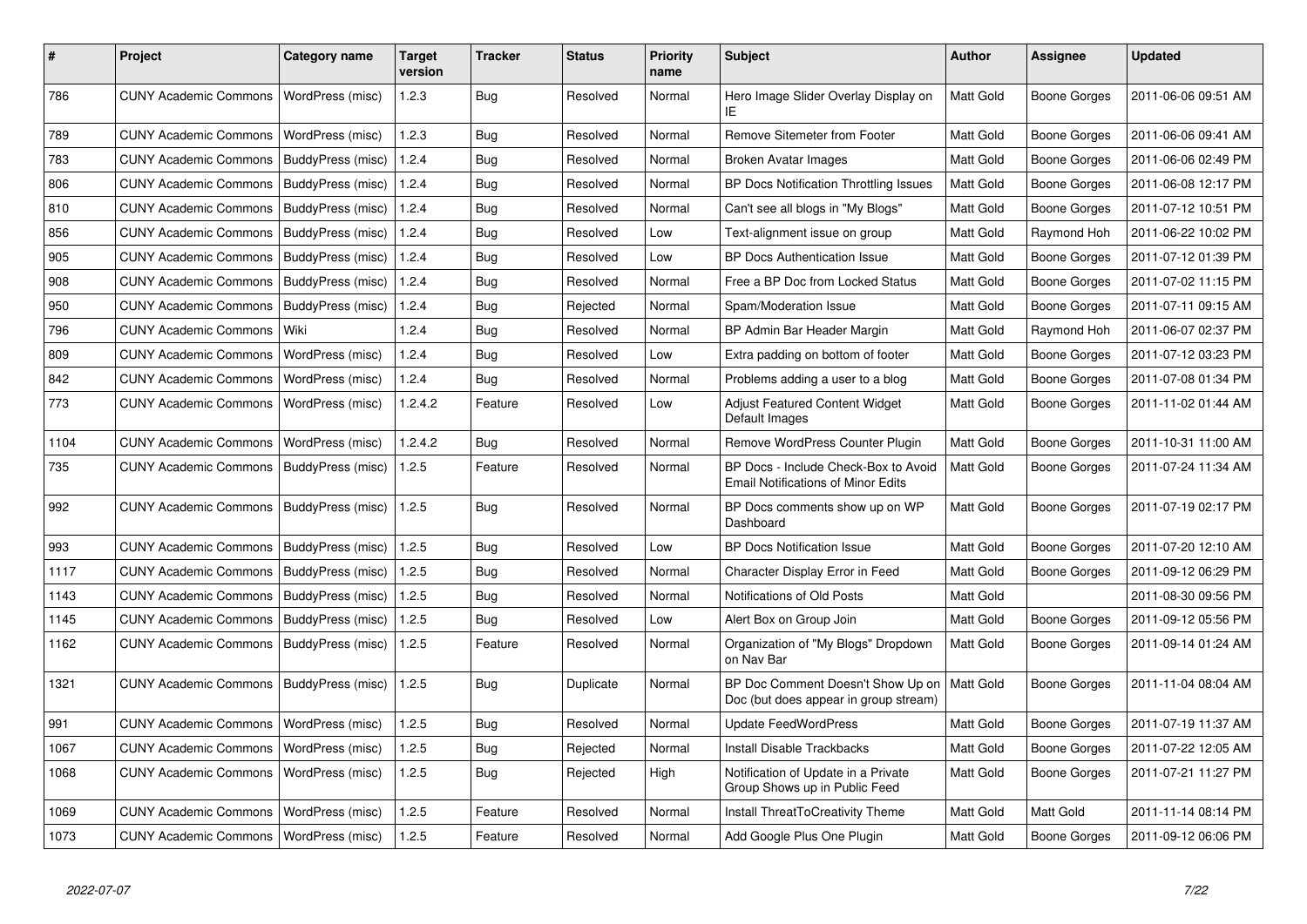| #    | Project                      | Category name     | Target<br>version | <b>Tracker</b> | <b>Status</b> | <b>Priority</b><br>name | <b>Subject</b>                                                                      | Author           | Assignee            | <b>Updated</b>      |
|------|------------------------------|-------------------|-------------------|----------------|---------------|-------------------------|-------------------------------------------------------------------------------------|------------------|---------------------|---------------------|
| 1074 | <b>CUNY Academic Commons</b> | WordPress (misc)  | 1.2.5             | Feature        | Resolved      | Normal                  | Add Facebook Page Photo Gallery<br>plugin                                           | Matt Gold        | Boone Gorges        | 2011-09-12 06:11 PM |
| 1075 | <b>CUNY Academic Commons</b> | WordPress (misc)  | 1.2.5             | Feature        | Resolved      | Normal                  | Add Spam Free WordPress plugin                                                      | Matt Gold        | Boone Gorges        | 2011-09-12 06:08 PM |
| 1093 | <b>CUNY Academic Commons</b> | WordPress (misc)  | 1.2.5             | Feature        | Resolved      | Normal                  | Add WP-SyntaxEvolved Plugin                                                         | Matt Gold        | Boone Gorges        | 2011-09-12 06:13 PM |
| 1130 | <b>CUNY Academic Commons</b> | WordPress (misc)  | 1.2.5             | Feature        | Resolved      | Normal                  | <b>Add PressWork Theme</b>                                                          | <b>Matt Gold</b> | Boone Gorges        | 2011-11-14 08:11 PM |
| 1144 | <b>CUNY Academic Commons</b> | WordPress (misc)  | 1.2.5             | Feature        | Resolved      | Normal                  | Install Brunelleschi Theme                                                          | <b>Matt Gold</b> | Matt Gold           | 2011-11-14 08:16 PM |
| 1178 | <b>CUNY Academic Commons</b> | WordPress (misc)  | 1.2.5             | Feature        | Resolved      | Normal                  | Add "Chunk" Theme to the Commons                                                    | <b>Matt Gold</b> | Boone Gorges        | 2011-11-14 08:25 PM |
| 1188 | <b>CUNY Academic Commons</b> | WordPress (misc)  | 1.2.5             | Feature        | Resolved      | Normal                  | Add Text Expander Plugin                                                            | Matt Gold        | Boone Gorges        | 2011-11-14 08:21 PM |
| 1324 | <b>CUNY Academic Commons</b> | WordPress (misc)  | 1.2.5             | Feature        | Resolved      | Normal                  | Change link on main nav bar for "Help"                                              | Matt Gold        | <b>Boone Gorges</b> | 2011-11-04 12:08 PM |
| 1325 | <b>CUNY Academic Commons</b> | WordPress (misc)  | 1.2.5             | Feature        | Resolved      | Normal                  | Remove hard-coded copyright notice<br>from WooThemes                                | Matt Gold        | Boone Gorges        | 2011-11-15 08:49 AM |
| 1371 | <b>CUNY Academic Commons</b> | WordPress (misc)  | 1.2.6             | Support        | Resolved      | Normal                  | Not allowed to create accounts for<br>Non-CUNY Members                              | <b>Matt Gold</b> | Boone Gorges        | 2011-11-21 02:49 PM |
| 1400 | <b>CUNY Academic Commons</b> | BuddyPress (misc) | 1.2.7             | Bug            | Resolved      | Normal                  | Firefox Login Caching Issue                                                         | Matt Gold        | Boone Gorges        | 2011-12-06 05:53 PM |
| 1380 | <b>CUNY Academic Commons</b> | WordPress (misc)  | 1.2.7             | <b>Bug</b>     | Resolved      | Low                     | Page background color not set lon<br>login page                                     | Matt Gold        | <b>Boone Gorges</b> | 2011-11-28 07:44 PM |
| 325  | <b>CUNY Academic Commons</b> | BuddyPress (misc) | 1.3               | Feature        | Resolved      | Normal                  | Add folder hierarchies to Group<br>Documents plugin                                 | Matt Gold        | Boone Gorges        | 2011-05-23 01:33 AM |
| 532  | <b>CUNY Academic Commons</b> | BuddyPress (misc) | 1.3               | Feature        | Resolved      | Normal                  | Allow members to paste in a group of<br>email addresses when sending invites        | Matt Gold        | Boone Gorges        | 2011-09-13 01:12 PM |
| 557  | <b>CUNY Academic Commons</b> | BuddyPress (misc) | 1.3               | Feature        | Rejected      | Normal                  | Denied Size and Extension Alerts on<br>Forum posts                                  | Matt Gold        | <b>Boone Gorges</b> | 2011-06-17 02:58 PM |
| 643  | <b>CUNY Academic Commons</b> | BuddyPress (misc) | 1.3               | Feature        | Resolved      | Normal                  | <b>Create Mechanism to Require People</b><br>to Fill Out New Identity Profile Field | Matt Gold        | <b>Boone Gorges</b> | 2011-10-19 01:50 PM |
| 648  | <b>CUNY Academic Commons</b> | BuddyPress (misc) | 1.3               | Feature        | Resolved      | Normal                  | Create Print functionality for<br><b>BuddvPress Docs</b>                            | <b>Matt Gold</b> | Boone Gorges        | 2011-07-19 11:46 AM |
| 649  | <b>CUNY Academic Commons</b> | BuddyPress (misc) | 1.3               | Feature        | Resolved      | Normal                  | Create Copy All button for BuddyPress<br><b>Docs</b>                                | Matt Gold        | Boone Gorges        | 2011-09-13 11:59 AM |
| 697  | <b>CUNY Academic Commons</b> | BuddyPress (misc) | 1.3               | Feature        | Resolved      | Normal                  | Member request: Indented text in<br>Forum Posts                                     | Matt Gold        | Boone Gorges        | 2011-09-13 03:29 PM |
| 746  | <b>CUNY Academic Commons</b> | BuddyPress (misc) | 1.3               | Bug            | Resolved      | Normal                  | Create Pop-Up Login Overlay                                                         | Matt Gold        | Raymond Hoh         | 2011-05-16 06:32 PM |
| 774  | <b>CUNY Academic Commons</b> | BuddyPress (misc) | 1.3               | Feature        | Resolved      | Normal                  | Consider Allowing Email to Be Sent<br><b>Between Unfriended Members</b>             | <b>Matt Gold</b> | Boone Gorges        | 2011-06-16 04:06 PM |
| 906  | <b>CUNY Academic Commons</b> | BuddyPress (misc) | 1.3               | Feature        | Resolved      | Low                     | Allow users to edit BP Doc comments                                                 | <b>Matt Gold</b> | Boone Gorges        | 2011-09-14 01:27 AM |
| 1256 | <b>CUNY Academic Commons</b> | BuddyPress (misc) | 1.3               | Feature        | Resolved      | Normal                  | Enable BP Docs by default on<br>Commons groups                                      | Matt Gold        | Boone Gorges        | 2011-11-15 02:27 PM |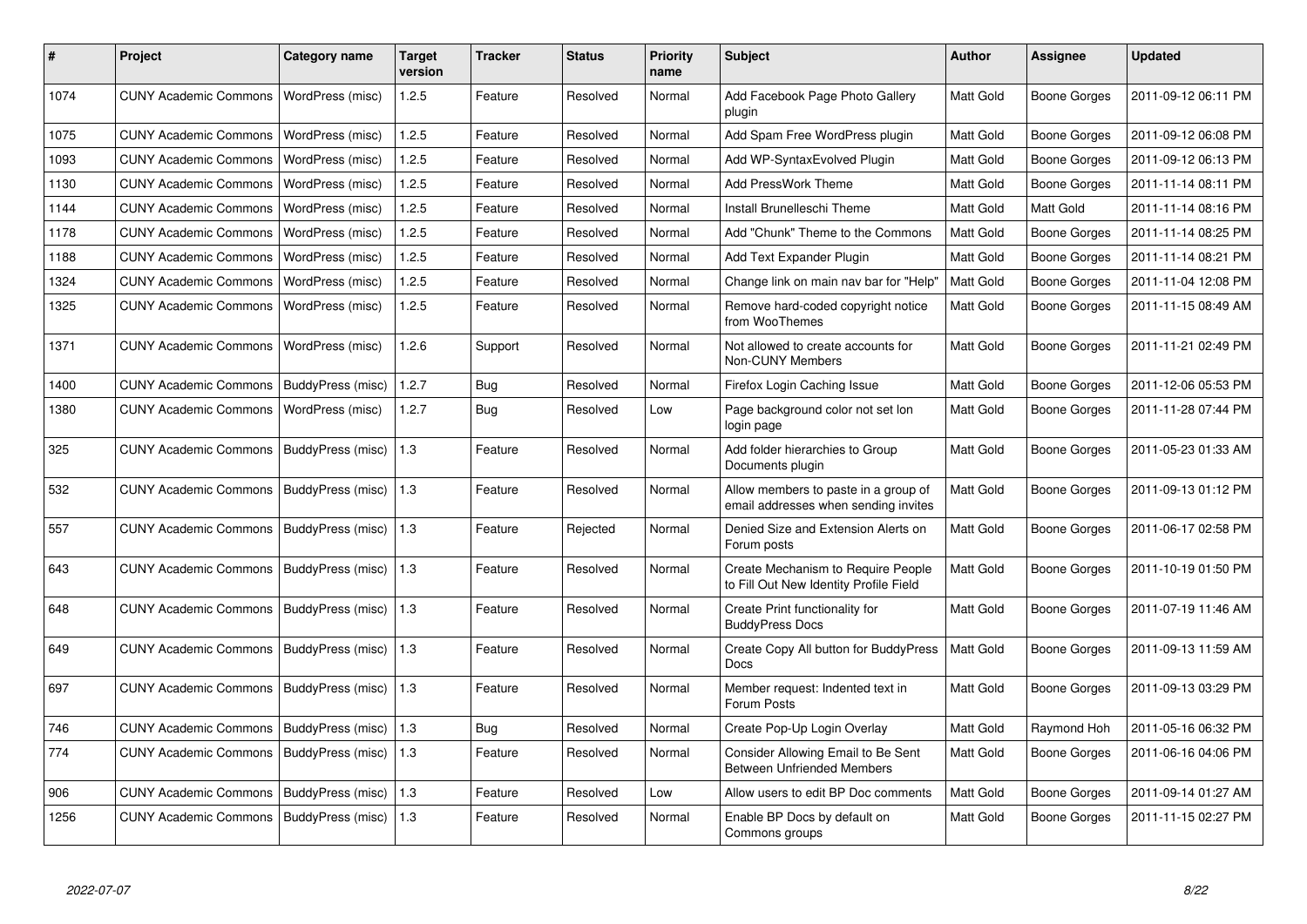| #    | Project                                           | <b>Category name</b>     | <b>Target</b><br>version | <b>Tracker</b> | <b>Status</b> | <b>Priority</b><br>name | <b>Subject</b>                                                              | Author           | <b>Assignee</b>     | <b>Updated</b>      |
|------|---------------------------------------------------|--------------------------|--------------------------|----------------|---------------|-------------------------|-----------------------------------------------------------------------------|------------------|---------------------|---------------------|
| 1344 | <b>CUNY Academic Commons</b>                      | BuddyPress (misc)        | 1.3                      | <b>Bug</b>     | Resolved      | Normal                  | Activity Feed Items not Appearing in<br>Group                               | Matt Gold        | <b>Boone Gorges</b> | 2011-11-14 11:26 AM |
| 1345 | <b>CUNY Academic Commons</b>                      | BuddyPress (misc)        | 1.3                      | Bug            | Resolved      | Normal                  | Consider Adding BuddyPress Group<br>for Community Admins and Mods<br>Plugin | Matt Gold        | <b>Boone Gorges</b> | 2011-11-28 03:17 PM |
| 1394 | <b>CUNY Academic Commons</b>                      | BuddyPress (misc)        | 1.3                      | Feature        | Rejected      | Normal                  | Update Filters to include new BP<br>Profile roles                           | Matt Gold        | <b>Boone Gorges</b> | 2011-12-09 07:11 AM |
| 1412 | <b>CUNY Academic Commons</b>                      | BuddyPress (misc)        | 1.3                      | <b>Bug</b>     | Resolved      | Normal                  | Alter text on pop-up message about<br>role field                            | Matt Gold        | Boone Gorges        | 2011-12-08 12:58 PM |
| 343  | <b>CUNY Academic Commons</b>                      | Wiki                     | 1.3                      | <b>Bug</b>     | Resolved      | Low                     | <b>FCKEditor Preferences</b>                                                | Matt Gold        | <b>Boone Gorges</b> | 2011-11-30 11:55 AM |
| 1418 | CUNY Academic Commons   Wiki                      |                          | 1.3                      | <b>Bug</b>     | Resolved      | High                    | Don't see BP Admin Bar on cdev Wiki<br>page                                 | Matt Gold        | Boone Gorges        | 2011-12-09 08:58 AM |
| 1419 | <b>CUNY Academic Commons</b>                      | Wiki                     | 1.3                      | <b>Bug</b>     | Rejected      | Normal                  | Ajax autosuggest on wiki tags not<br>working                                | Matt Gold        | <b>Boone Gorges</b> | 2011-12-12 03:51 PM |
| 487  | <b>CUNY Academic Commons</b>                      | WordPress (misc)         | 1.3                      | <b>Bug</b>     | Resolved      | Normal                  | Replace Backtype Connect with<br>something that works                       | Matt Gold        | Boone Gorges        | 2011-05-26 08:47 AM |
| 761  | <b>CUNY Academic Commons</b>                      | WordPress (misc)         | 1.3                      | <b>Bug</b>     | Resolved      | Normal                  | Implement "Send a Comment"<br>Function                                      | Matt Gold        | Boone Gorges        | 2011-06-02 04:51 PM |
| 764  | <b>CUNY Academic Commons</b>                      | WordPress (misc)         | 1.3                      | Feature        | Resolved      | Normal                  | Install "Email Users" Plugin                                                | Matt Gold        | <b>Boone Gorges</b> | 2011-09-13 11:35 AM |
| 771  | <b>CUNY Academic Commons</b>                      | WordPress (misc)         | 1.3                      | Feature        | Rejected      | Normal                  | Create Tool to Display Users in Order<br>of ID# in Dashboard                | <b>Matt Gold</b> | <b>Boone Gorges</b> | 2011-05-24 08:57 AM |
| 1106 | <b>CUNY Academic Commons</b>                      | WordPress (misc)         | $1.3$                    | Feature        | Resolved      | Normal                  | <b>Extended Super Admins</b>                                                | Matt Gold        | Boone Gorges        | 2011-11-15 02:06 PM |
| 1132 | <b>CUNY Academic Commons</b>                      | WordPress (misc)         | 1.3                      | Feature        | Rejected      | Normal                  | Consider adding a forum plugin for<br>blogs                                 | <b>Matt Gold</b> | Boone Gorges        | 2011-11-17 10:51 PM |
| 1134 | <b>CUNY Academic Commons</b>                      | WordPress (misc)         | 1.3                      | Feature        | Resolved      | Normal                  | Build Flexibility for Image Choices into<br><b>Featured Content Widget</b>  | Matt Gold        | Boone Gorges        | 2011-11-30 02:27 AM |
| 1146 | <b>CUNY Academic Commons</b>                      | WordPress (misc)         | $1.3$                    | Feature        | Resolved      | Normal                  | Add Shaken Grid Theme to Site                                               | <b>Matt Gold</b> | Matt Gold           | 2011-11-28 03:27 PM |
| 1329 | <b>CUNY Academic Commons</b>                      | WordPress (misc)         | 1.3                      | Feature        | Resolved      | Normal                  | Create Plugin to Make it Easier to Add<br>Users to a Blog                   | Matt Gold        | Boone Gorges        | 2011-12-15 08:43 AM |
| 1437 | <b>CUNY Academic Commons</b>                      | WordPress (misc)         | 1.3                      | Feature        | Resolved      | Normal                  | Add FD Footnotes Plugin                                                     | Matt Gold        | Boone Gorges        | 2011-12-14 01:00 PM |
| 1451 | <b>CUNY Academic Commons</b>                      | <b>BuddyPress (misc)</b> | 1.3.1                    | <b>Bug</b>     | Resolved      | Normal                  | Social Media Profile Icons Not<br>Showing Up Automatically?                 | <b>Matt Gold</b> | Boone Gorges        | 2011-12-15 07:06 PM |
| 1455 | CUNY Academic Commons   BuddyPress (misc)   1.3.1 |                          |                          | <b>Bug</b>     | Resolved      | Normal                  | Errant error message on Groups page                                         | Matt Gold        | <b>Boone Gorges</b> | 2011-12-16 02:05 PM |
| 1464 | CUNY Academic Commons   Upgrades                  |                          | 1.3.1                    | <b>Bug</b>     | Rejected      | Normal                  | UserVoice Account linked to wrong<br>account                                | Matt Gold        | Boone Gorges        | 2011-12-19 09:40 AM |
| 1438 | CUNY Academic Commons   WordPress (misc)          |                          | 1.3.1                    | Feature        | Resolved      | Normal                  | Add WP-Print Plugin                                                         | Matt Gold        | Boone Gorges        | 2011-12-15 02:49 PM |
| 1439 | <b>CUNY Academic Commons</b>                      | WordPress (misc)         | 1.3.1                    | Feature        | Resolved      | Normal                  | Add WP Hide Post Plugin                                                     | Matt Gold        | <b>Boone Gorges</b> | 2011-12-15 02:50 PM |
| 1440 | <b>CUNY Academic Commons</b>                      | WordPress (misc)         | 1.3.1                    | Feature        | Resolved      | Normal                  | Add Custom Sidebar Plugin                                                   | Matt Gold        | Boone Gorges        | 2011-12-15 02:46 PM |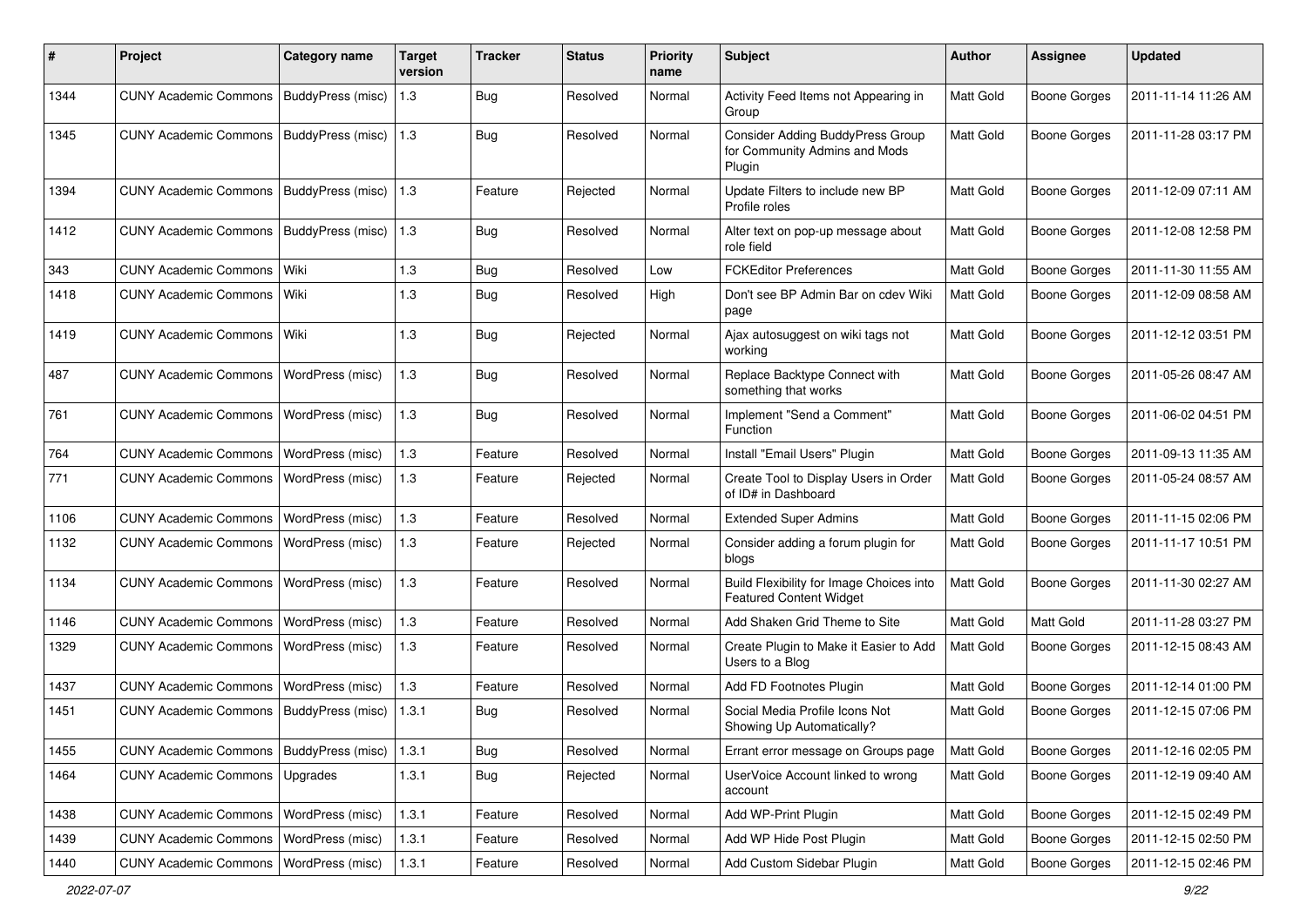| ∦    | Project                                           | Category name            | <b>Target</b><br>version | Tracker    | <b>Status</b> | <b>Priority</b><br>name | <b>Subject</b>                                                                     | <b>Author</b>    | <b>Assignee</b>     | <b>Updated</b>      |
|------|---------------------------------------------------|--------------------------|--------------------------|------------|---------------|-------------------------|------------------------------------------------------------------------------------|------------------|---------------------|---------------------|
| 1459 | <b>CUNY Academic Commons</b>                      | <b>WordPress</b> (misc)  | 1.3.1                    | Feature    | Resolved      | Normal                  | Create "no image" option for featured<br>blog posts on featured homepage<br>widget | Matt Gold        | <b>Boone Gorges</b> | 2011-12-19 11:25 AM |
| 1472 | <b>CUNY Academic Commons</b>                      | WordPress (misc)         | 1.3.2                    | Feature    | Resolved      | Normal                  | Update/Activate Akismet with newly<br>purchased cuny-wide key                      | <b>Matt Gold</b> | <b>Boone Gorges</b> | 2012-01-14 08:59 AM |
| 1487 | <b>CUNY Academic Commons</b>                      | BuddyPress (misc)        | 1.3.3                    | Feature    | Resolved      | Normal                  | Bug when using Featured Widget to<br>display a page                                | <b>Matt Gold</b> | <b>Boone Gorges</b> | 2012-01-10 10:05 PM |
| 1488 | <b>CUNY Academic Commons</b>                      | BuddyPress (misc)        | 1.3.3                    | <b>Bug</b> | Resolved      | Normal                  | Unable to edit forum post                                                          | Matt Gold        | <b>Boone Gorges</b> | 2012-01-10 07:20 PM |
| 1495 | <b>CUNY Academic Commons</b>                      | BuddyPress (misc)        | 1.3.3                    | Bug        | Rejected      | Low                     | Newest Member Filter on homepage<br>not working                                    | <b>Matt Gold</b> | <b>Boone Gorges</b> | 2011-12-22 11:29 AM |
| 1498 | <b>CUNY Academic Commons</b>                      | BuddyPress (misc)        | 1.3.3                    | Bug        | Resolved      | Normal                  | Non-Logged in User Redirect Feature<br>not working                                 | Matt Gold        | Boone Gorges        | 2012-01-11 04:57 PM |
| 1503 | <b>CUNY Academic Commons</b>                      | BuddyPress (misc)        | 1.3.3                    | Bug        | Resolved      | Normal                  | File list not showing file descriptions                                            | Matt Gold        | Boone Gorges        | 2012-01-10 07:28 PM |
| 1507 | <b>CUNY Academic Commons</b>                      | <b>BuddyPress (misc)</b> | 1.3.3                    | Feature    | Resolved      | Normal                  | Add Custom Sidebar Plugin                                                          | Matt Gold        | <b>Boone Gorges</b> | 2012-01-10 07:30 PM |
| 1477 | <b>CUNY Academic Commons</b>                      | WordPress (misc)         | 1.3.3                    | Feature    | Resolved      | Normal                  | Expand recent blog post listing on<br>homepage                                     | Matt Gold        | <b>Boone Gorges</b> | 2012-01-10 06:09 PM |
| 1482 | <b>CUNY Academic Commons</b>                      | WordPress (misc)         | 1.3.3                    | Bug        | Resolved      | Normal                  | News page twitter feed error                                                       | Matt Gold        | <b>Boone Gorges</b> | 2012-01-10 06:53 PM |
| 1483 | <b>CUNY Academic Commons</b>                      | WordPress (misc)         | 1.3.3                    | Bug        | Resolved      | Normal                  | News page not showing posts from<br>News blog                                      | <b>Matt Gold</b> | Boone Gorges        | 2012-01-10 06:55 PM |
| 1531 | <b>CUNY Academic Commons</b>                      | WordPress (misc)         | 1.3.4                    | Bug        | Resolved      | Urgent                  | Commons Only Viewable to Logged-In<br>Viewers                                      | <b>Matt Gold</b> | <b>Boone Gorges</b> | 2012-01-12 12:50 AM |
| 1541 | <b>CUNY Academic Commons</b>                      | WordPress (misc)         | 1.3.4                    | Feature    | Resolved      | Normal                  | Add UserVoice embed code                                                           | Matt Gold        | Boone Gorges        | 2012-01-13 10:17 AM |
| 1545 | <b>CUNY Academic Commons</b>                      | BuddyPress (misc)        | 1.3.5                    | Bug        | Resolved      | Normal                  | Problem with BP Doc Comment Edit<br>Icon in Forums                                 | <b>Matt Gold</b> | <b>Boone Gorges</b> | 2012-01-16 06:14 PM |
| 1546 | <b>CUNY Academic Commons</b>                      | BuddyPress (misc)        | 1.3.5                    | Bug        | Resolved      | Low                     | Unable to view comparative document<br>history in BP Docs                          | Matt Gold        | <b>Boone Gorges</b> | 2012-01-17 06:13 PM |
| 1547 | <b>CUNY Academic Commons</b>                      | WordPress (misc)         | 1.3.5                    | Bug        | Resolved      | High                    | Spam Registrations                                                                 | Matt Gold        | Boone Gorges        | 2012-01-16 08:23 PM |
| 1549 | <b>CUNY Academic Commons</b>                      | WordPress (misc)         | 1.3.5                    | <b>Bug</b> | Resolved      | Normal                  | Add SOPA Protest Plugin                                                            | Matt Gold        | Boone Gorges        | 2012-01-17 06:19 PM |
| 1551 | <b>CUNY Academic Commons</b>                      | WordPress (misc)         | 1.3.5                    | Bug        | Resolved      | Normal                  | Create Front-Page SOPA Protest page                                                | Matt Gold        | <b>Boone Gorges</b> | 2012-01-17 09:32 PM |
| 1550 | <b>CUNY Academic Commons</b>                      | WordPress (misc)         | 1.3.5.1                  | Feature    | Resolved      | Normal                  | Please add Simplicity Theme to<br>Commons                                          | <b>Matt Gold</b> | Boone Gorges        | 2012-01-18 09:58 AM |
| 1555 | CUNY Academic Commons   BuddyPress (misc)   1.3.6 |                          |                          | <b>Bug</b> | Resolved      | Low                     | Sticky forum post shows up twice in<br>post listings                               | Matt Gold        | <b>Boone Gorges</b> | 2012-02-08 06:44 PM |
| 1556 | CUNY Academic Commons   BuddyPress (misc)   1.3.6 |                          |                          | Feature    | Rejected      | Normal                  | New option for College profile field                                               | Matt Gold        | <b>Boone Gorges</b> | 2012-01-19 08:12 AM |
| 1558 | <b>CUNY Academic Commons</b>                      | BuddyPress (misc)        | 1.3.6                    | <b>Bug</b> | Resolved      | Normal                  | Login Issues                                                                       | <b>Matt Gold</b> | Boone Gorges        | 2012-02-08 06:40 PM |
| 1571 | CUNY Academic Commons   BuddyPress (misc)   1.3.6 |                          |                          | <b>Bug</b> | Resolved      | Low                     | Non-CUNY Sign-Up Code Pages<br>Published                                           | Matt Gold        | Boone Gorges        | 2012-02-08 04:46 PM |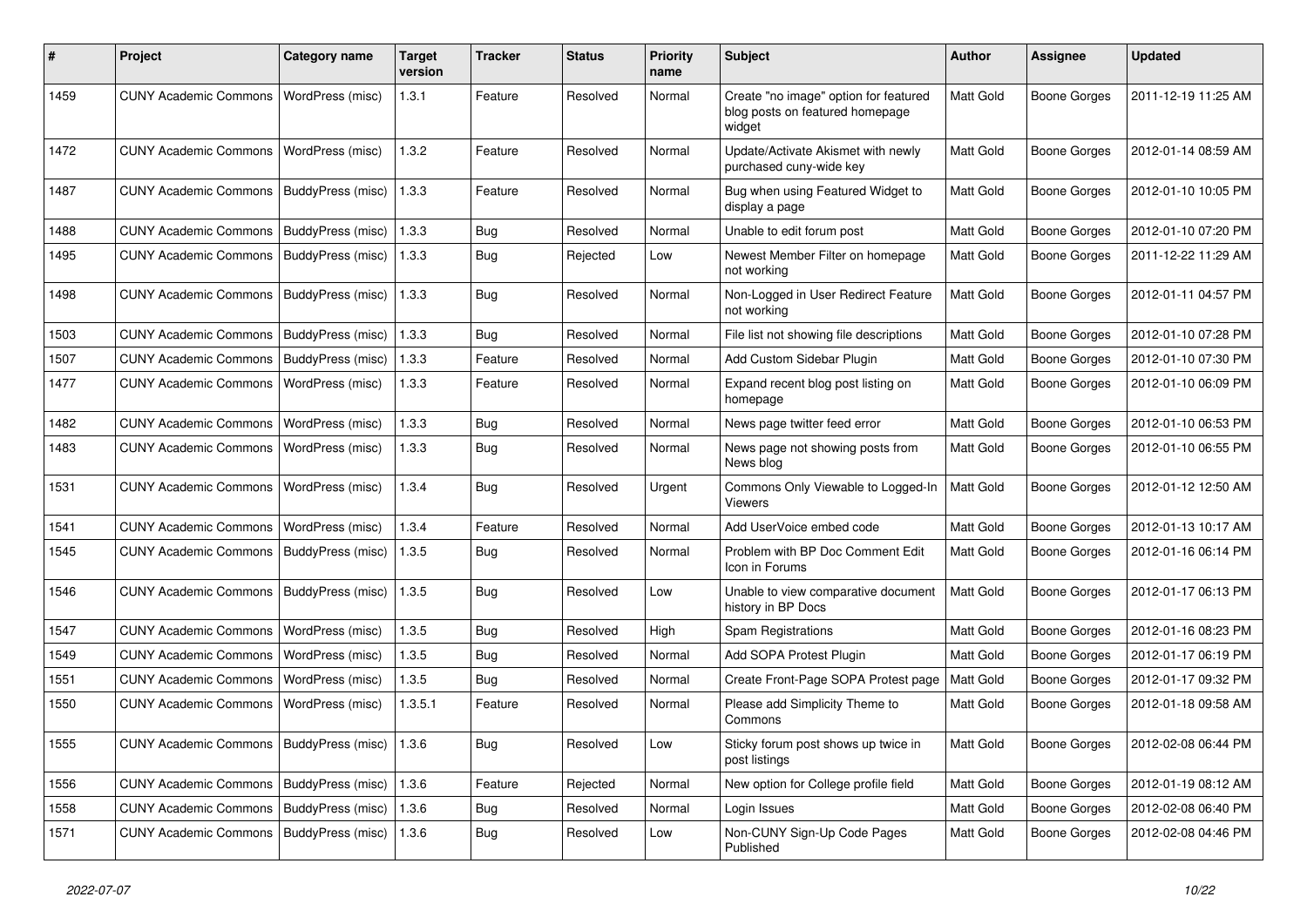| ∦    | Project                                   | <b>Category name</b>     | <b>Target</b><br>version | <b>Tracker</b> | <b>Status</b> | <b>Priority</b><br>name | <b>Subject</b>                                                                        | Author           | <b>Assignee</b>     | <b>Updated</b>      |
|------|-------------------------------------------|--------------------------|--------------------------|----------------|---------------|-------------------------|---------------------------------------------------------------------------------------|------------------|---------------------|---------------------|
| 1554 | <b>CUNY Academic Commons</b>              | WordPress (misc)         | 1.3.6                    | Bug            | Resolved      | Normal                  | User reports infinite redirect issue on<br>blog                                       | Matt Gold        | <b>Boone Gorges</b> | 2012-01-19 07:58 AM |
| 1616 | CUNY Academic Commons   BuddyPress (misc) |                          | 1.3.7                    | <b>Bug</b>     | Resolved      | Low                     | BP Docs timeout issue                                                                 | Matt Gold        | <b>Boone Gorges</b> | 2012-02-21 03:23 PM |
| 1473 | <b>CUNY Academic Commons</b>              | WordPress (misc)         | 1.3.7                    | Outreach       | Resolved      | Normal                  | Create News Blog Post on Akismet for<br><b>CUNY</b>                                   | Matt Gold        | Matt Gold           | 2012-02-08 08:31 PM |
| 1638 | <b>CUNY Academic Commons</b>              | WordPress (misc)         | 1.3.7                    | Feature        | Rejected      | Urgent                  | Make Clean Child Theme Available<br>only to ARC blog                                  | Matt Gold        | <b>Boone Gorges</b> | 2012-02-21 02:39 PM |
| 1639 | <b>CUNY Academic Commons</b>              | WordPress (misc)         | 1.3.7                    | Feature        | Resolved      | Urgent                  | Add WP-Cumulus Plugin                                                                 | Matt Gold        | <b>Boone Gorges</b> | 2012-02-21 02:32 PM |
| 1640 | <b>CUNY Academic Commons</b>              | WordPress (misc)         | 1.3.7                    | Feature        | Resolved      | Urgent                  | Add Jetpack plugin                                                                    | Matt Gold        | <b>Boone Gorges</b> | 2012-02-21 02:30 PM |
| 1641 | <b>CUNY Academic Commons</b>              | WordPress (misc)         | 1.3.7                    | Feature        | Resolved      | Urgent                  | Create shortcode to embed fora.tv<br>videos                                           | Matt Gold        | <b>Boone Gorges</b> | 2012-02-21 05:22 PM |
| 1637 | <b>CUNY Academic Commons</b>              | WordPress (misc)         | 1.3.7.1                  | Feature        | Resolved      | Urgent                  | Add Clean Child Theme for ARC<br>Project                                              | Matt Gold        | <b>Boone Gorges</b> | 2012-02-21 06:13 PM |
| 1648 | CUNY Academic Commons   BuddyPress (misc) |                          | 1.3.9                    | Feature        | Resolved      | Urgent                  | Add Password Protect WordPress<br>Plugin                                              | Matt Gold        |                     | 2012-02-24 10:22 AM |
| 1663 | <b>CUNY Academic Commons</b>              | BuddyPress (misc)        | 1.3.9                    | Support        | Resolved      | Normal                  | Please add info on Private --> Public<br>Group Announcement Functionality to<br>Codex | Matt Gold        | Sarah Morgano       | 2012-03-01 10:26 AM |
| 1657 | CUNY Academic Commons   BuddyPress (misc) |                          | 1.3.10                   | Bug            | Resolved      | Normal                  | Caching Issues                                                                        | Matt Gold        |                     | 2012-04-04 10:17 AM |
| 1794 | CUNY Academic Commons   BuddyPress (misc) |                          | 1.3.10                   | Bug            | Resolved      | Normal                  | Remove "Notice anything new"<br>notification                                          | Matt Gold        | <b>Boone Gorges</b> | 2012-03-29 09:45 PM |
| 1754 | <b>CUNY Academic Commons</b>              | WordPress (misc)         | 1.3.10                   | Bug            | Resolved      | High                    | Members receiving dev site comment<br>spam                                            | Matt Gold        | Boone Gorges        | 2012-03-20 01:05 PM |
| 1614 | <b>CUNY Academic Commons</b>              | BuddyPress (misc)        | 1.3.11                   | Bug            | Resolved      | Normal                  | Non-CUNY Sign-Up Code Disappears<br><b>After Creation</b>                             | Matt Gold        | <b>Boone Gorges</b> | 2012-04-05 01:50 AM |
| 1672 | CUNY Academic Commons   BuddyPress (misc) |                          | 1.3.11                   | Bug            | Resolved      | Normal                  | Activity replies in groups                                                            | Matt Gold        | <b>Boone Gorges</b> | 2012-04-04 09:37 AM |
| 1784 | <b>CUNY Academic Commons</b>              | <b>BuddyPress (misc)</b> | 1.3.11                   | Bug            | Resolved      | Normal                  | Date/Content Problems on Forum<br>digest emails                                       | Matt Gold        | <b>Boone Gorges</b> | 2012-04-03 08:28 PM |
| 1802 | <b>CUNY Academic Commons</b>              | WordPress (misc)         | 1.3.11                   | Bug            | Resolved      | Low                     | Incorrect Page Title on Blogs Page                                                    | Matt Gold        | <b>Boone Gorges</b> | 2012-04-03 08:28 PM |
| 1808 | <b>CUNY Academic Commons</b>              | WordPress (misc)         | 1.3.11                   | Bug            | Resolved      | Normal                  | New title page titles                                                                 | Matt Gold        | <b>Boone Gorges</b> | 2012-04-04 08:39 AM |
| 1809 | <b>CUNY Academic Commons</b>              | WordPress (misc)         | 1.3.11                   | Feature        | Resolved      | Normal                  | Add CataBlog Plugin                                                                   | <b>Matt Gold</b> | <b>Boone Gorges</b> | 2012-04-04 10:03 AM |
| 1812 | CUNY Academic Commons   WordPress (misc)  |                          | 1.3.11                   | Feature        | Resolved      | Normal                  | Please remove Catablog plugin                                                         | Matt Gold        | <b>Boone Gorges</b> | 2012-04-05 07:36 PM |
| 1560 | CUNY Academic Commons   BuddyPress (misc) |                          | 1.3.12                   | Outreach       | Resolved      | Normal                  | Add social media icons/info to About<br>page and Contact Us page                      | Matt Gold        | <b>Boone Gorges</b> | 2012-04-12 09:07 AM |
| 1561 | <b>CUNY Academic Commons</b>              | WordPress (misc)         | 1.3.12                   | Outreach       | Resolved      | Normal                  | Add Social Media Icons back to top of<br>side column of News page                     | Matt Gold        | Boone Gorges        | 2012-04-12 04:39 PM |
| 1818 | CUNY Academic Commons   WordPress (misc)  |                          | 1.3.12                   | Feature        | Resolved      | High                    | Add news announcement scroll plugin                                                   | Matt Gold        | <b>Boone Gorges</b> | 2012-04-09 03:15 PM |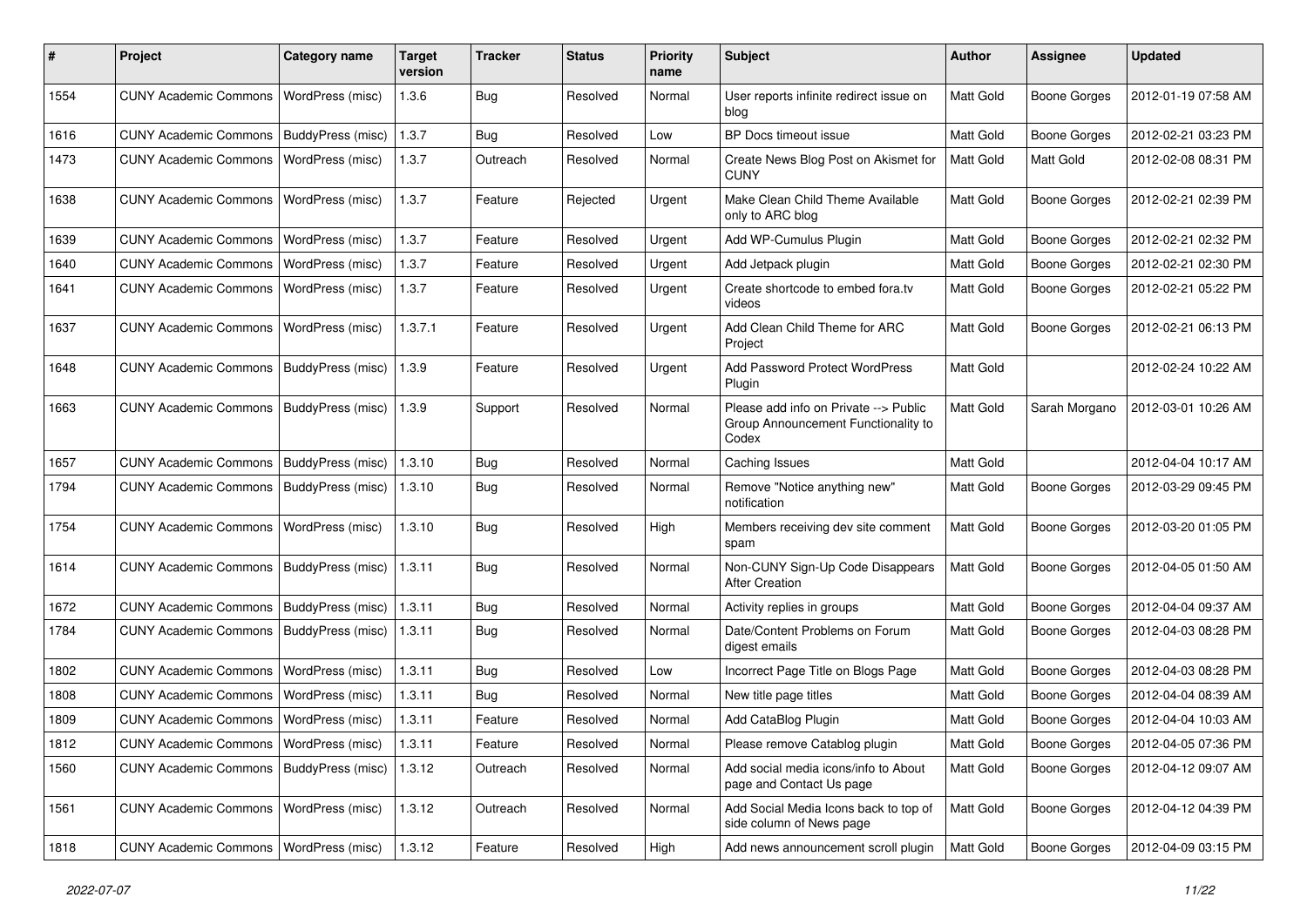| #    | Project                                         | <b>Category name</b>  | <b>Target</b><br>version | Tracker    | <b>Status</b> | <b>Priority</b><br>name | <b>Subject</b>                                                              | <b>Author</b> | <b>Assignee</b>     | <b>Updated</b>      |
|------|-------------------------------------------------|-----------------------|--------------------------|------------|---------------|-------------------------|-----------------------------------------------------------------------------|---------------|---------------------|---------------------|
| 1197 | <b>CUNY Academic Commons</b>                    |                       | 1.3.13                   | Feature    | Resolved      | Low                     | <b>Remove Quotation Marks from Email</b><br>Notifications of Uploaded Files | Matt Gold     | <b>Boone Gorges</b> | 2012-04-16 03:11 PM |
| 1859 | <b>CUNY Academic Commons</b>                    | BuddyPress (misc)     | 1.3.13                   | <b>Bug</b> | Resolved      | Low                     | Orthographical error on page in the<br>sign-up process                      | Matt Gold     | <b>Boone Gorges</b> | 2012-05-02 11:43 AM |
| 1881 | <b>CUNY Academic Commons</b>                    | BuddyPress (misc)     | 1.3.13                   | Bug        | Resolved      | Low                     | Double forum notification received                                          | Matt Gold     | <b>Boone Gorges</b> | 2012-05-22 02:51 PM |
| 1462 | <b>CUNY Academic Commons</b>                    | WordPress (misc)      | 1.3.13                   | Support    | Resolved      | Normal                  | Allowing registration by cuny.tv<br>domains                                 | Matt Gold     | <b>Boone Gorges</b> | 2012-05-02 12:16 PM |
| 1863 | <b>CUNY Academic Commons</b>                    | WordPress (misc)      | 1.3.13                   | Feature    | Resolved      | Normal                  | Add WP Publication Repository plugin                                        | Matt Gold     | <b>Boone Gorges</b> | 2012-05-10 01:57 AM |
| 1872 | <b>CUNY Academic Commons</b>                    | WordPress (misc)      | 1.3.13                   | Bug        | Resolved      | Normal                  | Update Woo Framework                                                        | Matt Gold     | <b>Boone Gorges</b> | 2012-05-22 11:36 AM |
| 1885 | <b>CUNY Academic Commons</b>                    | WordPress (misc)      | 1.3.13                   | <b>Bug</b> | Resolved      | Normal                  | TinyMCE button error                                                        | Matt Gold     | <b>Boone Gorges</b> | 2012-05-17 11:15 AM |
| 1886 | <b>CUNY Academic Commons</b>                    | WordPress (misc)      | 1.3.13                   | <b>Bug</b> | Rejected      | Low                     | Test reliability of firestats plugin                                        | Matt Gold     | <b>Boone Gorges</b> | 2012-05-09 09:37 PM |
| 1889 | <b>CUNY Academic Commons</b>                    | WordPress (misc)      | 1.3.13                   | Feature    | Resolved      | Normal                  | Add jQuery Lightbox plugin                                                  | Matt Gold     | <b>Boone Gorges</b> | 2012-05-17 11:11 AM |
| 1911 | <b>CUNY Academic Commons</b>                    | WordPress (misc)      | 1.3.13                   | Feature    | Resolved      | Normal                  | Install The The Tabs and Accordions<br>Plugin                               | Matt Gold     | <b>Boone Gorges</b> | 2012-05-23 04:13 PM |
| 1912 | <b>CUNY Academic Commons</b>                    | WordPress (misc)      | 1.3.13                   | <b>Bug</b> | Resolved      | Normal                  | Install the VéritéCo Timeline Plugin                                        | Matt Gold     | <b>Boone Gorges</b> | 2012-05-23 04:13 PM |
| 1916 | <b>CUNY Academic Commons</b>                    | WordPress (misc)      | 1.3.14                   | Bug        | Resolved      | High                    | Images Breaking on Help Blog and<br><b>Ground Control</b>                   | Matt Gold     | <b>Boone Gorges</b> | 2012-05-26 07:54 PM |
| 1930 | <b>CUNY Academic Commons</b>                    | WordPress (misc)      | 1.3.14                   | Feature    | Resolved      | Normal                  | Install CollabPress                                                         | Matt Gold     | <b>Boone Gorges</b> | 2012-06-12 08:44 AM |
| 1933 | <b>CUNY Academic Commons</b>                    | WordPress (misc)      | 1.3.14                   | Feature    | Resolved      | Normal                  | Add WP-Markdown Plugin                                                      | Matt Gold     | <b>Boone Gorges</b> | 2012-06-12 08:56 AM |
| 1934 | <b>CUNY Academic Commons</b>                    | WordPress (misc)      | 1.3.14                   | Feature    | Resolved      | Normal                  | Add Q and A Plugin                                                          | Matt Gold     | <b>Boone Gorges</b> | 2012-06-12 09:12 AM |
| 1953 | <b>CUNY Academic Commons</b>                    | BuddyPress (misc)     | 1.3.15                   | <b>Bug</b> | Resolved      | Normal                  | Email forum notification formatting<br>issue                                | Matt Gold     | <b>Boone Gorges</b> | 2012-06-21 03:32 PM |
| 1411 | <b>CUNY Academic Commons</b>                    | BuddyPress (misc)     | 1.3.17                   | Feature    | Resolved      | Low                     | <b>Deleting Docs</b>                                                        | Matt Gold     | <b>Boone Gorges</b> | 2012-07-02 12:43 PM |
| 1990 | <b>CUNY Academic Commons</b>                    | BuddyPress (misc)     | 1.3.17                   | <b>Bug</b> | Resolved      | Low                     | In Forum post list, member avatar<br>partially obscures member name         | Matt Gold     | <b>Boone Gorges</b> | 2012-07-29 08:42 PM |
| 1995 | <b>CUNY Academic Commons</b>                    | WordPress (misc)      | 1.3.17                   | <b>Bug</b> | Rejected      | High                    | Featured Content Box Only Rendering<br>on Login                             | Matt Gold     | <b>Boone Gorges</b> | 2012-07-15 10:21 AM |
| 2007 | <b>CUNY Academic Commons</b>                    | WordPress (misc)      | 1.3.17                   | Feature    | Resolved      | Normal                  | Add Events Manager Plugin                                                   | Matt Gold     | <b>Boone Gorges</b> | 2012-07-30 09:19 AM |
| 120  | <b>CUNY Academic Commons</b>                    | BuddyPress (misc)     | 1.4                      | Feature    | Resolved      | Normal                  | <b>Consider Adding Privacy Options</b><br>Plugin for Profiles               | Matt Gold     | <b>Boone Gorges</b> | 2015-11-12 01:02 AM |
| 1199 | CUNY Academic Commons   BuddyPress (misc)   1.4 |                       |                          | Feature    | Resolved      | Normal                  | Add Option for Open Text Field to BP<br>Profile Checkbox Fields             | Matt Gold     | <b>Boone Gorges</b> | 2012-08-01 05:23 PM |
| 1390 | CUNY Academic Commons   BuddyPress (misc)   1.4 |                       |                          | Feature    | Resolved      | Normal                  | Show "Kitchen Sink" by Default in<br><b>TinyMCE</b>                         | Matt Gold     | Dominic Giglio      | 2012-02-28 10:37 AM |
| 1401 | <b>CUNY Academic Commons</b>                    | BuddyPress (misc) 1.4 |                          | Bug        | Resolved      | Low                     | Avoiding really long blog names                                             | Matt Gold     | Dominic Giglio      | 2012-07-16 01:02 PM |
| 1457 | <b>CUNY Academic Commons</b>                    | BuddyPress (misc) 1.4 |                          | Feature    | Resolved      | Low                     | Allow people to clear old status<br>updates                                 | Matt Gold     | Dominic Giglio      | 2012-04-24 10:35 AM |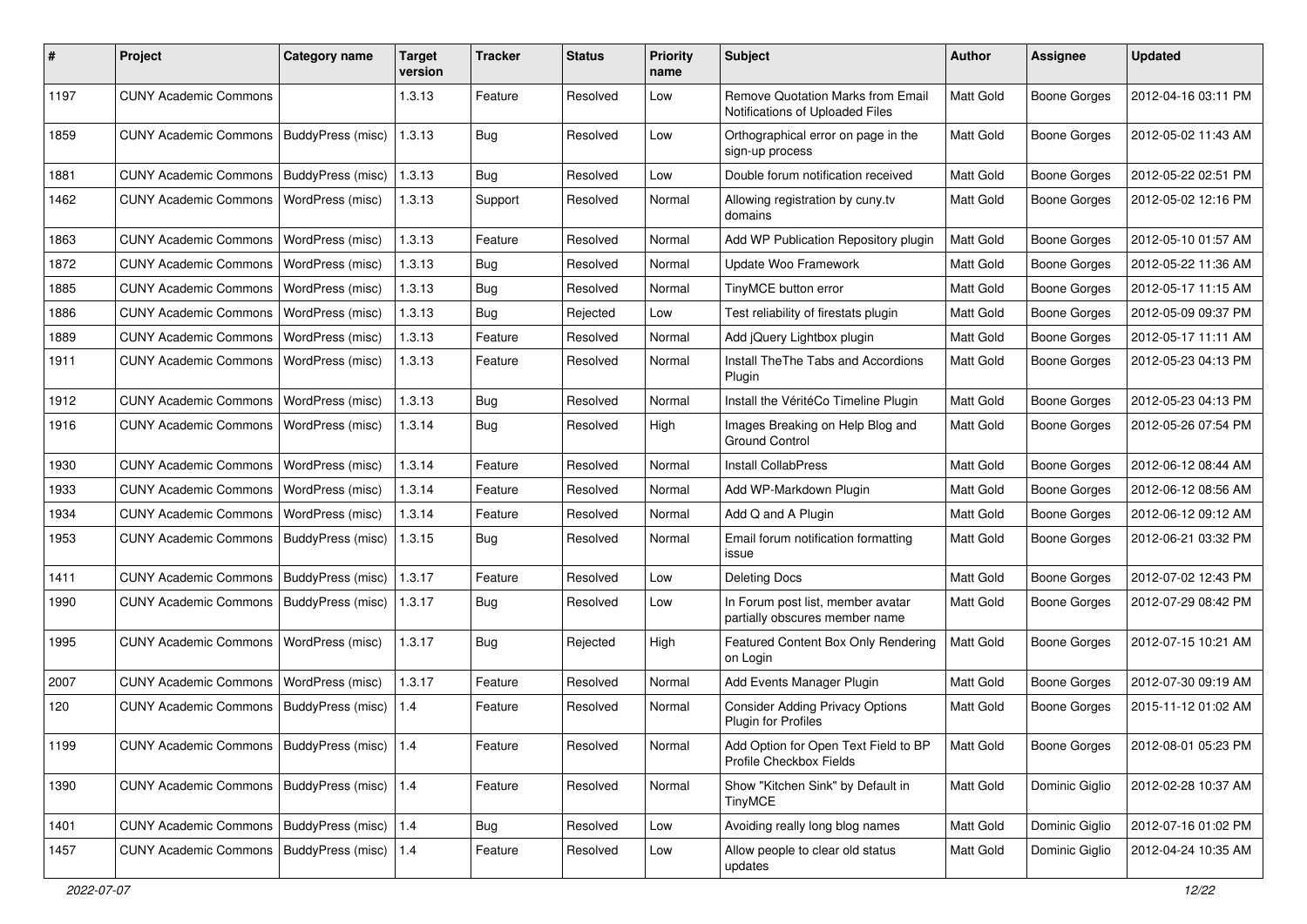| #    | Project                                           | Category name     | <b>Target</b><br>version | <b>Tracker</b> | <b>Status</b> | <b>Priority</b><br>name | Subject                                                                                    | <b>Author</b>    | <b>Assignee</b>     | <b>Updated</b>      |
|------|---------------------------------------------------|-------------------|--------------------------|----------------|---------------|-------------------------|--------------------------------------------------------------------------------------------|------------------|---------------------|---------------------|
| 1504 | <b>CUNY Academic Commons</b>                      | BuddyPress (misc) | 1.4                      | Feature        | Resolved      | Normal                  | Allow members to choose multiple<br>colleges on Profile pages                              | Matt Gold        | <b>Boone Gorges</b> | 2012-08-01 03:34 PM |
| 1505 | <b>CUNY Academic Commons</b>                      | BuddyPress (misc) | 1.4                      | Feature        | Duplicate     | Normal                  | Allow members to clear past status<br>updates                                              | Matt Gold        | <b>Boone Gorges</b> | 2012-04-06 04:42 PM |
| 1629 | <b>CUNY Academic Commons</b>                      | BuddyPress (misc) | 1.4                      | Support        | Resolved      | Normal                  | <b>Deleting Group Announcements</b>                                                        | Matt Gold        | Dominic Giglio      | 2012-07-16 12:26 PM |
| 1979 | <b>CUNY Academic Commons</b>                      | BuddyPress (misc) | 1.4                      | Bug            | Rejected      | Normal                  | Received two notifications of an activity<br>update                                        | <b>Matt Gold</b> | <b>Boone Gorges</b> | 2012-07-12 10:43 AM |
| 2008 | <b>CUNY Academic Commons</b>                      | BuddyPress (misc) | $1.4$                    | Feature        | Resolved      | Normal                  | Show Recently Active Users on<br>Commons Homepage                                          | Matt Gold        | Raymond Hoh         | 2012-08-01 05:23 PM |
| 1557 | <b>CUNY Academic Commons</b>                      | WordPress (misc)  | 1.4                      | Feature        | Resolved      | Normal                  | Confirmation Message on Adding New<br>Users to Blog                                        | Matt Gold        | <b>Boone Gorges</b> | 2012-05-31 01:53 AM |
| 1623 | <b>CUNY Academic Commons</b>                      | WordPress (misc)  | 1.4                      | Feature        | Resolved      | Low                     | Install Anthologize                                                                        | Matt Gold        | <b>Boone Gorges</b> | 2012-08-01 03:25 PM |
| 1867 | <b>CUNY Academic Commons</b>                      | WordPress (misc)  | 1.4                      | Feature        | Resolved      | Normal                  | Homepage redesign join/login/tour<br>space                                                 | Matt Gold        | Raymond Hoh         | 2012-08-07 01:49 PM |
| 1999 | <b>CUNY Academic Commons</b>                      | WordPress (misc)  | 1.4                      | Feature        | Resolved      | Normal                  | <b>Update Registration Page</b>                                                            | Matt Gold        | <b>Boone Gorges</b> | 2012-08-01 08:11 AM |
| 2015 | <b>CUNY Academic Commons</b>                      | WordPress (misc)  | 1.4                      | Feature        | Resolved      | Low                     | Add Minimatica Theme                                                                       | Matt Gold        | <b>Boone Gorges</b> | 2012-08-06 01:33 PM |
| 2018 | <b>CUNY Academic Commons</b>                      | WordPress (misc)  | 1.4                      | Bug            | Resolved      | High                    | WP Nav Bar Overflow                                                                        | Matt Gold        | Boone Gorges        | 2012-08-06 12:58 PM |
| 2019 | <b>CUNY Academic Commons</b>                      | WordPress (misc)  | 1.4                      | Bug            | Resolved      | High                    | Unable to Add New User to Blog                                                             | Matt Gold        | <b>Boone Gorges</b> | 2012-08-08 04:21 PM |
| 2036 | <b>CUNY Academic Commons</b>                      | WordPress (misc)  | 1.4.1                    | <b>Bug</b>     | Resolved      | Normal                  | Drop-down styling error                                                                    | Matt Gold        | Raymond Hoh         | 2012-08-11 01:31 PM |
| 2040 | <b>CUNY Academic Commons</b>                      | BuddyPress (misc) | 1.4.2                    | <b>Bug</b>     | Resolved      | Normal                  | RBE on BP Docs Edits?                                                                      | Matt Gold        | <b>Boone Gorges</b> | 2012-08-14 08:13 AM |
| 2041 | <b>CUNY Academic Commons</b>                      | BuddyPress (misc) | 1.4.2                    | Bug            | Resolved      | Low                     | Vertical Alignment on BP Doc "delete"<br>hoverlink                                         | Matt Gold        | <b>Boone Gorges</b> | 2012-08-13 10:54 PM |
| 2034 | <b>CUNY Academic Commons</b>                      | WordPress (misc)  | 1.4.2                    | Bug            | Resolved      | Urgent                  | Spacing issue on reply-by-email                                                            | Matt Gold        | Raymond Hoh         | 2012-08-13 02:41 PM |
| 2038 | <b>CUNY Academic Commons</b>                      | WordPress (misc)  | 1.4.2                    | <b>Bug</b>     | Resolved      | Normal                  | Fixing homepage spacing                                                                    | Matt Gold        | Matt Gold           | 2012-08-13 10:12 PM |
| 2043 | <b>CUNY Academic Commons</b>                      | WordPress (misc)  | 1.4.2                    | Bug            | Rejected      | Low                     | Site Title Character Limit?                                                                | Matt Gold        | Boone Gorges        | 2012-08-13 01:02 PM |
| 2035 | <b>CUNY Academic Commons</b>                      | BuddyPress (misc) | 1.4.3                    | Support        | Resolved      | High                    | Reply by Email - some possible<br>confusion                                                | Matt Gold        | Raymond Hoh         | 2012-08-19 08:58 AM |
| 2039 | <b>CUNY Academic Commons</b>                      | BuddyPress (misc) | 1.4.3                    | Support        | Resolved      | Normal                  | Create Failure function for RBE                                                            | Matt Gold        | Raymond Hoh         | 2012-08-27 09:44 AM |
| 2046 | <b>CUNY Academic Commons</b>                      | BuddyPress (misc) | 1.4.3                    | <b>Bug</b>     | Resolved      | High                    | <b>RBE Delayed Post</b>                                                                    | Matt Gold        | Raymond Hoh         | 2012-08-27 11:55 AM |
| 2057 | CUNY Academic Commons   BuddyPress (misc)   1.4.3 |                   |                          | <b>Bug</b>     | Resolved      | Normal                  | Newest/Active/Popular Filters Not<br>working on Homepage List of Groups,<br><b>Members</b> | Matt Gold        | <b>Boone Gorges</b> | 2012-08-23 03:18 PM |
| 2055 | <b>CUNY Academic Commons</b>                      | WordPress (misc)  | 1.4.3                    | <b>Bug</b>     | Resolved      | High                    | Non-CUNY Sign-Ups not enabled                                                              | Matt Gold        | <b>Boone Gorges</b> | 2012-08-23 12:51 PM |
| 2060 | <b>CUNY Academic Commons</b>                      | WordPress (misc)  | 1.4.3                    | Support        | Resolved      | Normal                  | Add Digital University Theme to<br>Commons                                                 | Matt Gold        | Dominic Giglio      | 2012-08-27 03:38 PM |
| 2115 | <b>CUNY Academic Commons</b>                      | WordPress (misc)  | 1.4.4                    | Bug            | Resolved      | Normal                  | Update Site Footer to reflect current<br>number of CUNY campuses                           | Matt Gold        | Dominic Giglio      | 2012-09-10 02:47 PM |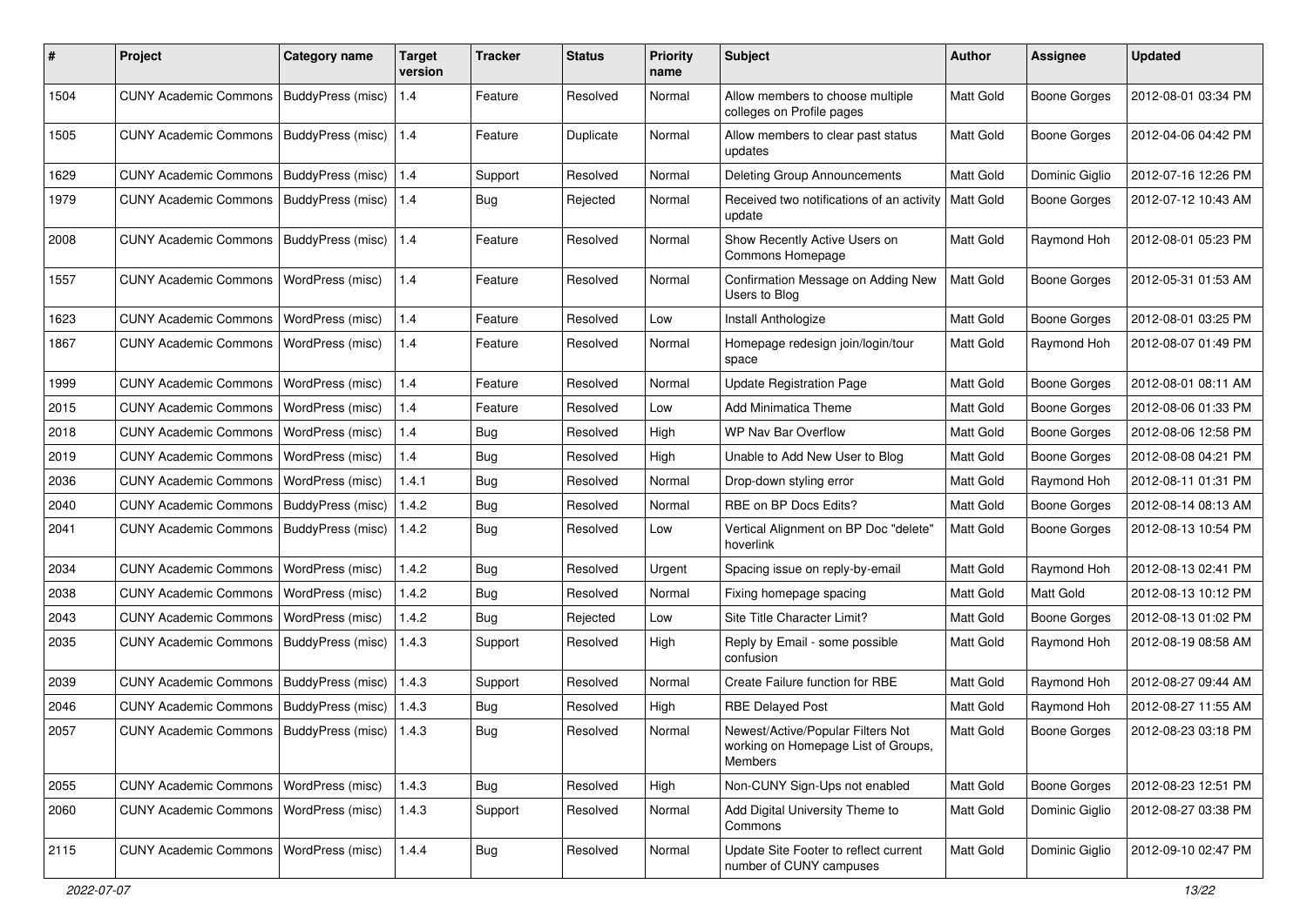| #    | Project                                   | <b>Category name</b>     | <b>Target</b><br>version | <b>Tracker</b> | <b>Status</b> | <b>Priority</b><br>name | <b>Subject</b>                                                      | <b>Author</b> | Assignee            | <b>Updated</b>      |
|------|-------------------------------------------|--------------------------|--------------------------|----------------|---------------|-------------------------|---------------------------------------------------------------------|---------------|---------------------|---------------------|
| 2037 | <b>CUNY Academic Commons</b>              | BuddyPress (misc)        | 1.4.5                    | <b>Bug</b>     | Resolved      | Normal                  | Special Character shows up in RBE<br>post                           | Matt Gold     | Raymond Hoh         | 2012-09-17 07:12 PM |
| 1997 | <b>CUNY Academic Commons</b>              | <b>BuddyPress (misc)</b> | 1.4.6                    | Bug            | Resolved      | Normal                  | Forum post notification didn't indicate<br>image attachments        | Matt Gold     | <b>Boone Gorges</b> | 2012-09-23 05:03 PM |
| 2053 | <b>CUNY Academic Commons</b>              | BuddyPress (misc)        | 1.4.6                    | Feature        | Resolved      | Normal                  | RBE on BP Docs                                                      | Matt Gold     | <b>Boone Gorges</b> | 2012-10-01 04:14 PM |
| 2121 | <b>CUNY Academic Commons</b>              | BuddyPress (misc)        | 1.4.6                    | Bug            | Resolved      | Low                     | Email notification of forum post omits<br>hyperlinked word          | Matt Gold     | <b>Boone Gorges</b> | 2012-09-30 09:05 AM |
| 2129 | <b>CUNY Academic Commons</b>              | BuddyPress (misc)        | 1.4.6                    | Bug            | Resolved      | Low                     | […]                                                                 | Matt Gold     | Boone Gorges        | 2012-09-30 09:53 AM |
| 2002 | <b>CUNY Academic Commons</b>              | WordPress (misc)         | 1.4.6                    | Feature        | Resolved      | Normal                  | Create Livestream video<br>space/channel for the Commons            | Matt Gold     | Michael Smith       | 2012-09-30 05:52 PM |
| 2058 | <b>CUNY Academic Commons</b>              | WordPress (misc)         | 1.4.6                    | Bug            | Rejected      | Normal                  | Page shift on clicking Log in box                                   | Matt Gold     | <b>Boone Gorges</b> | 2012-08-20 05:53 PM |
| 2104 | <b>CUNY Academic Commons</b>              | WordPress (misc)         | 1.4.6                    | Bug            | Resolved      | Low                     | WordPress Database Backup Plugin<br>Error                           | Matt Gold     | Dominic Giglio      | 2012-09-13 03:45 PM |
| 2113 | <b>CUNY Academic Commons</b>              | WordPress (misc)         | 1.4.6                    | Support        | Resolved      | Normal                  | Add google docs shortcode<br>documentation to plugin                | Matt Gold     | Raymond Hoh         | 2012-09-30 10:57 PM |
| 2044 | <b>CUNY Academic Commons</b>              | WordPress (misc)         | 1.4.7                    | <b>Bug</b>     | Resolved      | Normal                  | Comment field asks for name info<br>when user logged in             | Matt Gold     | Dominic Giglio      | 2012-10-11 08:34 PM |
| 2082 | <b>CUNY Academic Commons</b>              | BuddyPress (misc)        | 1.4.8                    | Support        | Resolved      | High                    | Default: No Email?                                                  | Matt Gold     | Dominic Giglio      | 2012-10-19 04:55 PM |
| 2117 | <b>CUNY Academic Commons</b>              | BuddyPress (misc)        | 1.4.8                    | Bug            | Resolved      | Normal                  | User reports double notification of<br>announcements                | Matt Gold     | Dominic Giglio      | 2012-10-22 09:37 AM |
| 2185 | <b>CUNY Academic Commons</b>              | BuddyPress (misc)        | 1.4.8                    | Feature        | Resolved      | Normal                  | Add WP Touch plugin                                                 | Matt Gold     | Dominic Giglio      | 2012-10-15 01:33 PM |
| 2105 | <b>CUNY Academic Commons</b>              | BuddyPress (misc)        | 1.4.9                    | Bug            | Resolved      | Normal                  | File name in a file uploaded to group<br>contains escape characters | Matt Gold     | Dominic Giglio      | 2012-11-01 12:02 PM |
| 2176 | <b>CUNY Academic Commons</b>              | BuddyPress (misc)        | 1.4.9                    | <b>Bug</b>     | Rejected      | Normal                  | Page error upon accepting group<br>membership request               | Matt Gold     | Dominic Giglio      | 2012-11-01 09:48 PM |
| 2184 | <b>CUNY Academic Commons</b>              | BuddyPress (misc)        | 1.4.9                    | Support        | Resolved      | Normal                  | Adjust Invite Directions to include info<br>about max invites       | Matt Gold     | <b>Boone Gorges</b> | 2012-11-03 04:23 PM |
| 2188 | <b>CUNY Academic Commons</b>              | BuddyPress (misc)        | 1.4.9                    | Bug            | Resolved      | Normal                  | Line Spacing/Breaks on BP Docs                                      | Matt Gold     | Chris Stein         | 2012-11-01 03:15 PM |
| 2206 | <b>CUNY Academic Commons</b>              | BuddyPress (misc)        | 1.4.9                    | Support        | Resolved      | Normal                  | Change anchor location for "Post New<br>Topic" in group forums      | Matt Gold     | Dominic Giglio      | 2012-11-01 11:16 AM |
| 2203 | <b>CUNY Academic Commons</b>              | WordPress (misc)         | 1.4.9                    | Feature        | Resolved      | Normal                  | Enable uploading of sav files                                       | Matt Gold     | <b>Boone Gorges</b> | 2012-11-03 04:37 PM |
| 2210 | CUNY Academic Commons   WordPress (misc)  |                          | 1.4.9                    | <b>Bug</b>     | Resolved      | Normal                  | Add Twenty Twelve Theme                                             | Matt Gold     | <b>Boone Gorges</b> | 2012-11-01 10:26 AM |
| 2191 | CUNY Academic Commons   BuddyPress (misc) |                          | 1.4.10                   | <b>Bug</b>     | Resolved      | Low                     | File upload to group doesn't register as<br>activity?               | Matt Gold     | Dominic Giglio      | 2012-11-11 09:28 PM |
| 2204 | <b>CUNY Academic Commons</b>              | WordPress (misc)         | 1.4.10                   | <b>Bug</b>     | Resolved      | Normal                  | User Doesn't Come up in Add New<br>User Autocomplete                | Matt Gold     | Dominic Giglio      | 2012-11-11 12:50 AM |
| 2230 | CUNY Academic Commons   WordPress (misc)  |                          | 1.4.10                   | <b>Bug</b>     | Resolved      | High                    | MESTC page scrambled                                                | Matt Gold     | Dominic Giglio      | 2012-11-20 02:39 PM |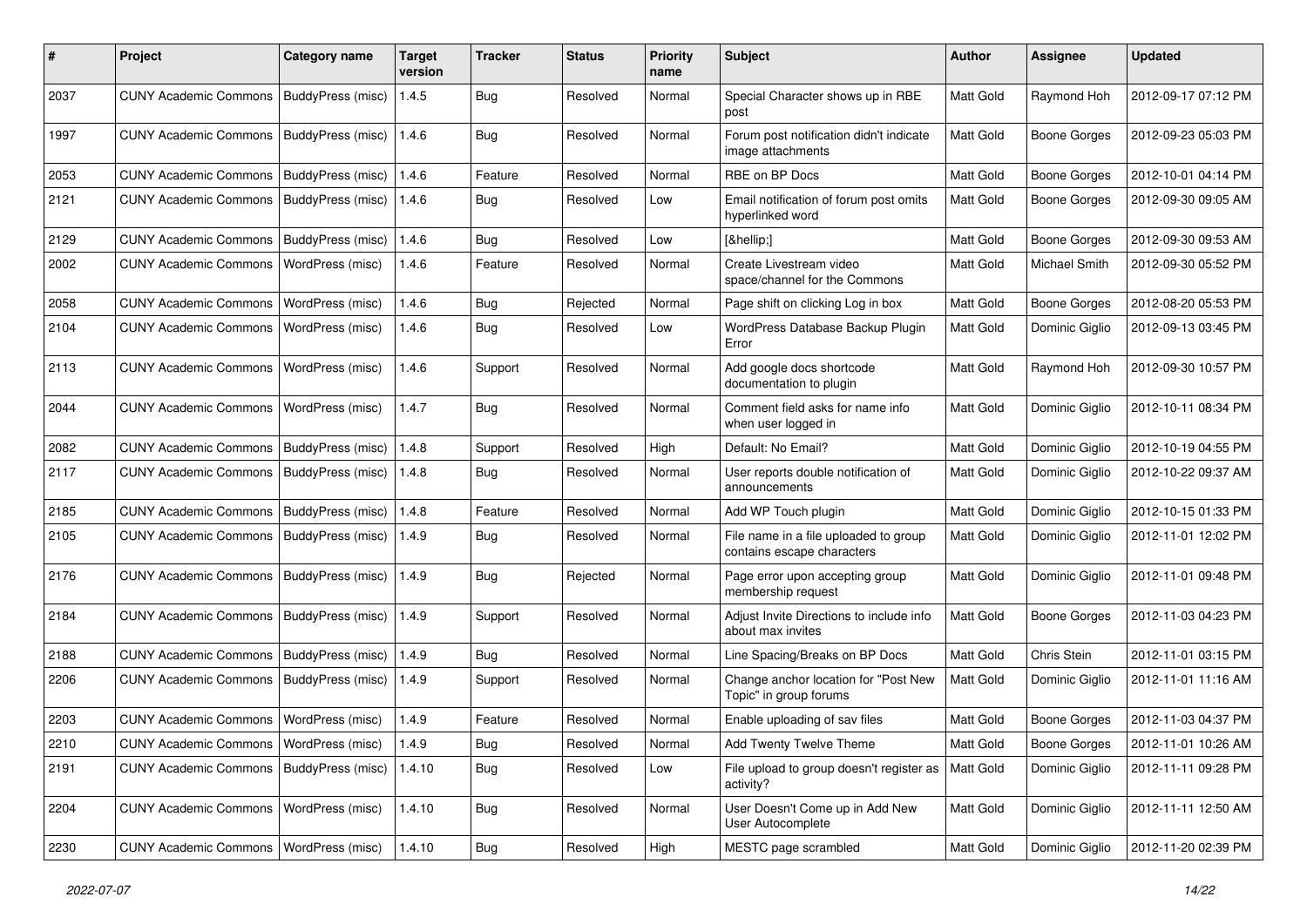| #    | <b>Project</b>               | Category name     | Target<br>version | <b>Tracker</b> | <b>Status</b> | <b>Priority</b><br>name | <b>Subject</b>                                                   | <b>Author</b>    | Assignee            | <b>Updated</b>      |
|------|------------------------------|-------------------|-------------------|----------------|---------------|-------------------------|------------------------------------------------------------------|------------------|---------------------|---------------------|
| 2240 | <b>CUNY Academic Commons</b> | WordPress (misc)  | 1.4.10            | Bug            | Resolved      | Normal                  | Update Luna theme                                                | Matt Gold        | Dominic Giglio      | 2012-11-11 04:27 PM |
| 2220 | <b>CUNY Academic Commons</b> | BuddyPress (misc) | 1.4.11            | <b>Bug</b>     | Resolved      | Low                     | Spacing error on BP Doc comments                                 | Matt Gold        | Dominic Giglio      | 2012-11-20 03:47 PM |
| 2248 | <b>CUNY Academic Commons</b> | BuddyPress (misc) | 1.4.11            | Feature        | Resolved      | Low                     | Create Profile link to academia.edu<br>profile                   | Matt Gold        | Dominic Giglio      | 2012-11-21 11:55 PM |
| 2029 | <b>CUNY Academic Commons</b> | WordPress (misc)  | 1.4.11            | Bug            | Resolved      | Normal                  | CForms error                                                     | Matt Gold        | Dominic Giglio      | 2012-11-17 02:15 PM |
| 2296 | <b>CUNY Academic Commons</b> | WordPress (misc)  | 1.4.12            | Feature        | Resolved      | Normal                  | Add WP Retina Plugin                                             | <b>Matt Gold</b> | Dominic Giglio      | 2012-12-02 09:10 AM |
| 2299 | <b>CUNY Academic Commons</b> | WordPress (misc)  | 1.4.12            | Feature        | Resolved      | Normal                  | Add Shaken Grid Premium Theme                                    | Matt Gold        | Dominic Giglio      | 2012-11-29 04:01 PM |
| 2301 | <b>CUNY Academic Commons</b> | WordPress (misc)  | 1.4.12            | Feature        | Resolved      | Normal                  | Add Twenty Twelve JP365 Child<br>Theme                           | Matt Gold        | Dominic Giglio      | 2012-11-29 03:41 PM |
| 2312 | <b>CUNY Academic Commons</b> | WordPress (misc)  | 1.4.12            | Feature        | Resolved      | Normal                  | <b>Upload Gravity Forms Plugin</b>                               | <b>Matt Gold</b> | Dominic Giglio      | 2012-12-03 07:58 PM |
| 2313 | <b>CUNY Academic Commons</b> | WordPress (misc)  | 1.4.12            | Feature        | Resolved      | Normal                  | Add Recovery Theme                                               | <b>Matt Gold</b> | Dominic Giglio      | 2012-11-29 04:01 PM |
| 2323 | <b>CUNY Academic Commons</b> | WordPress (misc)  | 1.4.12            | Feature        | Resolved      | Normal                  | Add four themeforest themes                                      | Matt Gold        | Dominic Giglio      | 2012-12-01 02:30 PM |
| 2251 | <b>CUNY Academic Commons</b> | BuddyPress (misc) | 1.4.13            | <b>Bug</b>     | Resolved      | Low                     | From address of forum notifications                              | <b>Matt Gold</b> | Boone Gorges        | 2013-02-03 01:56 PM |
| 2089 | <b>CUNY Academic Commons</b> | WordPress (misc)  | 1.4.13            | Bug            | Rejected      | Normal                  | Possible blog email notification issue                           | Matt Gold        | Boone Gorges        | 2012-12-11 06:59 PM |
| 2247 | <b>CUNY Academic Commons</b> | WordPress (misc)  | 1.4.13            | Bug            | Resolved      | Low                     | Subdomain site login/nav bar issue                               | Matt Gold        | Dominic Giglio      | 2012-12-12 02:25 AM |
| 2245 | <b>CUNY Academic Commons</b> | WordPress (misc)  | 1.4.15            | Bug            | Resolved      | High                    | Domain mapping issues -- Site<br>warnings                        | Matt Gold        | Dominic Giglio      | 2012-12-27 03:59 PM |
| 2361 | <b>CUNY Academic Commons</b> | WordPress (misc)  | 1.4.15            | Feature        | Resolved      | Urgent                  | Add KingSize Theme                                               | Matt Gold        | Boone Gorges        | 2013-01-02 11:41 AM |
| 2346 | <b>CUNY Academic Commons</b> | WordPress (misc)  | 1.4.16            | Feature        | Resolved      | Normal                  | Add Enable Media Replace Plugin                                  | <b>Matt Gold</b> | Boone Gorges        | 2013-01-08 03:53 PM |
| 2363 | <b>CUNY Academic Commons</b> | WordPress (misc)  | 1.4.16            | Bug            | Resolved      | Normal                  | HTTP Error 500 (Internal Server Error)<br>on GC DSL blog         | <b>Matt Gold</b> | <b>Boone Gorges</b> | 2013-01-02 10:10 AM |
| 2366 | <b>CUNY Academic Commons</b> | WordPress (misc)  | 1.4.16            | Feature        | Resolved      | Low                     | Remove Kingsize plugin                                           | <b>Matt Gold</b> | <b>Boone Gorges</b> | 2013-01-08 04:23 PM |
| 2385 | <b>CUNY Academic Commons</b> | BuddyPress (misc) | 1.4.18            | <b>Bug</b>     | Resolved      | Normal                  | Sitewide nav bar not appearing                                   | Matt Gold        | Boone Gorges        | 2013-01-24 10:21 AM |
| 2387 | <b>CUNY Academic Commons</b> | BuddyPress (misc) | 1.4.19            | Bug            | Resolved      | Low                     | File upload notifications contain<br>escape characters           | <b>Matt Gold</b> | Boone Gorges        | 2013-02-11 02:21 PM |
| 2415 | <b>CUNY Academic Commons</b> | BuddyPress (misc) | 1.4.19            | Bug            | Resolved      | Normal                  | Remove "Popular" link on homepage<br>members widget              | Matt Gold        | Boone Gorges        | 2013-02-12 10:05 PM |
| 2479 | <b>CUNY Academic Commons</b> | BuddyPress (misc) | 1.4.21            | Bug            | Resolved      | Urgent                  | Double posting, double notification of<br>message posted via RBE | Matt Gold        | Raymond Hoh         | 2013-04-09 02:04 AM |
| 2478 | <b>CUNY Academic Commons</b> | WordPress (misc)  | 1.4.21            | Feature        | Resolved      | Normal                  | Ensure that sitewide footer is<br>responsive                     | <b>Matt Gold</b> | Chris Stein         | 2013-03-01 04:17 PM |
| 2483 | <b>CUNY Academic Commons</b> | WordPress (misc)  | 1.4.21            | Feature        | Resolved      | Normal                  | Advanced iFrame plugin request                                   | Matt Gold        | Boone Gorges        | 2013-03-11 03:06 PM |
| 2517 | <b>CUNY Academic Commons</b> | WordPress (misc)  | 1.4.22            | Bug            | Resolved      | Normal                  | Add Constant Contact Plugin                                      | <b>Matt Gold</b> | Boone Gorges        | 2013-03-20 01:53 PM |
| 2520 | <b>CUNY Academic Commons</b> | WordPress (misc)  | 1.4.22            | Bug            | Resolved      | Normal                  | Add Edit Flow Plugin                                             | Matt Gold        | Boone Gorges        | 2013-03-20 02:01 PM |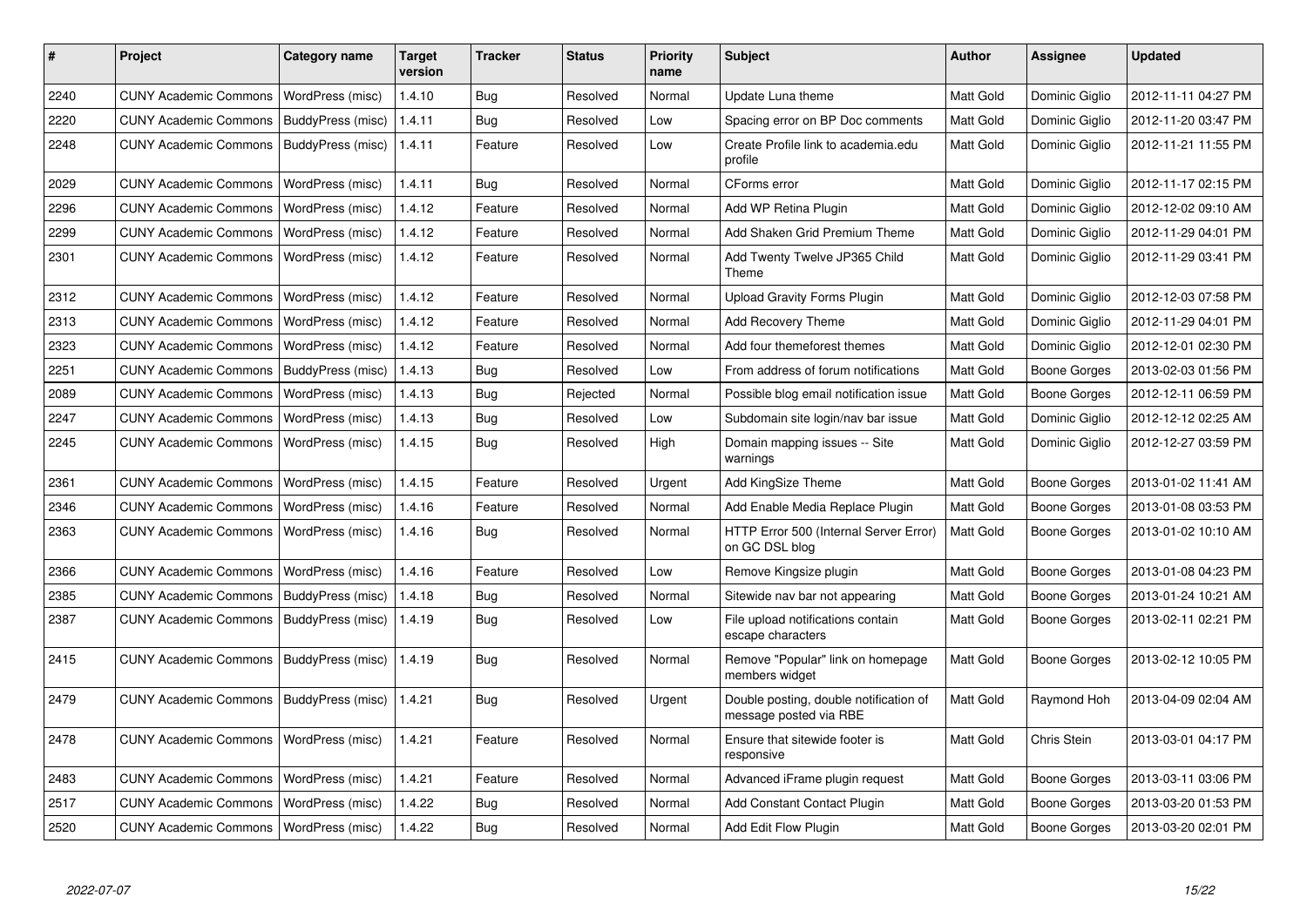| #    | Project                                   | <b>Category name</b> | Target<br>version | <b>Tracker</b> | <b>Status</b> | <b>Priority</b><br>name | Subject                                                                            | <b>Author</b> | Assignee            | <b>Updated</b>      |
|------|-------------------------------------------|----------------------|-------------------|----------------|---------------|-------------------------|------------------------------------------------------------------------------------|---------------|---------------------|---------------------|
| 2159 | <b>CUNY Academic Commons</b>              | BuddyPress (misc)    | 1.4.24            | <b>Bug</b>     | Resolved      | Normal                  | Page redirection after accepting group<br>invite                                   | Matt Gold     | Dominic Giglio      | 2013-04-11 08:00 PM |
| 2538 | <b>CUNY Academic Commons</b>              | WordPress (misc)     | 1.4.25            | Bug            | Resolved      | High                    | Add security plugins                                                               | Matt Gold     | <b>Boone Gorges</b> | 2013-04-22 10:37 AM |
| 2595 | <b>CUNY Academic Commons</b>              | BuddyPress (misc)    | 1.4.29            | <b>Bug</b>     | Resolved      | Low                     | Group invitation script                                                            | Matt Gold     | <b>Boone Gorges</b> | 2013-06-02 04:06 PM |
| 2116 | <b>CUNY Academic Commons</b>              | BuddyPress (misc)    | 1.4.31            | <b>Bug</b>     | Resolved      | Normal                  | Include failed message in RBE Failure<br>Notification                              | Matt Gold     | Raymond Hoh         | 2013-07-08 11:01 PM |
| 2528 | <b>CUNY Academic Commons</b>              | BuddyPress (misc)    | 1.4.31            | Feature        | Resolved      | Low                     | BP emails sent from secondary sites<br>should use main site headers                | Matt Gold     | Raymond Hoh         | 2013-07-11 11:14 AM |
| 2640 | <b>CUNY Academic Commons</b>              | WordPress (misc)     | 1.4.31            | Feature        | Resolved      | Normal                  | Plugin Request: Page Excerpt                                                       | Matt Gold     | <b>Boone Gorges</b> | 2013-07-10 11:30 AM |
| 2653 | <b>CUNY Academic Commons</b>              | WordPress (misc)     | 1.4.31            | Feature        | Resolved      | Normal                  | Add AR2 beta theme                                                                 | Matt Gold     | <b>Boone Gorges</b> | 2013-07-11 11:42 AM |
| 2661 | <b>CUNY Academic Commons</b>              | WordPress (misc)     | 1.4.31            | Feature        | Resolved      | Normal                  | Install Password-Protected Plugin                                                  | Matt Gold     | <b>Boone Gorges</b> | 2013-07-11 11:44 AM |
| 2564 | <b>CUNY Academic Commons</b>              | WordPress (misc)     | 1.4.32            | Bug            | Resolved      | High                    | Editing blog posts connected to groups<br>creates activity item/notification       | Matt Gold     | <b>Boone Gorges</b> | 2013-07-17 08:39 AM |
| 1386 | <b>CUNY Academic Commons</b>              | BuddyPress (misc)    | 1.5               | Feature        | Resolved      | Low                     | Create way to create custom order BP<br>Profile Field checklist items              | Matt Gold     | Dominic Giglio      | 2012-12-18 10:38 AM |
| 2014 | <b>CUNY Academic Commons</b>              | BuddyPress (misc)    | 1.5               | Bug            | Resolved      | Normal                  | Improper margins on Members<br>Directory                                           | Matt Gold     | Dominic Giglio      | 2012-12-18 10:37 AM |
| 2066 | <b>CUNY Academic Commons</b>              | BuddyPress (misc)    | 1.5               | Feature        | Resolved      | Low                     | Public Blog Posts Associated with<br>Private Groups showing up in Sitewide<br>feed | Matt Gold     | <b>Boone Gorges</b> | 2013-08-09 08:24 PM |
| 2101 | <b>CUNY Academic Commons</b>              | BuddyPress (misc)    | 1.5               | Feature        | Resolved      | Low                     | Provide Site Admins Access to Send<br><b>Invites Menus</b>                         | Matt Gold     | <b>Boone Gorges</b> | 2013-08-01 09:07 PM |
| 2322 | <b>CUNY Academic Commons</b>              | BuddyPress (misc)    | $\vert$ 1.5       | Feature        | Resolved      | Normal                  | Allow File uploads to be added<br>"quietly" (without email notification)           | Matt Gold     | Dominic Giglio      | 2013-08-21 05:23 PM |
| 2360 | <b>CUNY Academic Commons</b>              | BuddyPress (misc)    | 1.5               | Feature        | Resolved      | Low                     | Confirmation before File Deletion                                                  | Matt Gold     | <b>Boone Gorges</b> | 2013-08-01 09:08 PM |
| 2111 | <b>CUNY Academic Commons</b>              | Redmine              | 1.5               | Feature        | Duplicate     | Low                     | Connect Commons updates to<br><b>Redmine Tickets</b>                               | Matt Gold     | Boone Gorges        | 2012-09-09 08:09 AM |
| 85   | <b>CUNY Academic Commons</b>              | WordPress (misc)     | 1.5               | Feature        | Resolved      | Low                     | <b>Twitter List Page</b>                                                           | Matt Gold     | Dominic Giglio      | 2013-08-22 10:11 AM |
| 1458 | <b>CUNY Academic Commons</b>              | WordPress (misc)     | $1.5\,$           | Feature        | Resolved      | Low                     | HTTPS for the Commons?                                                             | Matt Gold     | Raymond Hoh         | 2013-08-20 10:07 AM |
| 2000 | <b>CUNY Academic Commons</b>              | WordPress (misc)     | 1.5               | Feature        | Resolved      | Normal                  | Inconsistent Font sizes in site footer                                             | Matt Gold     | Dominic Giglio      | 2013-08-21 02:39 PM |
| 2021 | CUNY Academic Commons   WordPress (misc)  |                      | 1.5               | Feature        | Rejected      | Low                     | Buy gravity forms                                                                  | Matt Gold     | Matt Gold           | 2012-08-07 05:00 PM |
| 2161 | <b>CUNY Academic Commons</b>              | WordPress (misc)     | 1.5               | Support        | Resolved      | Normal                  | <b>Account Confirmation Email Edits</b>                                            | Matt Gold     | Chris Stein         | 2013-08-21 04:54 PM |
| 2629 | <b>CUNY Academic Commons</b>              | WordPress (misc)     | $1.5\,$           | Bug            | Rejected      | Urgent                  | images not showing in slider on<br>homepage                                        | Matt Gold     | Raymond Hoh         | 2013-07-10 11:10 AM |
| 2697 | <b>CUNY Academic Commons</b>              | WordPress (misc)     | 1.5               | Feature        | Resolved      | Normal                  | Add WP Document Revisions Plugin                                                   | Matt Gold     | Boone Gorges        | 2013-08-22 11:28 AM |
| 2712 | CUNY Academic Commons   BuddyPress (misc) |                      | 1.5.0.1           | <b>Bug</b>     | Resolved      | Normal                  | Font Size in BP Profile Menu Should<br>be Larger                                   | Matt Gold     | Boone Gorges        | 2013-08-23 04:36 PM |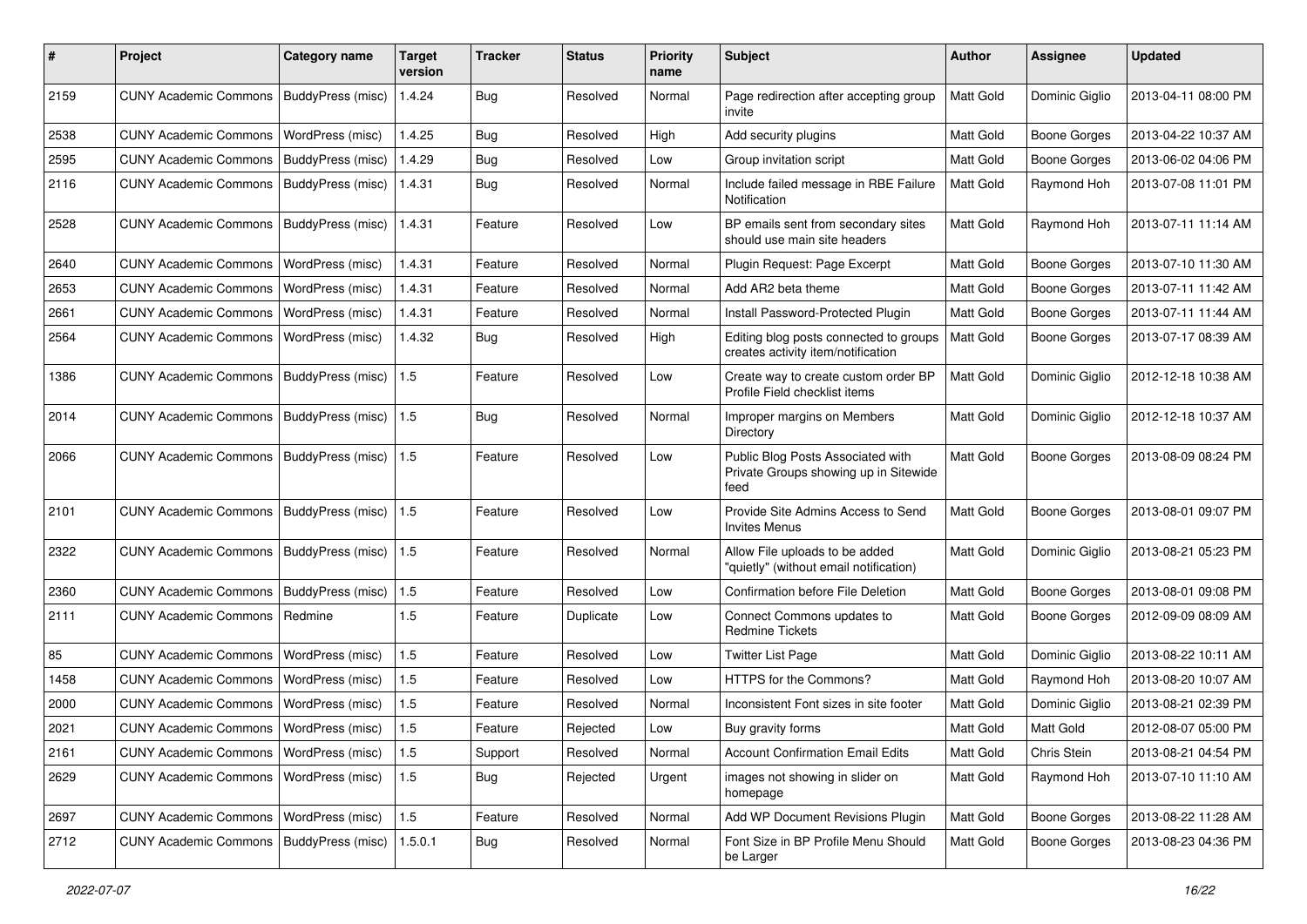| #    | Project                                           | <b>Category name</b> | <b>Target</b><br>version | <b>Tracker</b> | <b>Status</b> | <b>Priority</b><br>name | <b>Subject</b>                                                                | Author    | <b>Assignee</b>     | <b>Updated</b>      |
|------|---------------------------------------------------|----------------------|--------------------------|----------------|---------------|-------------------------|-------------------------------------------------------------------------------|-----------|---------------------|---------------------|
| 2714 | <b>CUNY Academic Commons</b>                      | BuddyPress (misc)    | 1.5.0.1                  | <b>Bug</b>     | Resolved      | Normal                  | Font and Font Size Inconsistent in<br><b>Commons Profile</b>                  | Matt Gold | <b>Boone Gorges</b> | 2013-08-23 04:17 PM |
| 2729 | <b>CUNY Academic Commons</b>                      | BuddyPress (misc)    | 1.5.0.2                  | Bug            | Resolved      | Urgent                  | Update Positions to Include Missing<br>Colleges                               | Matt Gold | <b>Boone Gorges</b> | 2013-08-26 09:54 AM |
| 2737 | <b>CUNY Academic Commons</b>                      | BuddyPress (misc)    | 1.5.0.2                  | <b>Bug</b>     | Resolved      | Urgent                  | CAC Not allowing CUNY Addresses to<br>Register                                | Matt Gold | <b>Boone Gorges</b> | 2013-08-26 05:43 PM |
| 2738 | <b>CUNY Academic Commons</b>                      | BuddyPress (misc)    | 1.5.0.2                  | Bug            | Resolved      | High                    | Users Unable to Change Email<br>Address in Settings                           | Matt Gold | <b>Boone Gorges</b> | 2013-08-28 09:05 PM |
| 2711 | <b>CUNY Academic Commons</b>                      | BuddyPress (misc)    | 1.5.1                    | Feature        | Resolved      | Normal                  | Add Change Avatar Link/Interface to<br>Profile Editing Page                   | Matt Gold | <b>Boone Gorges</b> | 2013-08-28 12:40 PM |
| 2713 | <b>CUNY Academic Commons</b>                      | BuddyPress (misc)    | 1.5.1                    | Feature        | Resolved      | Normal                  | Lighten Brief Descriptor Text Color                                           | Matt Gold | <b>Boone Gorges</b> | 2013-08-28 12:58 PM |
| 2732 | <b>CUNY Academic Commons</b>                      | BuddyPress (misc)    | 1.5.1                    | Feature        | Resolved      | Normal                  | Return users to profile public view after<br>editing save                     | Matt Gold | Boone Gorges        | 2013-08-28 12:53 PM |
| 2735 | <b>CUNY Academic Commons</b>                      | BuddyPress (misc)    | 1.5.1                    | Bug            | Resolved      | Normal                  | Profile Incorrectly Shortens About You<br>Field                               | Matt Gold | <b>Boone Gorges</b> | 2013-08-28 11:36 AM |
| 2755 | <b>CUNY Academic Commons</b>                      | BuddyPress (misc)    | 1.5.1                    | Bug            | Resolved      | Normal                  | Alphabetize list of colleges in positions<br>drop-down                        | Matt Gold | <b>Boone Gorges</b> | 2013-08-29 09:30 AM |
| 2178 | <b>CUNY Academic Commons</b>                      | WordPress (misc)     | 1.5.1                    | Feature        | Resolved      | Low                     | Show More Link at bottom of Who's<br>Online Homepage list                     | Matt Gold | Dominic Giglio      | 2013-09-01 01:57 PM |
| 2775 | <b>CUNY Academic Commons</b>                      | BuddyPress (misc)    | 1.5.1.1                  | Bug            | Resolved      | High                    | Add Lehman College to List of<br><b>Colleges in Profiles</b>                  | Matt Gold | <b>Boone Gorges</b> | 2013-09-06 04:40 PM |
| 2771 | <b>CUNY Academic Commons</b>                      | BuddyPress (misc)    | 1.5.2                    | Feature        | Resolved      | Normal                  | Change Brief Descriptor Text Color<br>Again                                   | Matt Gold | <b>Boone Gorges</b> | 2013-09-10 06:07 AM |
| 2776 | <b>CUNY Academic Commons</b>                      | BuddyPress (misc)    | 1.5.2                    | Bug            | Resolved      | Normal                  | Change Name of SPS in College list                                            | Matt Gold | <b>Boone Gorges</b> | 2013-09-11 08:19 PM |
| 2786 | <b>CUNY Academic Commons</b>                      | BuddyPress (misc)    | 1.5.3                    | Bug            | Resolved      | Normal                  | Move position of close window<br>checkbox on overlay                          | Matt Gold | <b>Boone Gorges</b> | 2013-09-19 12:07 PM |
| 2798 | <b>CUNY Academic Commons</b>                      | BuddyPress (misc)    | 1.5.4                    | <b>Bug</b>     | Resolved      | Normal                  | IE10 Profile Display Errors                                                   | Matt Gold | Raymond Hoh         | 2013-09-25 03:33 PM |
| 2806 | <b>CUNY Academic Commons</b>                      | WordPress (misc)     | 1.5.5                    | Feature        | Rejected      | Normal                  | Add Bones Theme                                                               | Matt Gold | <b>Boone Gorges</b> | 2013-10-11 11:28 AM |
| 2800 | <b>CUNY Academic Commons</b>                      | BuddyPress (misc)    | 1.5.6                    | Feature        | Resolved      | Normal                  | Add Vimeo & Github social media<br>account fields to Profiles                 | Matt Gold | Dominic Giglio      | 2013-10-14 04:51 PM |
| 2839 | <b>CUNY Academic Commons</b>                      | WordPress (misc)     | 1.5.6                    | Feature        | Resolved      | Normal                  | Add Storify Plugin                                                            | Matt Gold | <b>Boone Gorges</b> | 2013-10-26 07:21 PM |
| 2845 | CUNY Academic Commons   BuddyPress (misc)   1.5.7 |                      |                          | Bug            | Resolved      | Normal                  | Anchor errors with bp activity items<br>created from associated blog postings | Matt Gold | Boone Gorges        | 2013-11-01 08:15 PM |
| 2858 | CUNY Academic Commons   BuddyPress (misc)         |                      | 1.5.7                    | Bug            | Resolved      | Normal                  | […] redux                                                                     | Matt Gold | <b>Boone Gorges</b> | 2013-10-30 10:08 PM |
| 2847 | <b>CUNY Academic Commons</b>                      | WordPress (misc)     | 1.5.7                    | Feature        | Resolved      | Normal                  | Add Archive.org WP Plugin                                                     | Matt Gold | Boone Gorges        | 2013-11-01 02:41 PM |
| 2906 | CUNY Academic Commons   BuddyPress (misc)         |                      | 1.5.10                   | <b>Bug</b>     | Resolved      | Normal                  | Unable to delete file attachment from<br>forum post                           | Matt Gold | Boone Gorges        | 2013-12-01 09:35 PM |
| 2918 | CUNY Academic Commons   WordPress (misc)          |                      | 1.5.11                   | Bug            | Resolved      | Normal                  | Add Sensitive WP Theme                                                        | Matt Gold | Boone Gorges        | 2013-12-03 03:17 PM |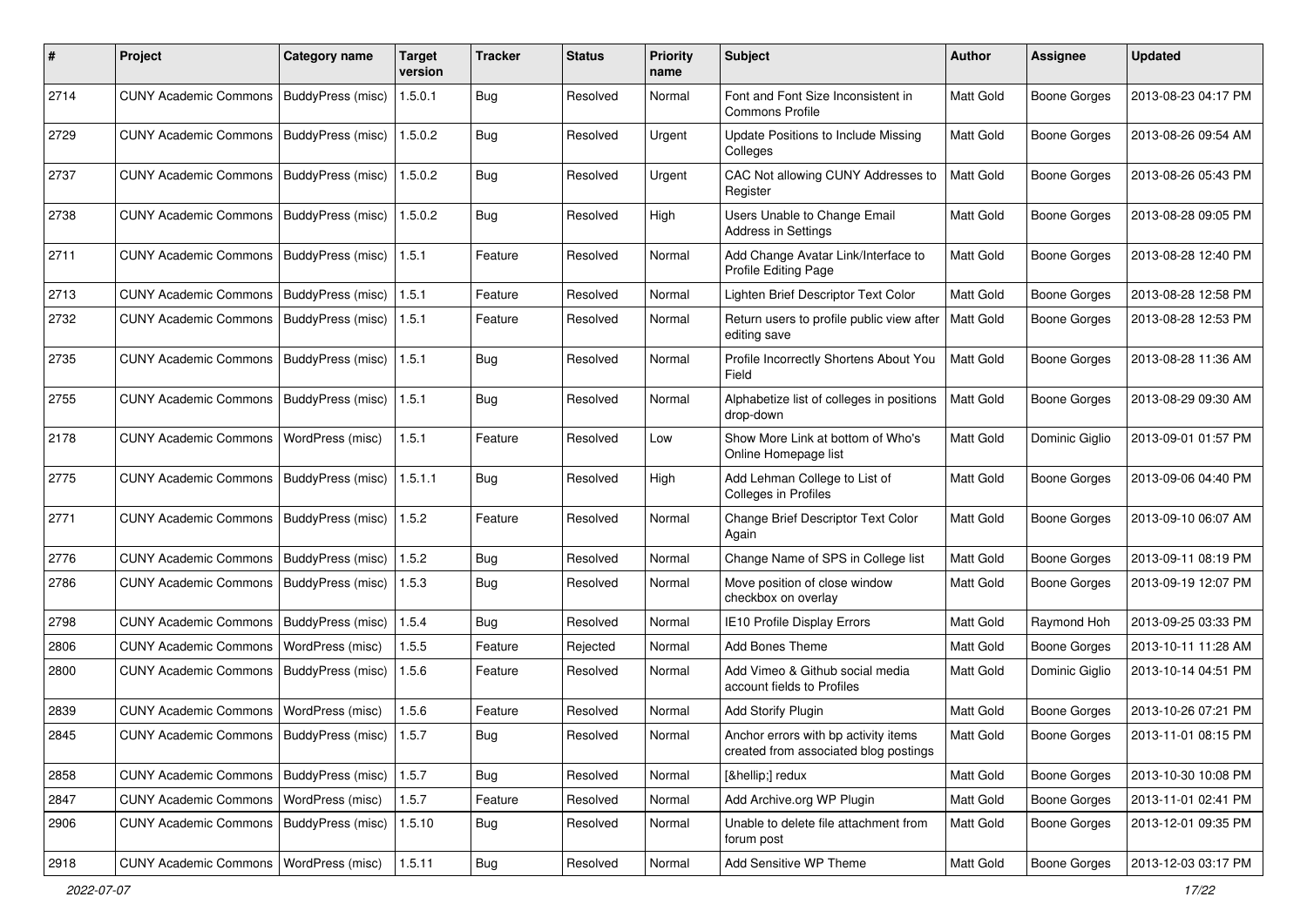| ∦    | Project                                   | Category name              | <b>Target</b><br>version | Tracker    | <b>Status</b> | <b>Priority</b><br>name | <b>Subject</b>                                                                        | <b>Author</b>    | Assignee            | <b>Updated</b>      |
|------|-------------------------------------------|----------------------------|--------------------------|------------|---------------|-------------------------|---------------------------------------------------------------------------------------|------------------|---------------------|---------------------|
| 2944 | CUNY Academic Commons   BuddyPress (misc) |                            | 1.5.13                   | <b>Bug</b> | Resolved      | Normal                  | Long load time on send invites group<br>pages                                         | <b>Matt Gold</b> | Boone Gorges        | 2014-01-02 02:50 PM |
| 2976 | CUNY Academic Commons   BuddyPress (misc) |                            | 1.5.16                   | Feature    | Resolved      | Normal                  | Allow users to permanently dismiss<br>notification of new profiles on profile<br>page | Matt Gold        | Boone Gorges        | 2014-02-01 02:56 PM |
| 2960 | <b>CUNY Academic Commons</b>              | WordPress (misc)           | 1.5.16                   | Bug        | Resolved      | Normal                  | Add WP Accessibility Plugin                                                           | <b>Matt Gold</b> | <b>Boone Gorges</b> | 2014-02-01 02:55 PM |
| 3058 | <b>CUNY Academic Commons</b>              | BuddyPress (misc)          | 1.5.18.1                 | Bug        | Resolved      | Urgent                  | Main navigation bar not working                                                       | Matt Gold        | Boone Gorges        | 2014-02-21 09:28 AM |
| 2791 | <b>CUNY Academic Commons</b>              | BuddyPress (misc)          | 1.5.19                   | Bug        | Rejected      | Normal                  | Modify yellow profile bar alert                                                       | Matt Gold        | Chris Stein         | 2014-02-21 03:52 PM |
| 3100 | <b>CUNY Academic Commons</b>              | WordPress<br>Themes        | 1.5.20                   | Bug        | Resolved      | Normal                  | <b>Add Customizr Theme</b>                                                            | Matt Gold        | Boone Gorges        | 2014-03-11 10:35 PM |
| 1098 | <b>CUNY Academic Commons</b>              | Blogs<br>(BuddyPress)      | 1.6                      | Feature    | Resolved      | Low                     | Create way for people to search<br>through authors on blog listings                   | <b>Matt Gold</b> | Boone Gorges        | 2014-03-31 07:01 PM |
| 2795 | <b>CUNY Academic Commons</b>              | BuddyPress (misc)          | 1.6                      | <b>Bug</b> | Resolved      | Normal                  | Friendship Request Acceptance<br>interface                                            | <b>Matt Gold</b> | Chris Stein         | 2014-03-27 03:07 PM |
| 1542 | <b>CUNY Academic Commons</b>              | <b>BuddyPress Docs</b>     | 1.6                      | Bug        | Resolved      | Normal                  | Group Docs Locked                                                                     | Matt Gold        | <b>Boone Gorges</b> | 2014-03-21 03:38 PM |
| 3124 | <b>CUNY Academic Commons</b>              | Design                     | 1.6                      | <b>Bug</b> | Resolved      | Normal                  | Create small version of horizontal logo<br>image to include in HTML Emails            | Matt Gold        | Boone Gorges        | 2014-04-01 03:40 PM |
| 2135 | <b>CUNY Academic Commons</b>              | Group Blogs                | 1.6                      | Feature    | Resolved      | Normal                  | Creating a Blog, Creating a Group                                                     | <b>Matt Gold</b> | Chris Stein         | 2014-04-01 11:59 AM |
| 2192 | <b>CUNY Academic Commons</b>              | <b>Group Files</b>         | 1.6                      | Feature    | Resolved      | Normal                  | Allow members to replace files                                                        | Matt Gold        | Boone Gorges        | 2014-03-21 03:37 PM |
| 2833 | <b>CUNY Academic Commons</b>              | <b>Group Files</b>         | 1.6                      | Bug        | Resolved      | Normal                  | Allow silent file deletions                                                           | Matt Gold        | <b>Boone Gorges</b> | 2014-03-21 03:50 PM |
| 589  | <b>CUNY Academic Commons</b>              | Group Forums               | 1.6                      | Feature    | Resolved      | Normal                  | Preview of Forum Posts                                                                | Matt Gold        | Boone Gorges        | 2014-03-27 03:11 PM |
| 2726 | <b>CUNY Academic Commons</b>              | <b>Public Portfolio</b>    | 1.6                      | Feature    | Resolved      | Normal                  | Reorder Positions in Profile Field                                                    | <b>Matt Gold</b> | Chris Stein         | 2014-03-31 10:51 PM |
| 2733 | <b>CUNY Academic Commons</b>              | <b>Public Portfolio</b>    | 1.6                      | Bug        | Resolved      | Normal                  | Address UX issues in Profile submenu<br>on admin bar                                  | Matt Gold        | Chris Stein         | 2014-03-31 10:52 PM |
| 2736 | <b>CUNY Academic Commons</b>              | Public Portfolio           | 1.6                      | Feature    | Resolved      | Normal                  | Enable Rich Text for Profile Fields                                                   | Matt Gold        | <b>Boone Gorges</b> | 2014-02-20 07:52 PM |
| 3150 | <b>CUNY Academic Commons</b>              | Group Forums               | 1.6.1                    | <b>Bug</b> | Resolved      | Low                     | 'Post New Topic" Button Shows Up for<br>Non-Logged in Users on Group Forum<br>Pages   | <b>Matt Gold</b> | Boone Gorges        | 2014-04-21 04:49 PM |
| 3180 | <b>CUNY Academic Commons</b>              | Group Files                | 1.6.2                    | Bug        | Resolved      | Normal                  | Silent Edit of File Title Produces Email<br>Notification                              | Matt Gold        | <b>Boone Gorges</b> | 2014-05-01 11:19 PM |
| 3190 | <b>CUNY Academic Commons</b>              | BuddyPress (misc)          | 1.6.3                    | Bug        | Resolved      | Normal                  | Mention link on Member Profile Leads<br>to SiteWide activity stream                   | Matt Gold        | Boone Gorges        | 2014-05-12 02:53 PM |
| 3205 | <b>CUNY Academic Commons</b>              | <b>Commons Profile</b>     | 1.6.3                    | Bug        | Resolved      | High                    | Email profile field not showing up                                                    | <b>Matt Gold</b> | Boone Gorges        | 2014-05-12 02:18 PM |
| 2706 | <b>CUNY Academic Commons</b>              | BuddyPress (misc)          | 1.6.4                    | <b>Bug</b> | Resolved      | Normal                  | Problem sending group invitations                                                     | Matt Gold        | Boone Gorges        | 2014-05-18 11:36 AM |
| 1127 | <b>CUNY Academic Commons</b>              | <b>WordPress</b><br>Themes | 1.6.4                    | Bug        | Resolved      | Normal                  | <b>Update WooThemes</b>                                                               | <b>Matt Gold</b> | Boone Gorges        | 2014-05-21 11:04 PM |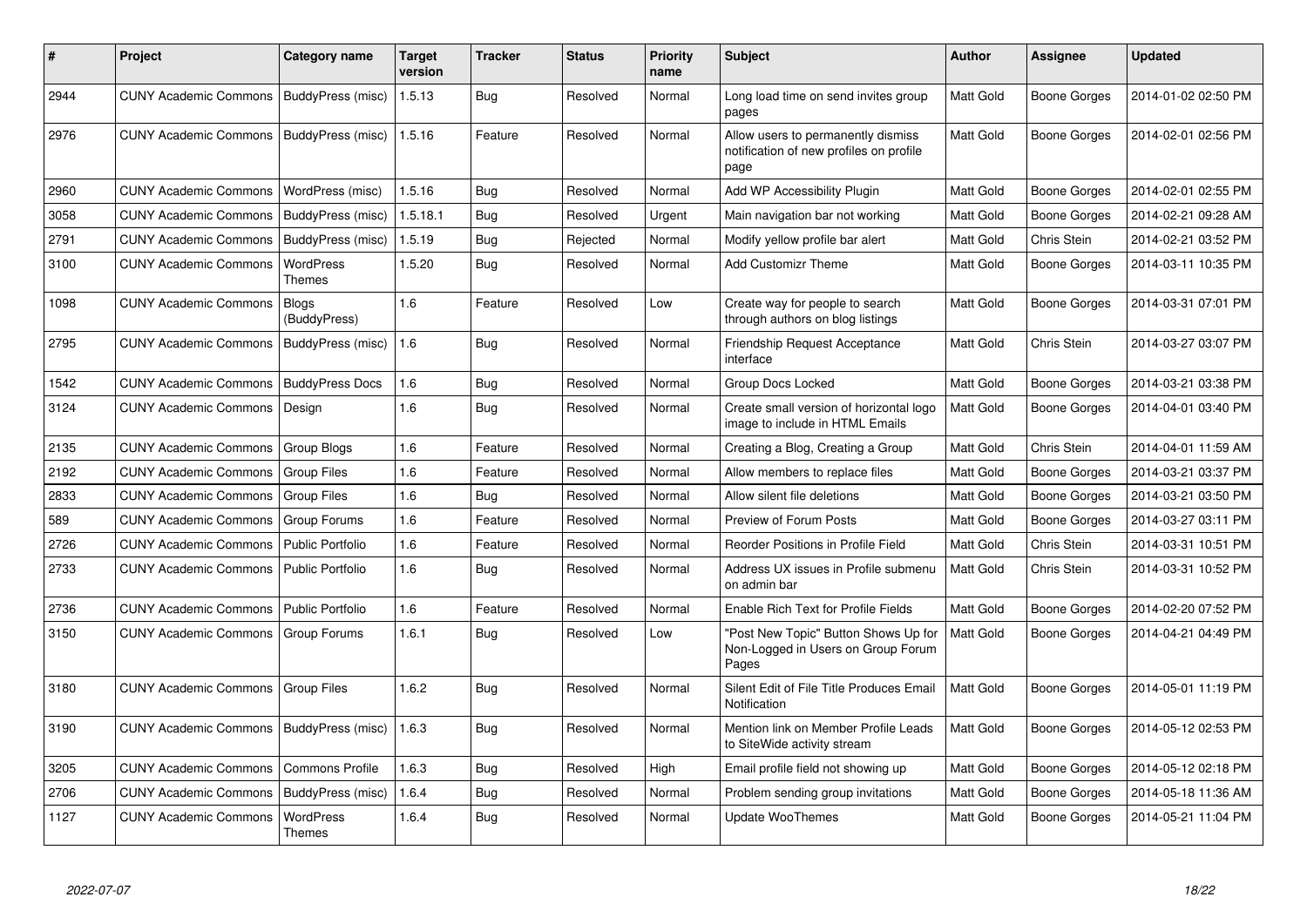| ∦    | Project                                         | Category name              | <b>Target</b><br>version | <b>Tracker</b> | <b>Status</b>       | <b>Priority</b><br>name | Subject                                                                          | <b>Author</b> | <b>Assignee</b>     | <b>Updated</b>      |
|------|-------------------------------------------------|----------------------------|--------------------------|----------------|---------------------|-------------------------|----------------------------------------------------------------------------------|---------------|---------------------|---------------------|
| 3226 | <b>CUNY Academic Commons</b>                    | Groups (misc)              | 1.6.4.1                  | <b>Bug</b>     | Resolved            | Normal                  | Group home: content pushed below<br>sidebar                                      | Matt Gold     | <b>Boone Gorges</b> | 2014-05-23 09:55 AM |
| 3219 | <b>CUNY Academic Commons</b>                    | BuddyPress (misc)          | 1.6.7                    | <b>Bug</b>     | Resolved            | Normal                  | new_groupblog_post emails not being<br>sent as HTML                              | Matt Gold     | Raymond Hoh         | 2014-06-23 08:36 AM |
| 3164 | <b>CUNY Academic Commons</b>                    | Reply By Email             | 1.6.7.1                  | <b>Bug</b>     | Resolved            | High                    | Duplicate RBE messages                                                           | Matt Gold     | Raymond Hoh         | 2014-06-24 12:23 PM |
| 3324 | <b>CUNY Academic Commons   Public Portfolio</b> |                            | 1.6.10                   | Bug            | Resolved            | Normal                  | Incorrect display of send<br>message/mention on portfolio page                   | Matt Gold     | <b>Boone Gorges</b> | 2014-07-22 09:06 PM |
| 3343 | <b>CUNY Academic Commons</b>                    | BuddyPress (misc)          | 1.6.11                   | Bug            | Resolved            | Low                     | Minor Email display error                                                        | Matt Gold     | <b>Boone Gorges</b> | 2014-08-01 10:01 AM |
| 3344 | <b>CUNY Academic Commons</b>                    | Layout                     | 1.6.11                   | Bug            | Resolved            | Normal                  | Double display of menu on profile<br>settings                                    | Matt Gold     | Boone Gorges        | 2014-08-01 09:58 AM |
| 3345 | <b>CUNY Academic Commons</b>                    | Layout                     | 1.6.11                   | Bug            | Resolved            | Normal                  | Text/Icon Styling Error/Overlap on<br>Profile pages                              | Matt Gold     | Boone Gorges        | 2014-08-01 09:05 AM |
| 3420 | <b>CUNY Academic Commons</b>                    | <b>Email Notifications</b> | 1.6.14                   | Bug            | Resolved            | Normal                  | Membership approval link in email<br>notifications                               | Matt Gold     | Boone Gorges        | 2014-09-01 09:31 PM |
| 3419 | <b>CUNY Academic Commons</b>                    | <b>Group Invitations</b>   | 1.6.14                   | <b>Bug</b>     | Testing<br>Required | Normal                  | Neatening the display of messages on<br>group requests                           | Matt Gold     | <b>Boone Gorges</b> | 2014-09-01 09:29 PM |
| 3428 | <b>CUNY Academic Commons</b>                    | Twitter page               | 1.6.14                   | Bug            | Resolved            | High                    | Fix typo on Twitter page                                                         | Matt Gold     | Dominic Giglio      | 2014-09-01 08:53 PM |
| 2239 | <b>CUNY Academic Commons</b>                    | <b>Email Notifications</b> | 1.7                      | Bug            | Resolved            | Normal                  | Login redirects when clicking on<br>private group addresses not working          | Matt Gold     | Raymond Hoh         | 2014-11-01 11:41 AM |
| 3418 | <b>CUNY Academic Commons</b>                    | <b>Email Notifications</b> | 1.7                      | Feature        | Resolved            | Normal                  | Revisions/Additions to email<br>notifications about group membership<br>requests | Matt Gold     | <b>Boone Gorges</b> | 2014-09-30 01:14 PM |
| 2757 | <b>CUNY Academic Commons</b>                    | Group Files                | 1.7                      | Feature        | Resolved            | Normal                  | Create "Download All" Capabilities for<br>Files in a Folder                      | Matt Gold     | <b>Boone Gorges</b> | 2014-10-14 03:09 PM |
| 3544 | <b>CUNY Academic Commons</b>                    | Group Files                | 1.7                      | <b>Bug</b>     | Resolved            | Normal                  | Files list upload button placement after<br>upload                               | Matt Gold     | <b>Boone Gorges</b> | 2014-10-10 09:09 AM |
| 28   | <b>CUNY Academic Commons</b>                    | Group Forums               | 1.7                      | Feature        | Resolved            | Low                     | Add threaded replies to forum posts                                              | Matt Gold     | Raymond Hoh         | 2014-10-13 09:38 PM |
| 3177 | <b>CUNY Academic Commons</b>                    | Group Forums               | 1.7                      | Feature        | Resolved            | Normal                  | Upgrade bbPress to 2.x                                                           | Matt Gold     | <b>Boone Gorges</b> | 2014-09-30 01:35 PM |
| 3282 | <b>CUNY Academic Commons</b>                    | Groups (misc)              | 1.7                      | Feature        | Resolved            | Normal                  | Search/sort users within group                                                   | Matt Gold     | <b>Boone Gorges</b> | 2014-06-25 09:16 PM |
| 3448 | <b>CUNY Academic Commons</b>                    | Groups (misc)              | 1.7                      | <b>Bug</b>     | Resolved            | Normal                  | Group changes email slug/link issue                                              | Matt Gold     | Raymond Hoh         | 2014-09-15 08:29 PM |
| 3449 | <b>CUNY Academic Commons</b>                    | Groups (misc)              | 1.7                      | Bug            | Resolved            | Normal                  | Make Default Option for "Create<br>Forum" in Group Creation Process<br>"Yes"     | Matt Gold     | <b>Boone Gorges</b> | 2014-09-22 08:39 PM |
| 2563 | CUNY Academic Commons   My Commons              |                            | 1.7                      | Feature        | Resolved            | Normal                  | Favorite Follow Blogs                                                            | Matt Gold     | Raymond Hoh         | 2014-10-09 10:49 AM |
| 3411 | CUNY Academic Commons   My Commons              |                            | 1.7                      | Feature        | Resolved            | Normal                  | Placement of Personal Homepage                                                   | Matt Gold     | Raymond Hoh         | 2014-09-22 08:45 PM |
| 3486 | CUNY Academic Commons   My Commons              |                            | 1.7                      | Feature        | Resolved            | Normal                  | Minor Issues on My-Commons page                                                  | Matt Gold     | Raymond Hoh         | 2014-10-03 10:44 AM |
| 2954 | CUNY Academic Commons   Public Portfolio        |                            | $1.7$                    | Feature        | Duplicate           | Normal                  | New Profile social media options                                                 | Matt Gold     | Dominic Giglio      | 2014-09-16 11:48 AM |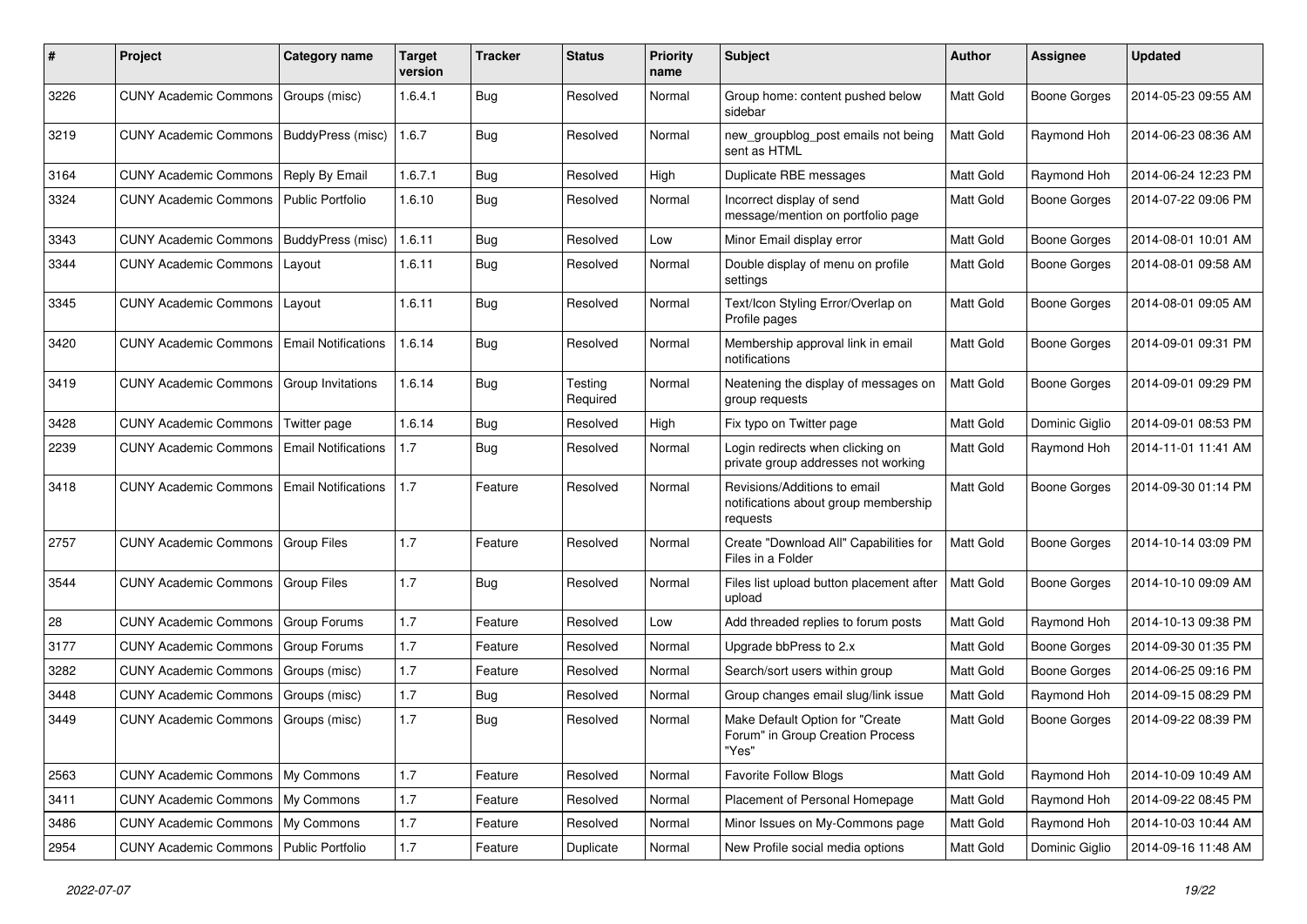| #    | Project                           | <b>Category name</b>       | <b>Target</b><br>version | <b>Tracker</b> | <b>Status</b> | <b>Priority</b><br>name | <b>Subject</b>                                                        | Author    | <b>Assignee</b>     | <b>Updated</b>      |
|------|-----------------------------------|----------------------------|--------------------------|----------------|---------------|-------------------------|-----------------------------------------------------------------------|-----------|---------------------|---------------------|
| 3012 | <b>CUNY Academic Commons</b>      | Public Portfolio           | 1.7                      | Design/UX      | Resolved      | Low                     | Create automated nudges for people<br>who have not filled in profiles | Matt Gold | <b>Boone Gorges</b> | 2014-10-09 02:51 PM |
| 3045 | <b>CUNY Academic Commons</b>      | <b>Public Portfolio</b>    | 1.7                      | Feature        | Resolved      | Normal                  | Create 'clear formatting' button for<br>profile editor                | Matt Gold | <b>Boone Gorges</b> | 2014-10-08 03:53 PM |
| 3223 | <b>CUNY Academic Commons</b>      | <b>Public Portfolio</b>    | 1.7                      | <b>Bug</b>     | Resolved      | Low                     | Alter Profile Editing Unsaved Text<br><b>Warning Feature</b>          | Matt Gold | <b>Boone Gorges</b> | 2014-09-22 09:18 PM |
| 3151 | <b>CUNY Academic Commons</b>      | Toolbar                    | 1.7                      | Feature        | Resolved      | Low                     | Add submenu items in Help section of<br>WP Admin Bar                  | Matt Gold | Daniel Jones        | 2014-07-11 08:14 PM |
| 3451 | <b>CUNY Academic Commons</b>      | WordPress (misc)           | 1.7                      | <b>Bug</b>     | Resolved      | Normal                  | Edit delete blog text                                                 | Matt Gold | Raymond Hoh         | 2014-09-15 08:27 PM |
| 3581 | <b>CUNY Academic Commons</b>      | <b>BuddyPress Docs</b>     | 1.7.1                    | Bug            | Resolved      | Normal                  | BuddyPress Docs Line Break issue                                      | Matt Gold | <b>Boone Gorges</b> | 2014-10-20 02:56 PM |
| 3561 | <b>CUNY Academic Commons</b>      | Group Forums               | 1.7.1                    | Feature        | Resolved      | Normal                  | Add Post New Topics link to top of<br>forums                          | Matt Gold | <b>Boone Gorges</b> | 2014-10-21 06:48 PM |
| 3557 | <b>CUNY Academic Commons</b>      | My Commons                 | 1.7.1                    | <b>Bug</b>     | Resolved      | Urgent                  | Fix typo on My Commons overlay                                        | Matt Gold | <b>Boone Gorges</b> | 2014-10-15 11:02 PM |
| 3362 | <b>CUNY Academic Commons</b>      | <b>Public Portfolio</b>    | 1.7.1                    | Bug            | Resolved      | Normal                  | Default display of profiles with no info<br>added                     | Matt Gold | <b>Boone Gorges</b> | 2014-10-21 02:44 PM |
| 3599 | <b>CUNY Academic Commons</b>      | <b>BuddyPress Docs</b>     | 1.7.2                    | Bug            | Resolved      | Normal                  | Silent BP Docs edits                                                  | Matt Gold | <b>Boone Gorges</b> | 2014-11-01 02:20 PM |
| 3559 | <b>CUNY Academic Commons</b>      | <b>Group Forums</b>        | 1.7.2                    | Design/UX      | Resolved      | Normal                  | Forum Styling                                                         | Matt Gold | <b>Boone Gorges</b> | 2014-11-02 03:18 PM |
| 3589 | <b>CUNY Academic Commons</b>      | Group Invitations          | 1.7.2                    | <b>Bug</b>     | Resolved      | Normal                  | User not appearing in group invitation<br>autocomplete                | Matt Gold | <b>Boone Gorges</b> | 2014-11-01 02:58 PM |
| 3588 | <b>CUNY Academic Commons</b>      | Groups (misc)              | 1.7.2                    | <b>Bug</b>     | Resolved      | Normal                  | Hidden group not appearing in search<br>results                       | Matt Gold | <b>Boone Gorges</b> | 2014-11-01 02:57 PM |
| 3614 | <b>CUNY Academic Commons</b>      | Home Page                  | 1.7.2                    | Bug            | Resolved      | Normal                  | Homepage member widget filter<br>feature not working                  | Matt Gold | <b>Boone Gorges</b> | 2014-11-01 02:24 PM |
| 3601 | <b>CUNY Academic Commons</b>      | <b>Email Notifications</b> | 1.7.3                    | <b>Bug</b>     | Resolved      | High                    | Forum replies do not show up on the<br>group homepage                 | Matt Gold | Raymond Hoh         | 2014-11-10 01:24 PM |
| 3608 | <b>CUNY Academic Commons</b>      | <b>Email Notifications</b> | 1.7.3                    | <b>Bug</b>     | Resolved      | High                    | Group email plain-text formatting<br>problem                          | Matt Gold | Raymond Hoh         | 2014-11-11 12:19 PM |
| 3610 | <b>CUNY Academic Commons</b>      | Home Page                  | 1.7.3                    | Feature        | Resolved      | Normal                  | Add Susana's Video to the Homepage                                    | Matt Gold | Dominic Giglio      | 2014-11-04 03:42 PM |
| 3611 | <b>CUNY Academic Commons</b>      | Publicity                  | 1.7.3                    | Feature        | Resolved      | Normal                  | Add Susana's Video to a Standalone<br>page on the Commons             | Matt Gold | Dominic Giglio      | 2014-11-04 02:07 PM |
| 3583 | <b>CUNY Academic Commons</b>      | Reply By Email             | 1.7.3                    | Bug            | Resolved      | Normal                  | RBE error message                                                     | Matt Gold | Raymond Hoh         | 2014-11-10 12:42 PM |
| 3520 | CUNY Academic Commons   Security  |                            | 1.7.3                    | Feature        | Resolved      | Normal                  | Encourage or Require CAPTCHA on<br>forms?                             | Matt Gold | Daniel Jones        | 2014-11-06 03:40 PM |
| 3654 | <b>CUNY Academic Commons</b>      | Group Forums               | 1.7.4                    | <b>Bug</b>     | Resolved      | Normal                  | can only attached one file to a forum<br>post                         | Matt Gold | Boone Gorges        | 2014-11-21 10:42 AM |
| 3659 | CUNY Academic Commons   Home Page |                            | 1.7.4                    | Feature        | Resolved      | Normal                  | Remove UserVoice                                                      | Matt Gold | Boone Gorges        | 2014-11-21 10:53 AM |
| 2924 | <b>CUNY Academic Commons</b>      | WordPress (misc)           | 1.7.4                    | Feature        | Resolved      | Normal                  | Make header of Help blog a clickable<br>link to the homepage          | Matt Gold | Dominic Giglio      | 2014-11-14 04:35 PM |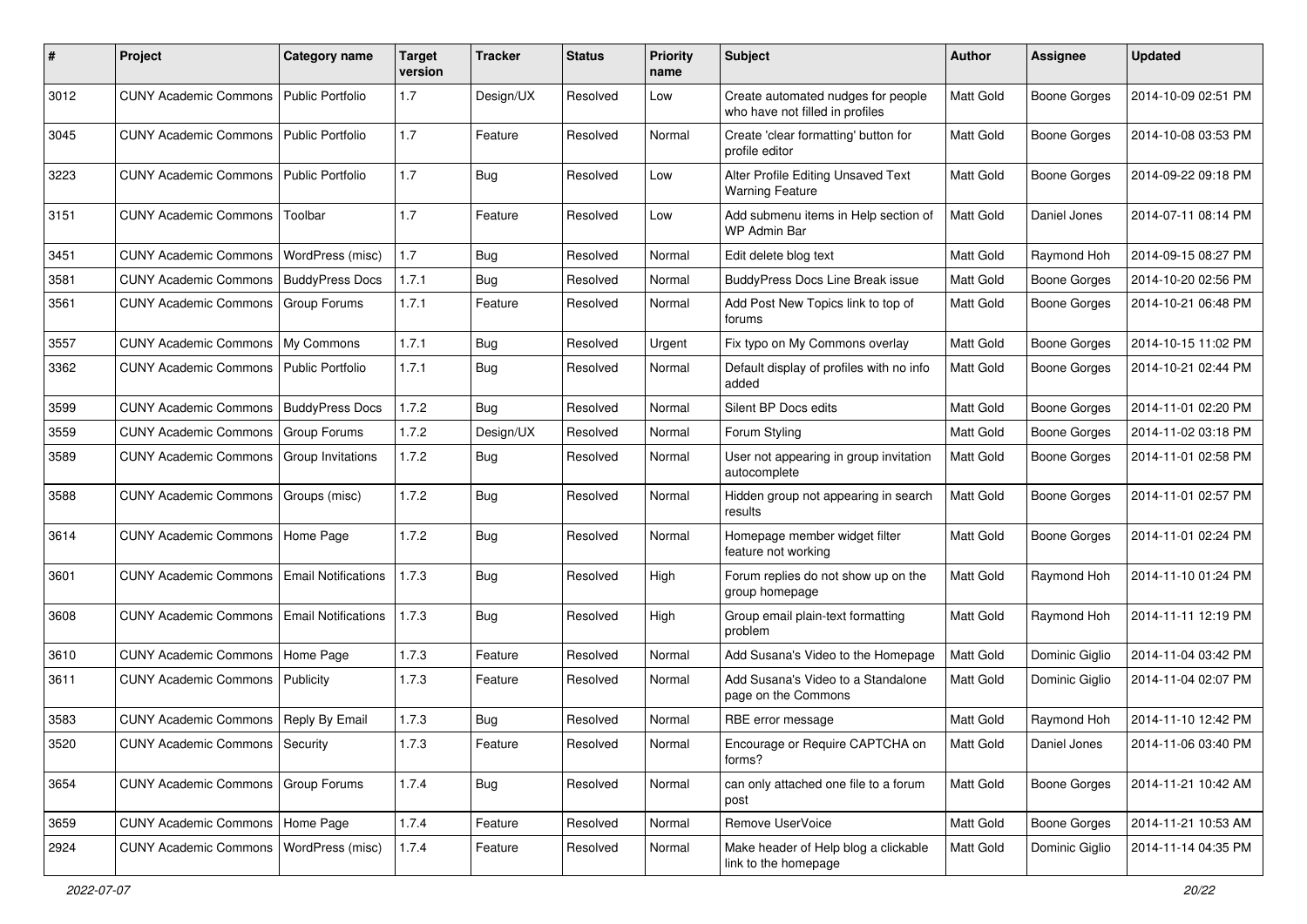| #    | Project                                            | Category name              | <b>Target</b><br>version | <b>Tracker</b> | <b>Status</b> | <b>Priority</b><br>name | <b>Subject</b>                                                           | <b>Author</b>    | Assignee            | <b>Updated</b>      |
|------|----------------------------------------------------|----------------------------|--------------------------|----------------|---------------|-------------------------|--------------------------------------------------------------------------|------------------|---------------------|---------------------|
| 3676 | <b>CUNY Academic Commons</b>                       | WordPress (misc)           | 1.7.4                    | Feature        | Resolved      | High                    | Update WP to 4.0.1                                                       | Matt Gold        | <b>Boone Gorges</b> | 2014-11-21 10:49 AM |
| 3672 | <b>CUNY Academic Commons</b>                       | <b>WordPress Plugins</b>   | 1.7.4                    | Feature        | Resolved      | Normal                  | Force captcha on existing contact<br>forms                               | Matt Gold        | <b>Boone Gorges</b> | 2014-11-21 12:20 PM |
| 3688 | <b>CUNY Academic Commons</b>                       | <b>BuddyPress Docs</b>     | 1.7.6                    | Bug            | Resolved      | Normal                  | Doc creation didn't create email<br>notification                         | Matt Gold        | Boone Gorges        | 2014-12-12 08:57 AM |
| 3714 | <b>CUNY Academic Commons</b>                       | cuny.is                    | 1.7.7                    | Feature        | Resolved      | Normal                  | cuny.is access                                                           | Matt Gold        | <b>Boone Gorges</b> | 2014-12-22 02:19 PM |
| 3717 | <b>CUNY Academic Commons</b>                       | Groups (misc)              | 1.7.7                    | Bug            | Resolved      | Normal                  | Member invitations to Group Members<br>error alert                       | Matt Gold        | Boone Gorges        | 2014-12-22 02:25 PM |
| 3729 | <b>CUNY Academic Commons</b>                       | WordPress (misc)           | 1.7.11                   | Feature        | Resolved      | Normal                  | Add 'contact us' line to failed login<br>screen                          | Matt Gold        | Daniel Jones        | 2015-02-02 01:16 AM |
| 3760 | <b>CUNY Academic Commons</b>                       | <b>WordPress Plugins</b>   | 1.7.11                   | Feature        | Resolved      | Normal                  | Add WP Accessiblity Plugin                                               | Matt Gold        | Raymond Hoh         | 2015-02-02 02:30 AM |
| 3799 | <b>CUNY Academic Commons</b>                       | cuny.is                    | 1.7.12                   | Bug            | Resolved      | Normal                  | cuny.is issue                                                            | Matt Gold        | <b>Boone Gorges</b> | 2015-02-10 09:07 PM |
| 3769 | <b>CUNY Academic Commons</b>                       | <b>Public Portfolio</b>    | 1.7.12                   | Bug            | Resolved      | Normal                  | Completion mouseover on editing<br>version of profile is blank           | <b>Matt Gold</b> | <b>Boone Gorges</b> | 2015-02-12 09:13 AM |
| 3859 | <b>CUNY Academic Commons</b>                       | Group Forums               | 1.7.14                   | Bug            | Resolved      | Normal                  | Group Forum Button Layout                                                | Matt Gold        | Boone Gorges        | 2015-03-05 10:57 AM |
| 3802 | <b>CUNY Academic Commons</b>                       | Home Page                  | 1.7.14                   | <b>Bug</b>     | Resolved      | Normal                  | Long user name causes problems with<br>Who's Online homepage display     | Matt Gold        | Daniel Jones        | 2015-02-23 03:39 PM |
| 3865 | <b>CUNY Academic Commons</b>                       | Design                     | 1.7.15                   | <b>Bug</b>     | Resolved      | Normal                  | DiRT Tools listing in Group > Manage                                     | Matt Gold        | <b>Boone Gorges</b> | 2015-03-12 10:35 AM |
| 3864 | <b>CUNY Academic Commons</b>                       | <b>DiRT</b> Integration    | 1.7.15                   | Bug            | Resolved      | Normal                  | DiRT Tools Group sidebar label display                                   | Matt Gold        | <b>Boone Gorges</b> | 2015-03-11 09:30 PM |
| 3866 | <b>CUNY Academic Commons</b>                       | <b>Email Notifications</b> | 1.7.15                   | Bug            | Resolved      | Normal                  | Email notification does not indicate<br>presence of an attachment        | Matt Gold        | Boone Gorges        | 2015-03-12 10:35 AM |
| 3914 | <b>CUNY Academic Commons</b>                       | <b>WordPress Plugins</b>   | 1.7.15.1                 | Feature        | Resolved      | High                    | Upgrade Yoast's SEO plugin                                               | Matt Gold        | <b>Boone Gorges</b> | 2015-03-13 05:30 PM |
| 3910 | <b>CUNY Academic Commons</b>                       | Home Page                  | 1.7.15.2                 | <b>Bug</b>     | Resolved      | High                    | Home Page Display Errors                                                 | Matt Gold        | Boone Gorges        | 2015-03-17 10:21 AM |
| 3853 | <b>CUNY Academic Commons</b>                       | BuddyPress (misc)          | 1.7.16                   | Bug            | Resolved      | High                    | Post erroneously ascribed to wrong<br>author in activity feed            | Matt Gold        | Raymond Hoh         | 2015-03-21 01:13 PM |
| 3917 | <b>CUNY Academic Commons</b>                       | Home Page                  | 1.7.16                   | Bug            | Resolved      | Normal                  | New homepage display errors                                              | Matt Gold        | Raymond Hoh         | 2015-03-18 11:15 AM |
| 3809 | <b>CUNY Academic Commons</b>                       | BuddyPress (misc)          | 1.7.17                   | Bug            | Resolved      | Normal                  | BuddyPress member filters not working<br>correctly                       | <b>Matt Gold</b> | Matt Gold           | 2015-03-22 01:03 AM |
| 3954 | <b>CUNY Academic Commons</b>                       | <b>Email Notifications</b> | 1.7.18                   | <b>Bug</b>     | Resolved      | Normal                  | Issues with Email notifications for<br>Groups w/RSS Feeds attached       | Matt Gold        | Raymond Hoh         | 2015-04-08 05:04 PM |
| 3969 | <b>CUNY Academic Commons</b>                       | WordPress Plugins   1.7.18 |                          | <b>Bug</b>     | Resolved      | Normal                  | External Group Blogs plugin causing<br>duplicate items of the same post: | Matt Gold        | Raymond Hoh         | 2015-04-10 07:51 PM |
| 3991 | <b>CUNY Academic Commons</b>                       | Toolbar                    | 1.7.19                   | Bug            | Resolved      | Normal                  | WP-Admin Bar positioning error on<br>mobile devices                      | Matt Gold        | <b>Boone Gorges</b> | 2015-04-21 02:30 PM |
| 4010 | CUNY Academic Commons   WordPress Plugins   1.7.20 |                            |                          | Bug            | Resolved      | High                    | GC Digital Fellows site down                                             | Matt Gold        |                     | 2015-04-22 10:30 AM |